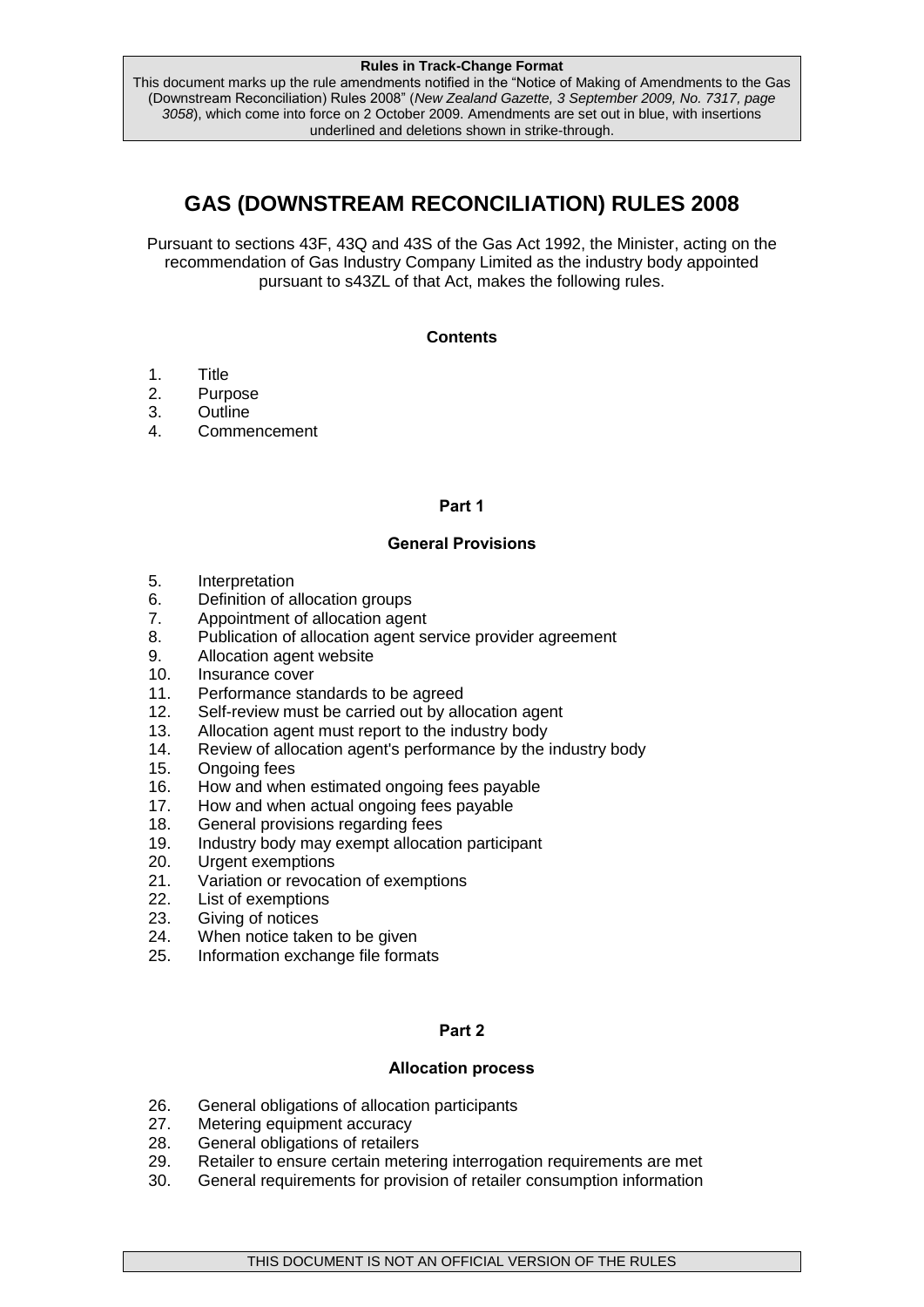- 31. Provision of consumption information for initial allocation
- 32. Provision of consumption information for interim allocation
- 33. Provision of consumption information for final allocation
- 34. Historic and forward estimates
- 35. Application of profiles and seasonal adjustments for historic estimates
- 36. Forward estimates<br>37. Accuracy of consul
- Accuracy of consumption information for initial allocation
- 38. Application of deemed profiles
- 39. Retailer to give gas gate trading notice to allocation agent
- Retailer reporting requirements
- 41. Provision of daily injection information
- 42. Publication of estimated day-end volume injection quantities each day
- 43. Allocation agent to use estimates<br>44. Correction of allocations by alloca
- Correction of allocations by allocation agent
- 45. Global method of allocation
- 46. Calculation of UFG factor
- 47. Force majeure event during consumption period
- 48. Initial allocation
- 49. Interim allocation<br>50. Final allocation
- Final allocation
- 51. Special allocation
- 52. Annual reconciliation
- 53. Allocation agent reports

# **Part 3**

#### **Approval and Registration of deemed profiles**

- 54. Allocation agent to approve and register deemed profiles
- 
- 55. Registration of static deemed profiles<br>56. Registration of dynamic deemed profil 56. Registration of dynamic deemed profiles<br>57. Notification of change or error
- Notification of change or error
- 58. Allocation agent review of registered deemed profiles<br>59. Retailers may request review of their registered deem
- 59. Retailers may request review of their registered deemed profiles<br>60. Allocation participants may challenge registered deemed profiles
- Allocation participants may challenge registered deemed profiles
- 61. Guidelines for determinations on profiles
- 62. Removal of registered deemed profile from register
- 63. Costs of deemed profile registration
- 64. Referral to industry body

#### **Part 4**

#### **Audits**

- 65. Industry body to commission performance audits
- 66. Industry body may commission event audits
- 67. Time restriction on audit material
- 68. Who may be appointed as an auditor
- 69. Provision of information to auditor
- 70. Auditor to prepare draft audit report
- 71. Auditor to prepare final audit report
- 72. Confidential information in audit reports
- 73. Publication of final audit reports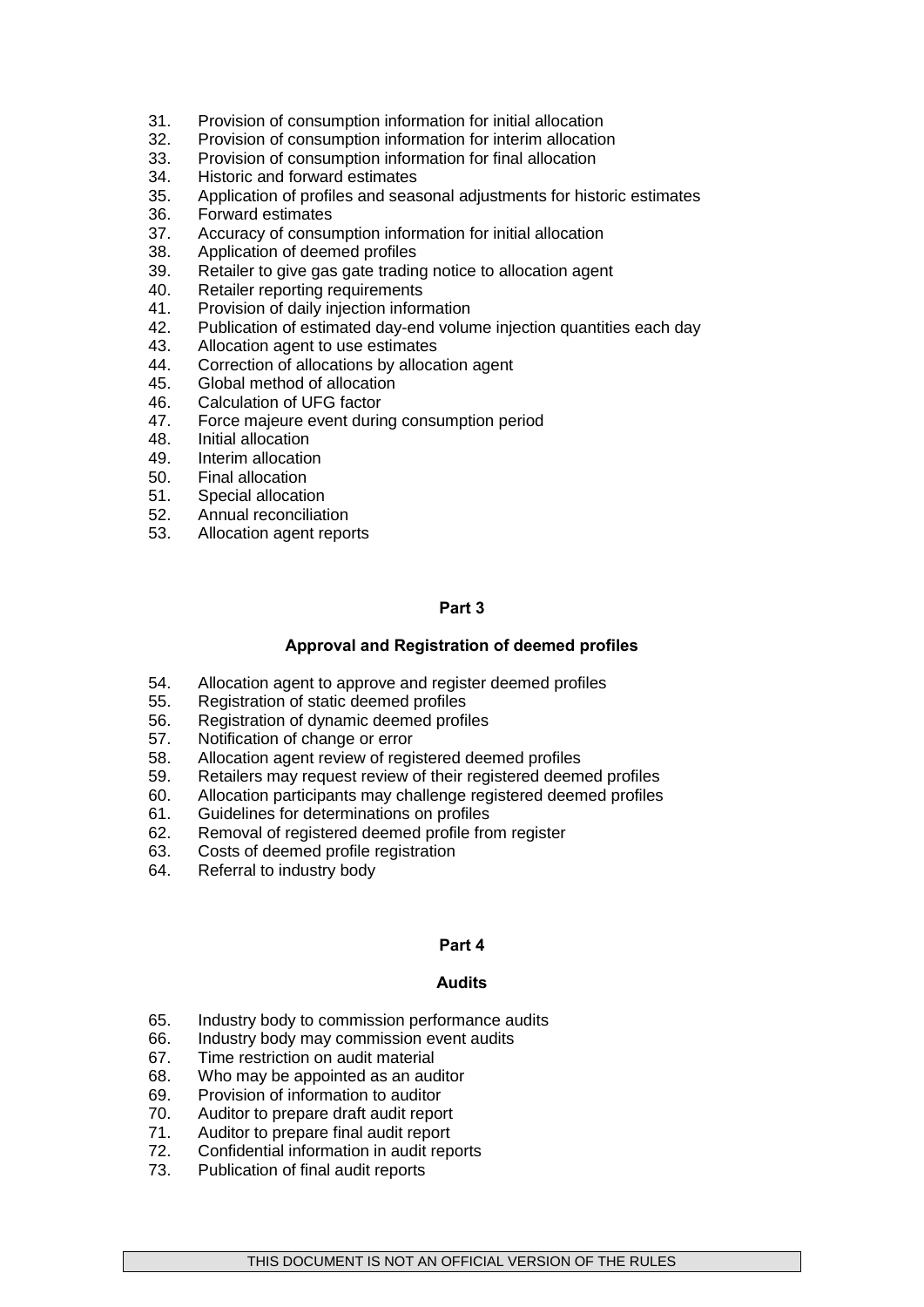- 74. Use of final audit reports<br>75. Responsibility for audit co
- Responsibility for audit costs

# **Part 5**

# **Transitional provisions**

- 76. Treatment of allocations for consumption prior to go-live date
- 77. Transitional period
- 78. Provision of information during transitional period<br>79. Calculation and application of annual UFG factors
- 79. Calculation and application of annual UFG factors during transitional period<br>80. Industry body may commission event audit for capped gas gate
- 80. Industry body may commission event audit for capped gas gate<br>81. Transitional exemption
- Transitional exemption

**Schedule 1**

### **Metering errors**

# **Schedule 2**

### **Allocation in zero consumption situations**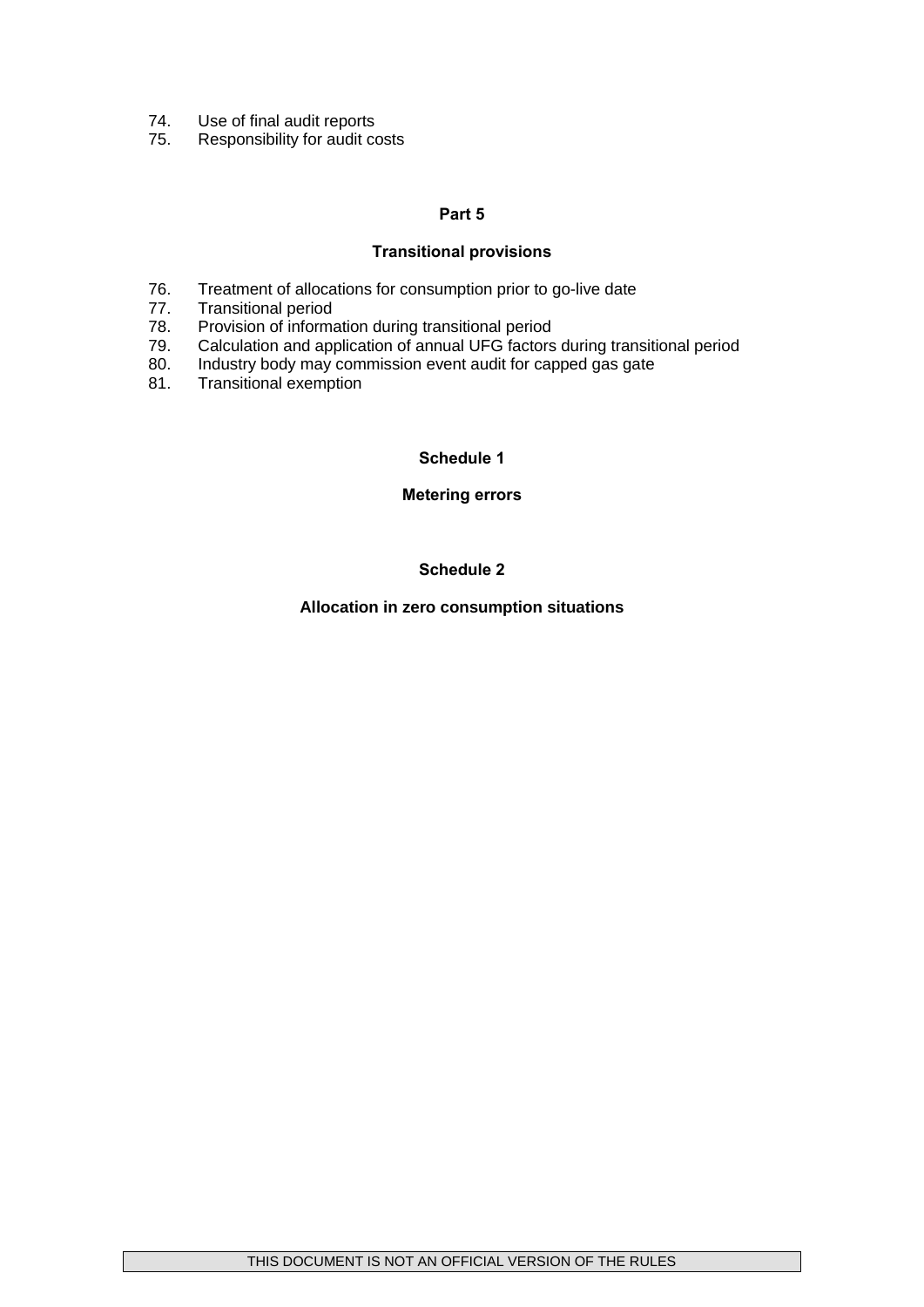### **1. Title**

These rules are the Gas (Downstream Reconciliation) Rules 2008.

### **2. Purpose**

The purpose of these rules is to establish a set of uniform processes that will enable the fair, efficient, and reliable downstream allocation and reconciliation of downstream gas quantities.

#### **3. Outline**

These rules provide for –

- **3.1** The appointment of an allocation agent; and
- **3.2** Processes for the:
	- **3.2.1** provision of gas injection and consumption information; and
	- **3.2.2** allocation by the allocation agent of daily gas quantities for each calendar month to retailers at gas gates; and
	- **3.2.3** reconciliation of downstream gas quantities; and
- **3.3** Mandatory information disclosure and reporting by the allocation agent, allocation participants, and the industry body; and
- **3.4** Ancillary matters related to the process of allocation and reconciliation such as funding by industry participants and audits.

# **4. Commencement**

- **4.1** Subject to rule 4.2, these rules come into force on the 28<sup>th</sup> day after their notification in the *Gazette*.
- **4.2** Rules 27 to 75 come into force on the go-live date.

# **Part 1**

#### **General Provisions**

#### **5. Interpretation**

- **5.1** In these rules, any term that is defined in the Act and used in these rules, but not defined in these rules, has the same meaning as in the Act.
- **5.2** In these rules, unless the context otherwise requires –

**Act** means the Gas Act 1992;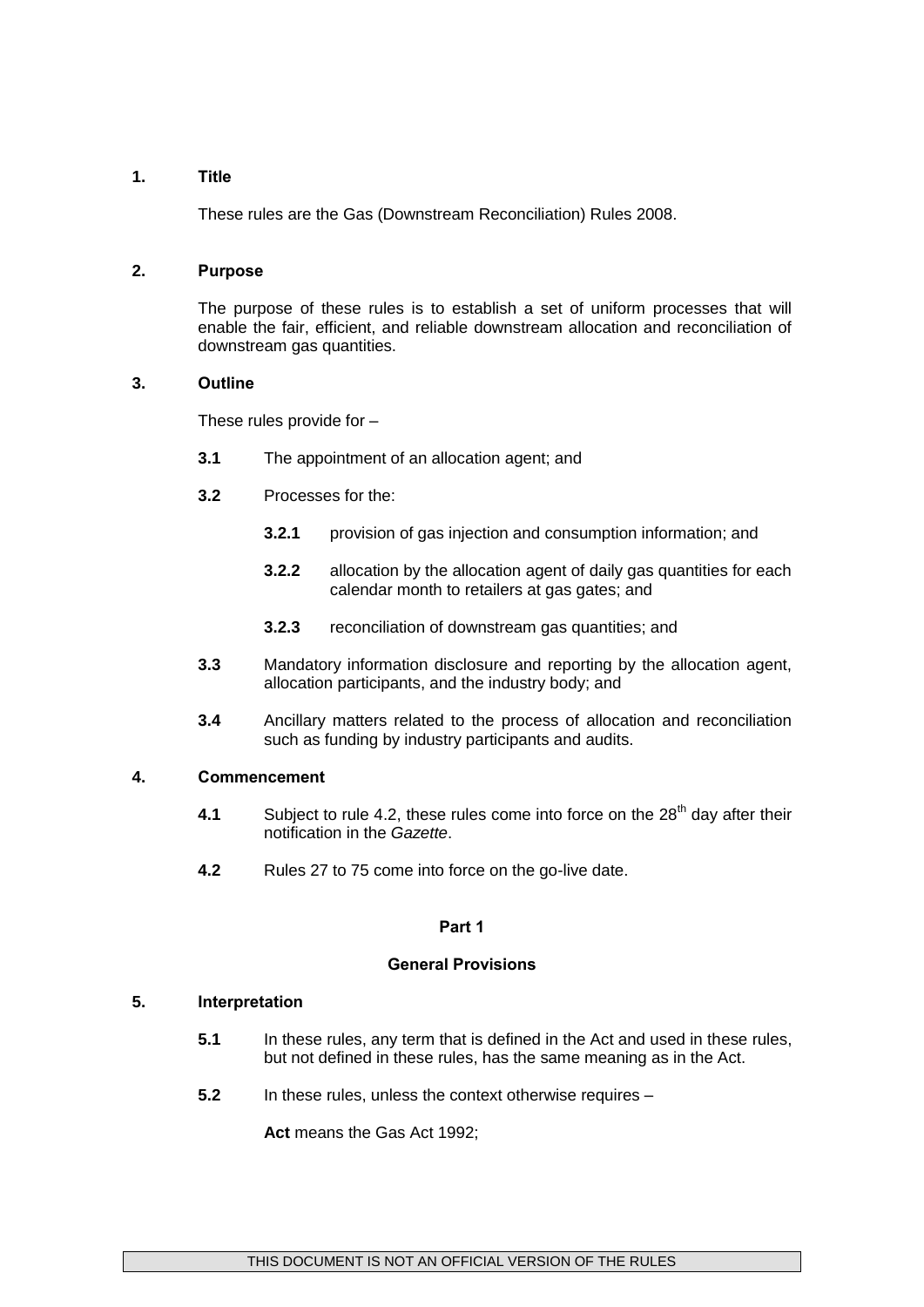**allocation agent** means the service provider appointed in accordance with rule 7.1 to be the allocation agent;

**allocation agent service provider agreement** means the agreement between the industry body and the allocation agent that provides the terms of the appointment of the allocation agent;

**allocation group** means an allocation group as set out in rule 6;

**allocation participant** means a retailer, distributor, meter owner, or transmission system owner;

#### **allocation results** means:

- (a) the quantities determined by the allocation agent in accordance with rule 45 and allocated to allocation participants as initial, interim, or final allocations under rules 48 to 50; and
- (b) includes any quantities allocated as a special allocation under rule 51 or corrected quantities allocated under rule 44.3;

**annual reconciliation** means an annual reconciliation in accordance with rule 52;

**annual UFG factor** has the meaning given by rule 46.3.1;

**business day** means any day of the week except –

- (a) Saturday and Sunday; and
- (b) Any day that Good Friday, Easter Monday, ANZAC Day, the Sovereign's Birthday, Labour Day, Christmas Day, Boxing Day, New Year's Day, the day after New Year's Day, and Waitangi Day are observed for statutory holiday purposes; and
- (c) Any other day which the industry body has determined not to be a business day as published by the industry body;

**consumer installation** means one or more gas installations that have a single point of connection to a distribution system or transmission system and for which there is, or has previously been, a single consumer;

**consumption period** means a month during which gas is supplied to consumers;

**contract identifier** means the identifier assigned to a transmission services agreement;

**corrector** means a device that dynamically replaces any one or more of the fixed factors otherwise required to convert gas volume measured at ambient conditions to gas volume measured at standard conditions;

**distributor** means a gas distributor as defined in the Act and, to avoid doubt, may include the owner of a transmission system to which a consumer installation is directly connected;

**dynamic deemed profile** has the meaning given by rule 56.1;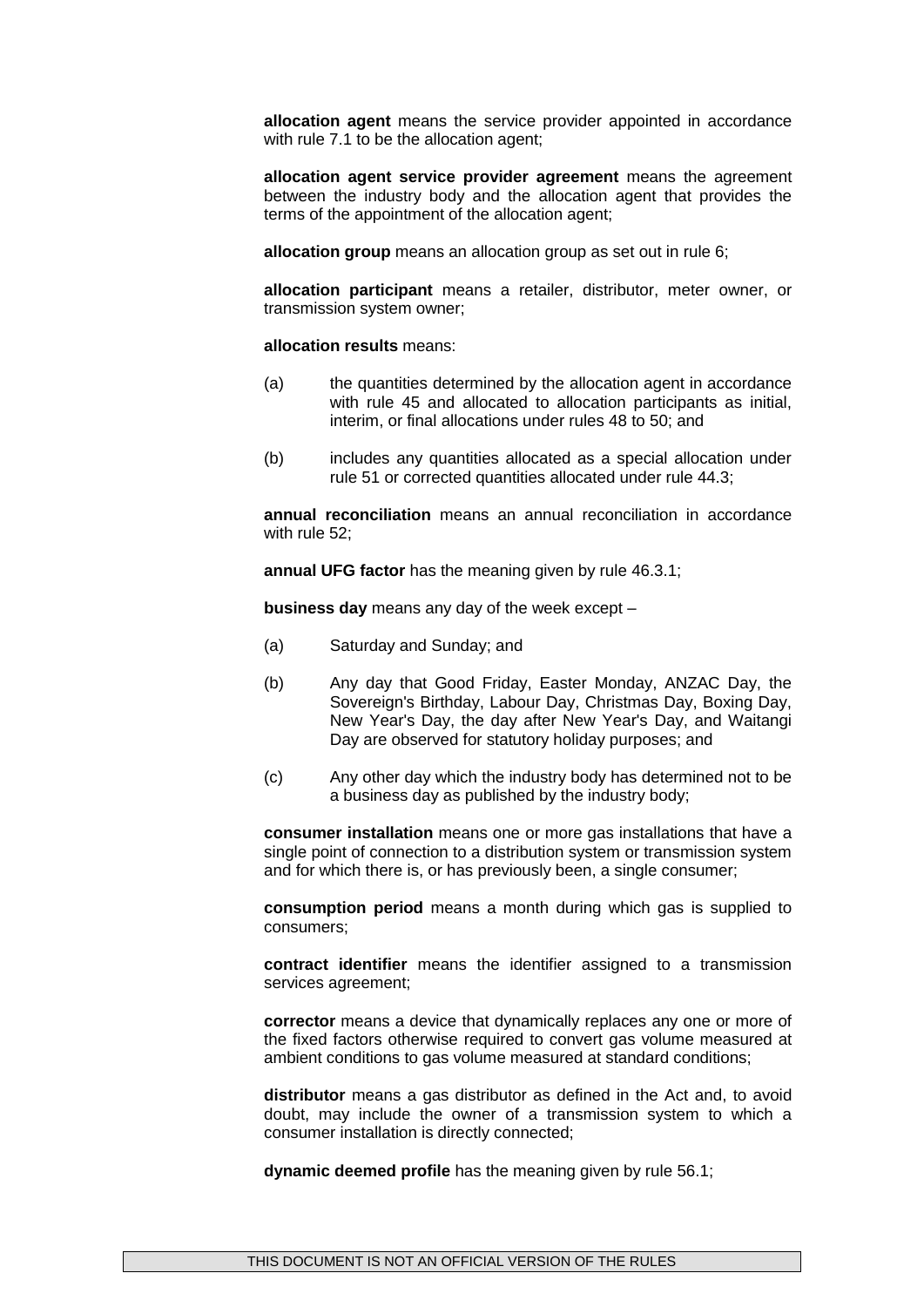**exceptional circumstances** means circumstances which (in the opinion of the industry body) prevent a retailer from accessing metering equipment despite the best endeavours of the retailer;

**final allocation** has the meaning given by rule 50.1;

**financial year** means a 12-month period beginning on the date determined by the industry body and any anniversary of that date;

**gas gate** means the point of connection between –

- (a) a transmission system and a distribution system; or
- (b) a transmission system and a consumer installation; or
- (c) two gas distribution systems; or
- (d) a group of gas gates, as determined and published by the industry body, treated as a single gas gate for the purposes of these rules;

**gas gate residual profile** has the meaning given by rule 45.1;

**gas year** means the period from 1 October to 30 September;

**GJ** means gigajoule;

**go-live date** means 1 October 2008;

**ICP** means the installation control point, being the point at which a consumer installation is deemed to have gas supplied and which represents the consumer installation on the registry;

**industry body** means the industry body approved by the Governor-General by Order in Council under section 43ZL of the Act. In the event that the approval of the industry body is revoked under section 43ZM of the Act, all references to the industry body shall be treated as references to the Commission;

**initial allocation** has the meaning given by rule 48.1;

**interim allocation** has the meaning given by rule 49.1;

**meter** means an instrument designed to measure the amount of gas passed through it;

**meter owner** means the person who owns or controls a meter used to measure gas consumption for a consumer installation;

**metering equipment** means any one, or a combination of, a meter, corrector, datalogger and the telemetry equipment used to measure or convey volume information related to an ICP;

**monthly UFG factor** has the meaning given by rule 46.3.2;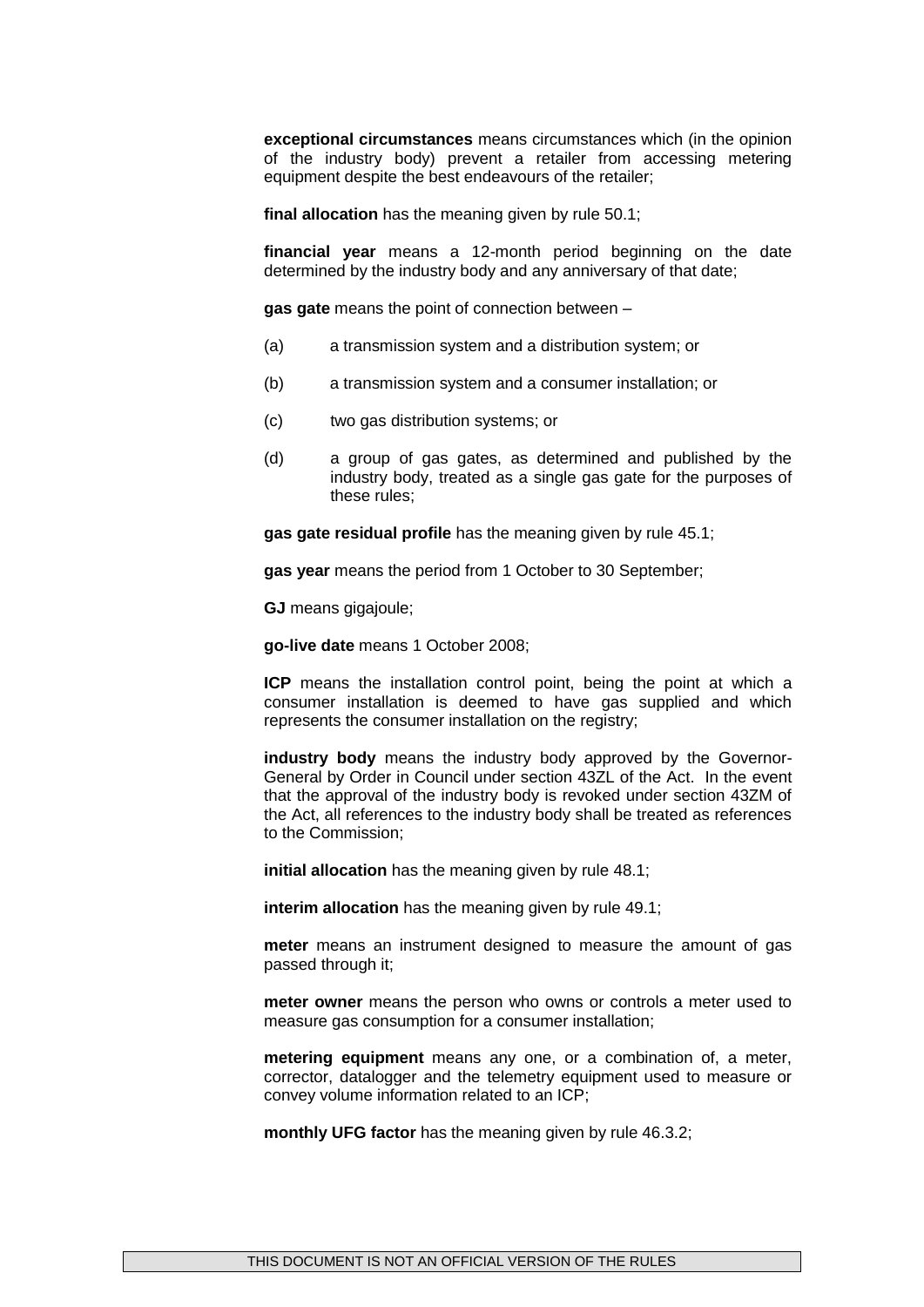**non-TOU meter** means a meter which does not have an associated data logger to allow register readings or gas consumption to be recorded automatically at pre-determined intervals;

**ongoing allocation costs** has the meaning given by rule 15.2;

**permanent estimate** means a value sourced from an estimated reading that has passed the allocation participant's validation process and has been calculated from validated register readings. An estimated reading used as a switch reading between retailers and not subject to dispute by either retailer may be treated as a permanent estimate;

**publish** means –

- (a) In respect of information to be published by the industry body, to make such information available on the industry body's website; and
- (b) In respect of information to be published by the allocation agent, to make such information available on the allocation agent's website; and
- (c) For all other information, to make available in such manner as may be determined by the industry body from time to time;

**register reading** means the number displayed by, or estimated for, a meter register or corrector register at a particular date in time, and that represents the volume of gas recorded by the register over a certain period**;**

**registry** has the same meaning as in rule 5 of the Gas (Switching Arrangements) Rules 2008;

**registered deemed profile** means a static deemed profile or a dynamic deemed profile registered for use by a retailer under Part 3 of these rules;

**responsible retailer** means, for a particular ICP or consumer installation, the retailer whose retailer code is shown on the registry for all or part of a consumption period;

**retailer** means a gas retailer as defined in the Act;

**rules** means these Gas (Downstream Reconciliation) Rules 2008 as may be amended from time to time and includes every schedule to the rules, and any code of practice or any technical code made pursuant to the rules;

**seasonal adjustment daily shape values** means the total gas consumption (expressed as daily GJ values) published by the allocation agent in accordance with rule 53.1, for each gas gate, derived from each gas gate residual profile for all retailers at that gas gate for the previous 24 months in which allocations have been performed*;*

**special allocation** means an allocation performed in accordance with rule 51;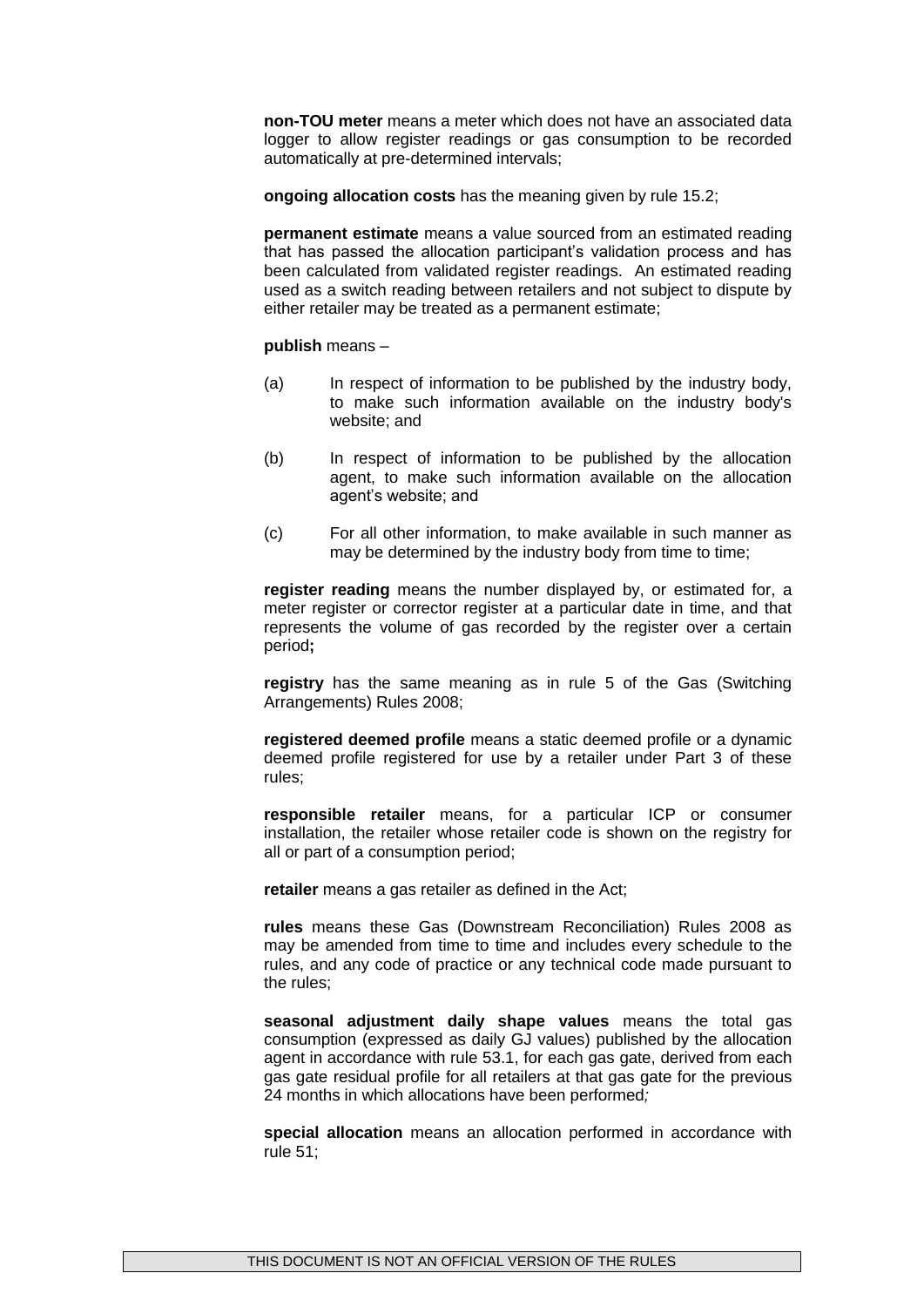**static deemed profile** has the meaning given by rule 55.1;

**TJ** means a terajoule;

**TOU meter** means a meter which has an associated datalogger to allow register readings or gas consumption to be recorded automatically at pre-determined intervals;

**TOU** means time of use;

**transmission system owner** means any person or persons who own a transmission system or part of a transmission system and includes any agent of the transmission system owner;

**transmission services agreement** means an agreement between a transmission system owner and a retailer for the transmission system owner to transmit gas, on behalf of the retailer, through its transmission system or part of its transmission system;

**UFG** means unaccounted for gas, including technical and non-technical losses or gains, being the difference between the amount of gas supplied to consumers at consumer installations through a gas gate and the gas injection amounts measured at the gas gate; and

**validated register reading** means a register reading or permanent estimate which has passed an allocation participant's validation process.

#### **6. Definition of allocation groups**

- **6.1** For the purposes of these **rules**, an **allocation group** means one of the **allocation groups** set out in rule 6.2 and to which each **consumer installation** is:
	- **6.1.1** Assigned in accordance with rule 29; and
	- **6.1.2** Entered on the **registry** as belonging to the **retailer** under rules 41 and 54 of the Gas (Switching Arrangements) Rules 2008.
- **6.2** The **allocation groups** are as follows:
	- **6.2.1 Allocation group** 1: Assigned to **ICP**s that have a **TOU meter** with telemetry and where actual gas quantities are recorded daily:
	- **6.2.2 Allocation group** 2: Assigned to **ICP**s that have a **TOU meter** without telemetry and where actual gas quantities are recorded daily:
	- **6.2.3 Allocation group** 3: Assigned to **ICP**s where the daily gas quantities are determined by application of an approved **static deemed profile** to monthly gas quantities taken from **register readings** that are required under rule 29 to be recorded monthly:
	- **6.2.4 Allocation group** 4: Assigned to **ICP**s where the daily gas quantities are determined by application of the **gas gate**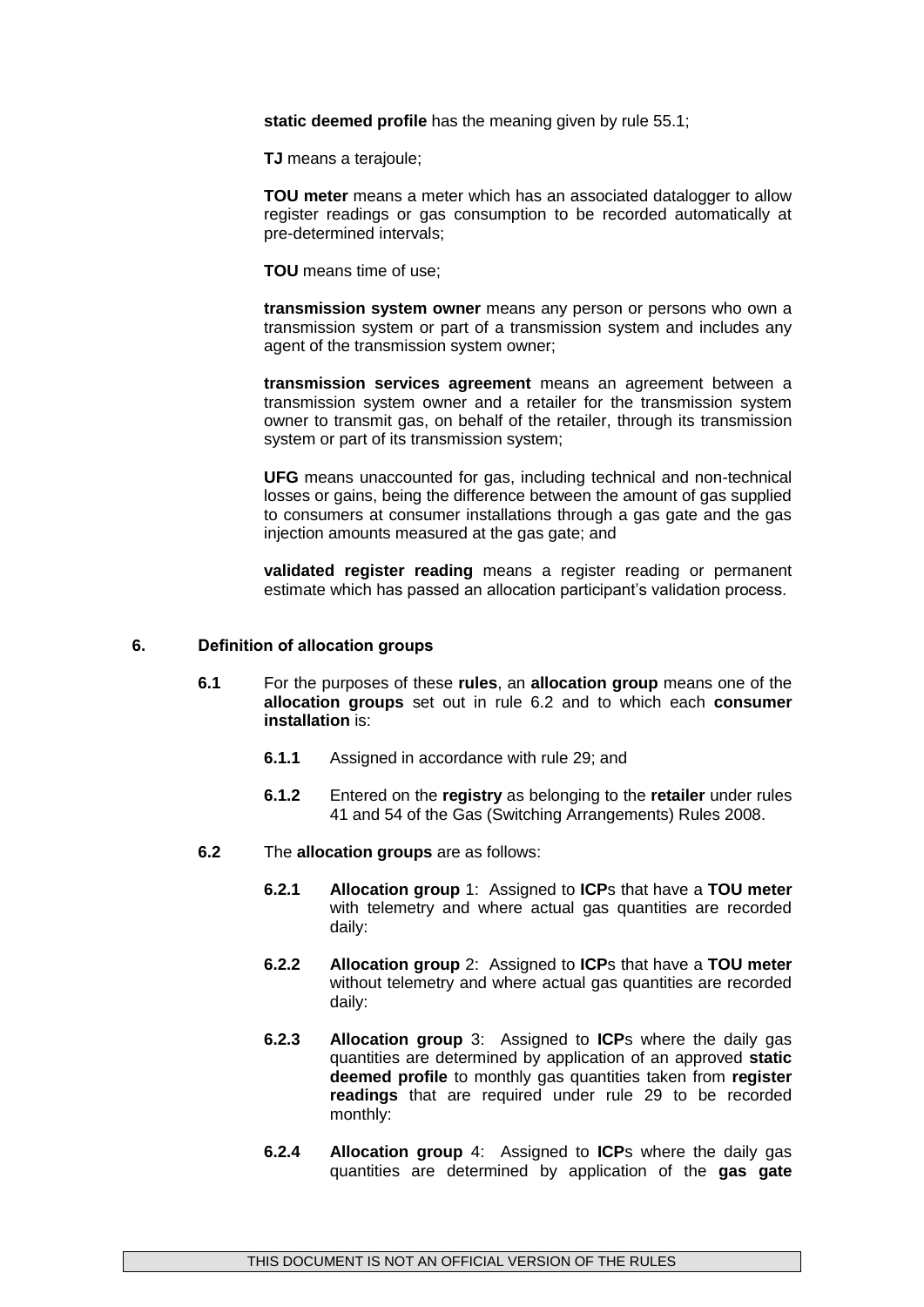**residual profile** to monthly gas quantities taken from **register readings** that are required under rule 29 to be recorded monthly:

- **6.2.5 Allocation group** 5: Assigned to **ICP**s where the daily gas quantities are determined by application of an approved **dynamic deemed profile** to monthly gas quantities taken from **register readings** that are not required under rule 29 to be recorded monthly:
- **6.2.6 Allocation group** 6: Assigned to **ICP**s and where the daily gas quantities are determined by application of the **gas gate residual profile** to monthly gas quantities taken from **register readings** that are not required under rule 29 to be recorded monthly.

#### *Allocation agent*

# **7. Appointment of allocation agent**

- **7.1** The **industry body** will, from time to time, by agreement with a person appoint that person to act as the **allocation agent**.
- **7.2** The **allocation agent** has the functions, rights, powers, and obligations set out in these **rules**.
- **7.3** The **allocation agent** will be appointed for a term agreed by the **industry body** and the **allocation agent** and set out in the **allocation agent service provider agreement**.
- **7.4** The **industry body** may at any time terminate, re-appoint, or change the appointment of any person as the **allocation agent**, subject to the terms of the **allocation agent service provider agreement**.
- **7.5** The remuneration of the **allocation agent** will be agreed as between the **industry body** and the **allocation agent** in the **allocation agent service provider agreement**.
- **7.6** The **industry body** and the **allocation agent** may agree on any other terms and conditions, not inconsistent with the functions, rights, powers and obligations of the **allocation agent** under these **rules**.

### **8. Publication of allocation agent service provider agreement**

The **industry body** must **publish** the **allocation agent service provider agreement**.

### **9. Allocation agent website**

- **9.1** The **allocation agent** must operate a website for the purpose of **publishing** information under these **rules**.
- **9.2** The **allocation agent** website must be functional and available to the public.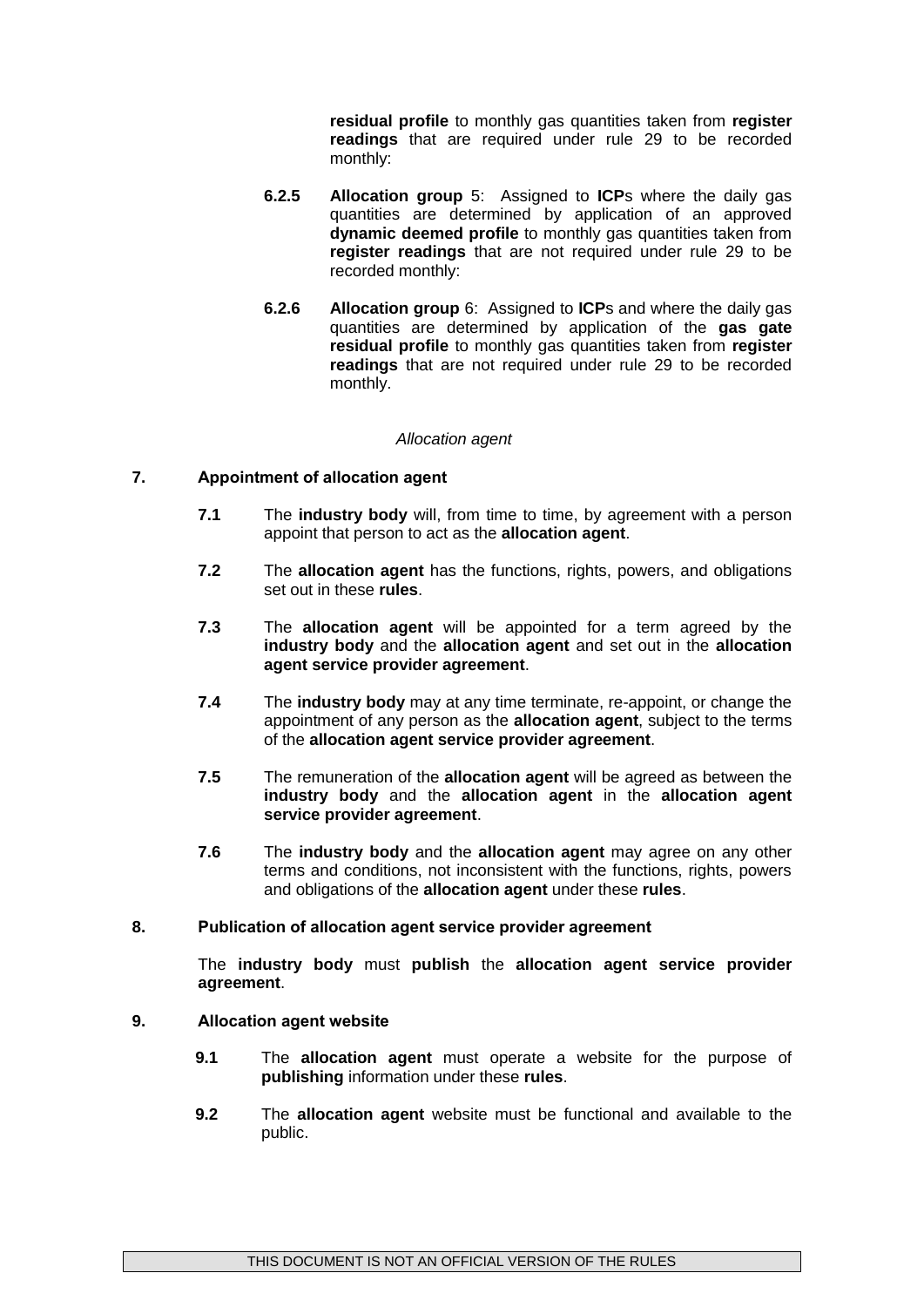- **9.3** The **allocation agent** must ensure the information on the website is accurate and up to date.
- **9.4** The **allocation agent** must **publish** on the allocation agent website all information provided to it by the **industry body** for the purposes of publication by the **industry body**. For the purposes of these **rules**, such information will be deemed to have been **published** by the **industry body**.
- **9.5** Notwithstanding anything else in these **rules**, the **allocation agent** must not **publish** any information that it considers is confidential or commercially sensitive.

#### **10. Insurance cover**

The **allocation agent** must at all times maintain any insurance cover that is required by the **allocation agent service provider agreement**, on the terms and in respect of risks prescribed by the **industry body**, with an insurer approved by the **industry body**.

#### **11. Performance standards to be agreed**

The **industry body** and the **allocation agent** must, at the beginning of the term of the appointment and at the beginning of each **financial year**, seek to agree on a set of performance standards against which the **allocation agent's** actual performance must be reported and measured at the end of the **financial year**.

#### **12. Self-review must be carried out by allocation agent**

- **12.1** The **allocation agent** must conduct, on a monthly basis, a self-review of its performance.
- **12.2** The review must concentrate on:
	- **12.2.1** The **allocation agent's** compliance in the previous month with –
		- (a) its obligations under these **rules**;
		- (b) the terms of the **allocation agent service provider agreement**; and
		- (c) any performance standards agreed between the **allocation agent** and the **industry body**; and
	- **12.2.2** The operation of these **rules**.

### **13. Allocation agent must report to the industry body**

- **13.1** On the last **business day** of each month, the **allocation agent** must provide a written report to the **industry body** on the results of the review carried out under rule 12.
- **13.2** The report must contain details of –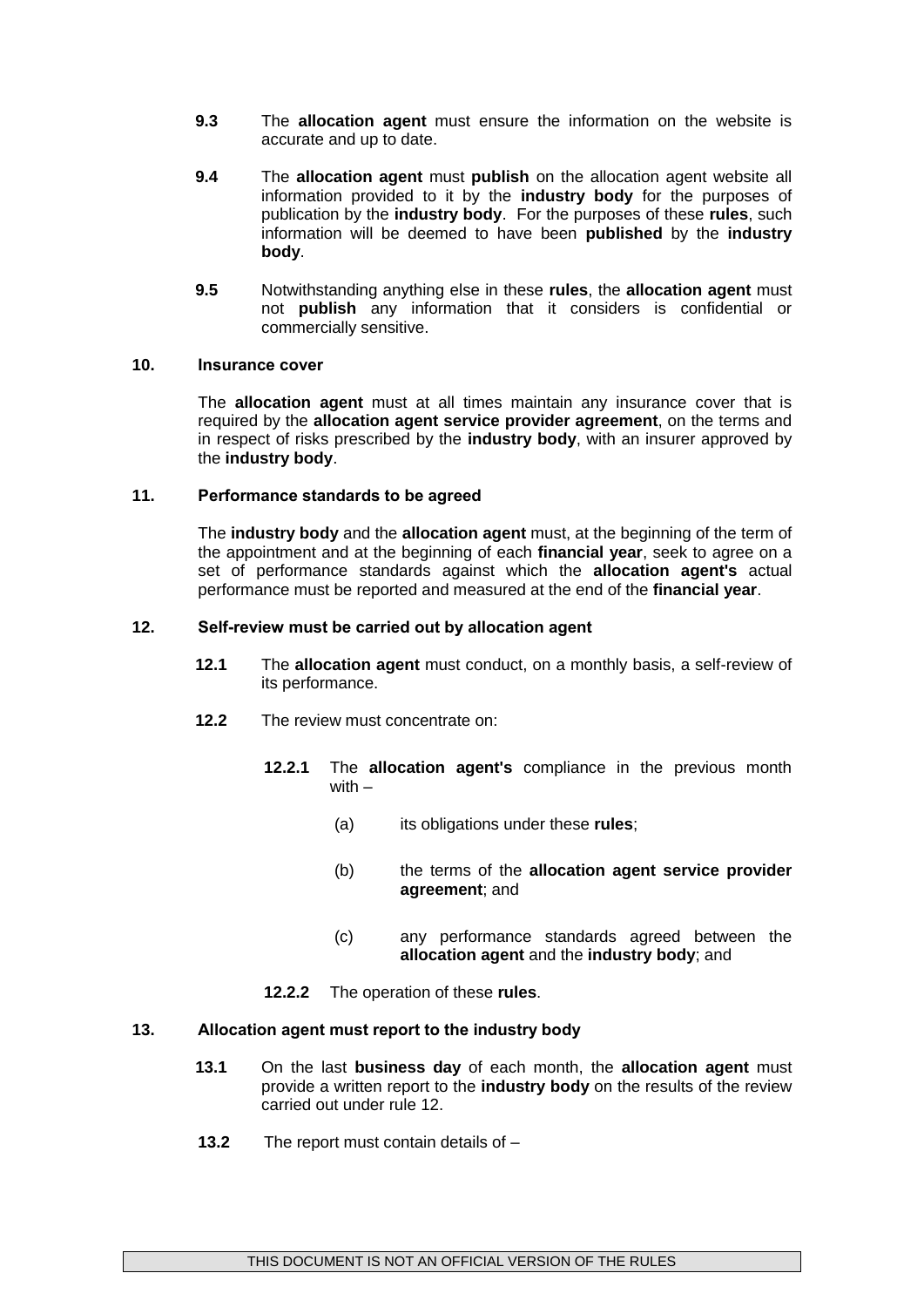- **13.2.1** Any circumstances identified by the **allocation agent** where it has failed, or may have failed, to comply with any of its obligations under these **rules**, the terms of the **allocation agent service provider agreement** or any performance standards agreed between the **industry body** and the **allocation agent**; and
- **13.2.2** Any area that, in the opinion of the **allocation agent**, an amendment to these **rules** may need to be considered; and
- **13.2.3** Any other matter that the **industry body** reasonably requests provided that the **industry body** makes its request within a reasonable time before the report is due.
- **13.3** As soon as practicable after receiving a report under rule 13.1, the **industry body** must **publish** that report, provided the **industry body** may exclude any information it considers to be confidential or commercially sensitive.

### **14. Review of allocation agent's performance by the industry body**

- **14.1** At the end of each **financial year**, the **industry body** may review the manner in which the **allocation agent** has performed its duties and obligations under these **rules**.
- **14.2** The review must concentrate on:
	- **14.2.1** The **allocation agent's** compliance in the previous year with
		- (a) its obligations under these **rules**;
		- (b) the terms of the **allocation agent service provider agreement**; and
		- (c) any performance standards agreed between the **allocation agent** and the **industry body**; and
	- **14.2.2** The operation of these **rules**.

#### *Funding*

### **15. Ongoing fees**

- **15.1** The ongoing fees are monthly fees to meet the **ongoing allocation costs**.
- **15.2** Subject to rule 15.3, the **ongoing allocation costs** are
	- **15.2.1** The costs payable by the **industry body** to the **allocation agent** for the services provided under Parts 1, 2 and 5 in respect of that **gas year**; and
	- **15.2.2** The costs of the **industry body** associated with allocation and its obligations under these **rules** during that **gas year**.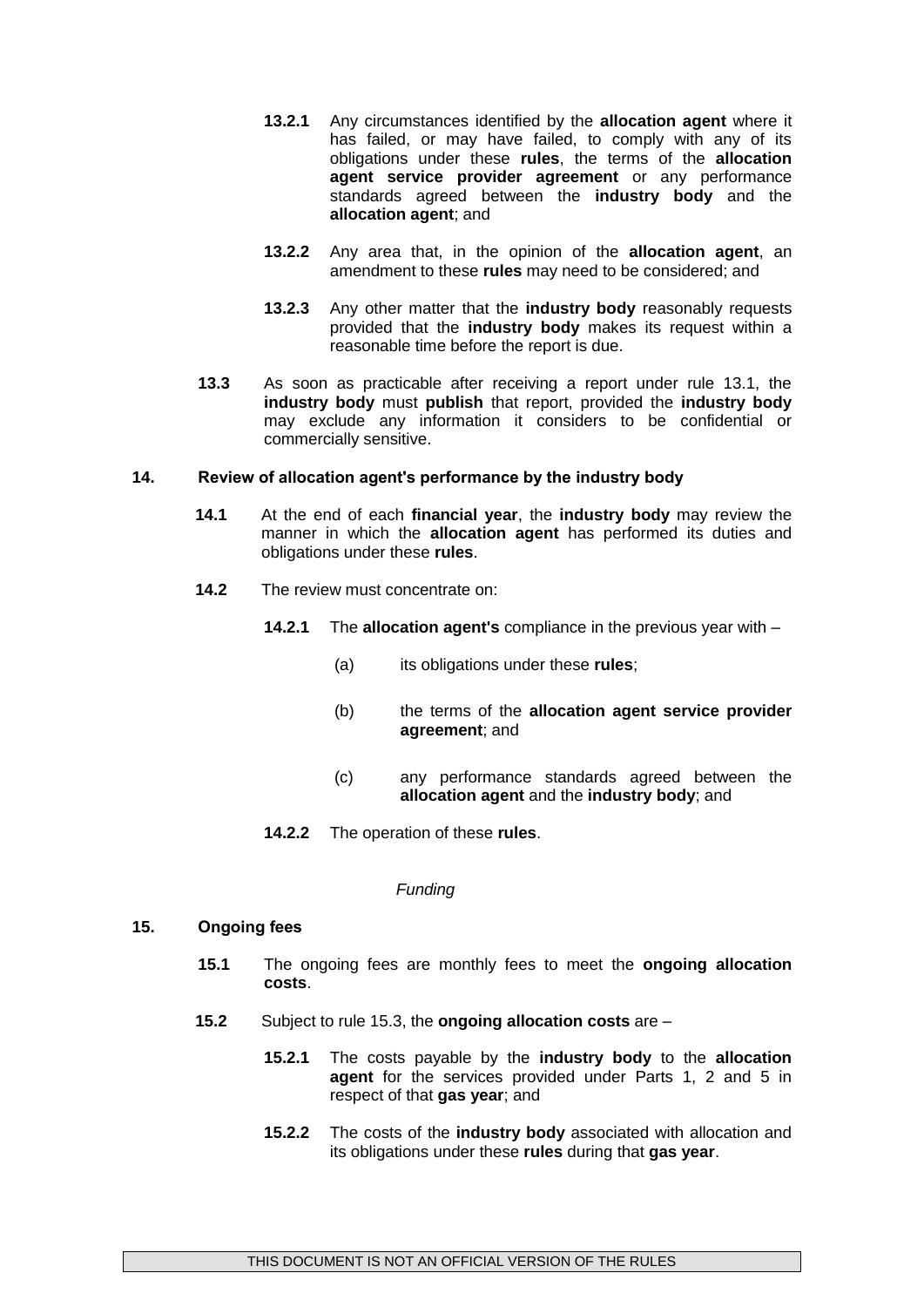- **15.3** To avoid doubt, the **ongoing allocation costs** do not include
	- **15.3.1** The costs of the **allocation agent** for performing services under Part 3; and
	- **15.3.2** The costs of performance audits and event audits under Part 4.
- **15.4** Every person who is a **retailer** on the 1<sup>st</sup> business day of a month is liable to pay ongoing fees for that month in accordance with these **rules**.

#### **16. How and when estimated ongoing fees payable**

- **16.1** The estimated ongoing fees are payable to the **industry body**.
- **16.2** As soon as practicable after this rule comes into force and no later than 10 **business days** before the **go-live date**, the **industry body** must determine and **publish** a breakdown of the estimated **ongoing allocation costs** for the **gas year** commencing on 1 October 2008.
- **16.3** As soon as practicable after publication of the estimated **ongoing allocation costs** for the **gas year** commencing on 1 October 2008, the **industry body** must notify every person to whom rule 15.4 applies of the estimated **ongoing allocation costs** and that ongoing fees will be payable by that person in that **gas year** in accordance with the following formula:

 $A \times (B/C)$ 

Where:

- A = the **ongoing allocation costs** estimated in accordance with rule 16.2 and divided by 12; and
- B = the total quantity of gas allocated to **retailer** A by the **allocation agent** in the **initial allocation** under rule 48 across all **gas gates** in respect of the **consumption period** that is 2 months before the current month; and
- C = the total quantity of gas allocated to all **retailers** by the **allocation agent** in the **initial allocation** under rule 48 across all **gas gates** in respect of the **consumption period** that is 2 months before the current month.
- **16.4** In respect of the ongoing fees payable by a person during the 2 months immediately after the **go-live date**, for the purposes of rule 16.3, the total quantities of gas referred to in that rule shall be:
	- **16.4.1** Those quantities derived from the information referred to in rules 78.1.1 and 78.1.2; and
	- **16.4.2** That would have been allocated if those quantities had been allocated under these **rules**.
- **16.5** For each **gas year** following the **gas year** commencing on 1 October 2008, the **industry body** must –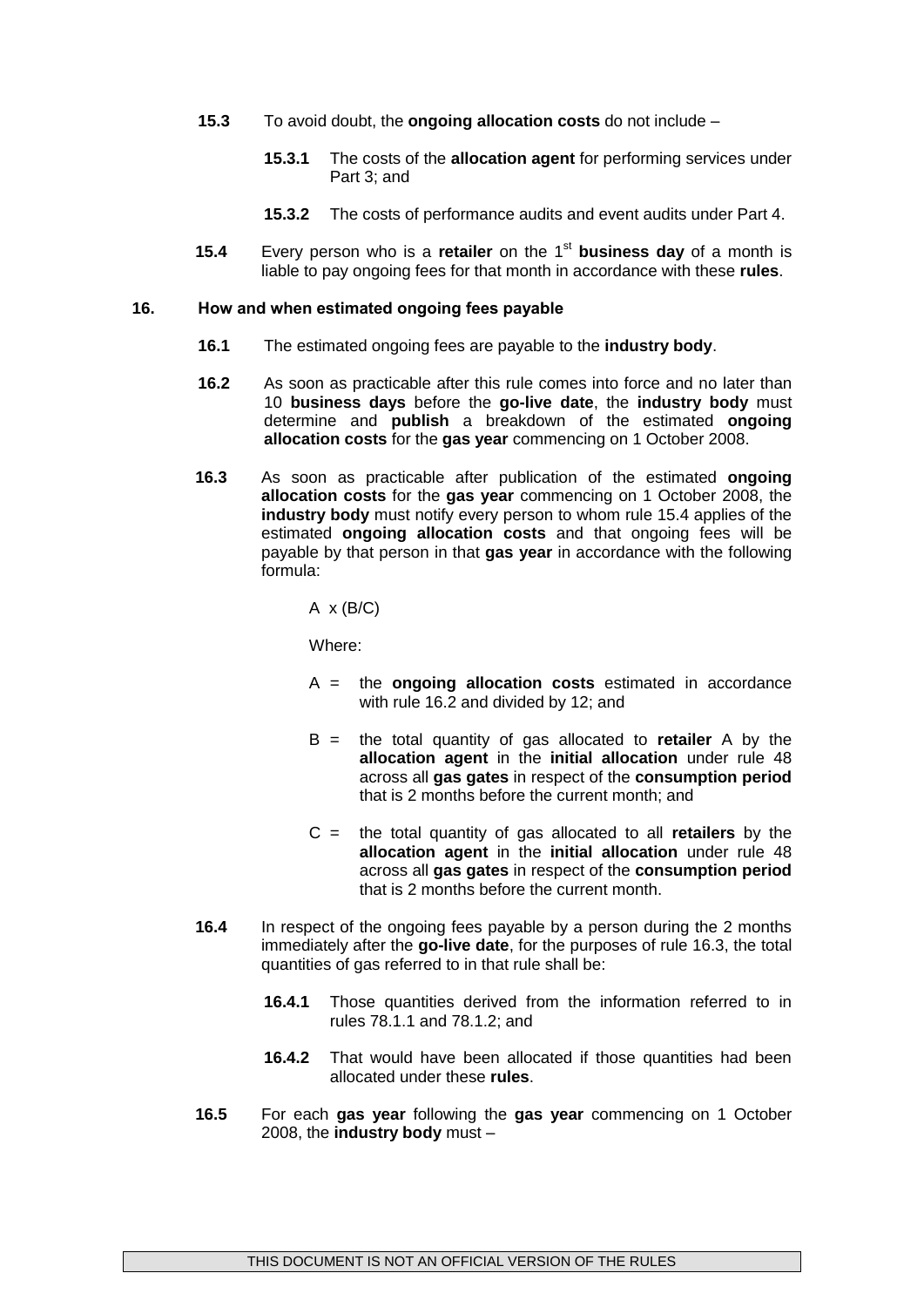- **16.5.1** Estimate and **publish**, at least 2 months prior to the beginning of the **gas year**, a breakdown of the estimated **ongoing allocation costs** for that **gas year**; and
- **16.5.2** As soon as practicable after publication of the estimated **ongoing allocation costs**, notify each person to whom rule 15.4 applies of the estimated **ongoing allocation costs**, and that ongoing fees will be payable by that person in that **gas year** in accordance with the formula in rule 16.3.
- **16.6** On the 1<sup>st</sup> business day of each month, the **industry body** or the **allocation agent** must invoice every person to whom rule 15.4 applies for that person's share of the estimated **ongoing allocation costs** payable during that month, calculated in accordance with the formula in rule 16.3.

# **17. How and when actual ongoing fees payable**

- **17.1** The actual **ongoing fees** are payable to the **industry body**.
- **17.2** As soon as practicable after the end of each **gas year**, the **industry body** must determine and **publish** a breakdown of the actual **ongoing allocation costs** for that **gas year**.
- **17.3** No less than 10 **business days** after publication of those actual **ongoing allocation costs**, the **industry body** or the **allocation agent** must invoice, or issue a credit note, to each person to whom rule 15.4 applies with the difference between:
	- **17.3.1** That person's share of the actual **ongoing allocation costs** calculated in accordance with the formula in rule 16.3, with the necessary modifications; and
	- **17.3.2** The amount of the estimated **ongoing allocation costs** invoiced to that person in respect of the **gas year**.

### **18. General provisions regarding fees**

- **18.1** The due date for payment of any invoice or refund of any credit is:
	- **18.1.1** The 20<sup>th</sup> day of the month in which the invoice or credit note was received; or
	- **18.1.2** If the day referred to in rule 18.1.1 is not a **business day**, the following **business day**.
- **18.2** The fees payable under rules 15 to 18 are exclusive of any goods and services tax payable under the Goods and Services Tax Act 1985, and goods and services tax on those fees (if any) will be added to the invoices or credit notes issued to **retailers** under rules 16.6 and 17.3.

#### *Exemptions*

### **19. Industry body may exempt allocation participant**

**19.1** Subject to rule 19.2, on the application of an **allocation participant** or the **allocation agent**, the **industry body** may, in its discretion and upon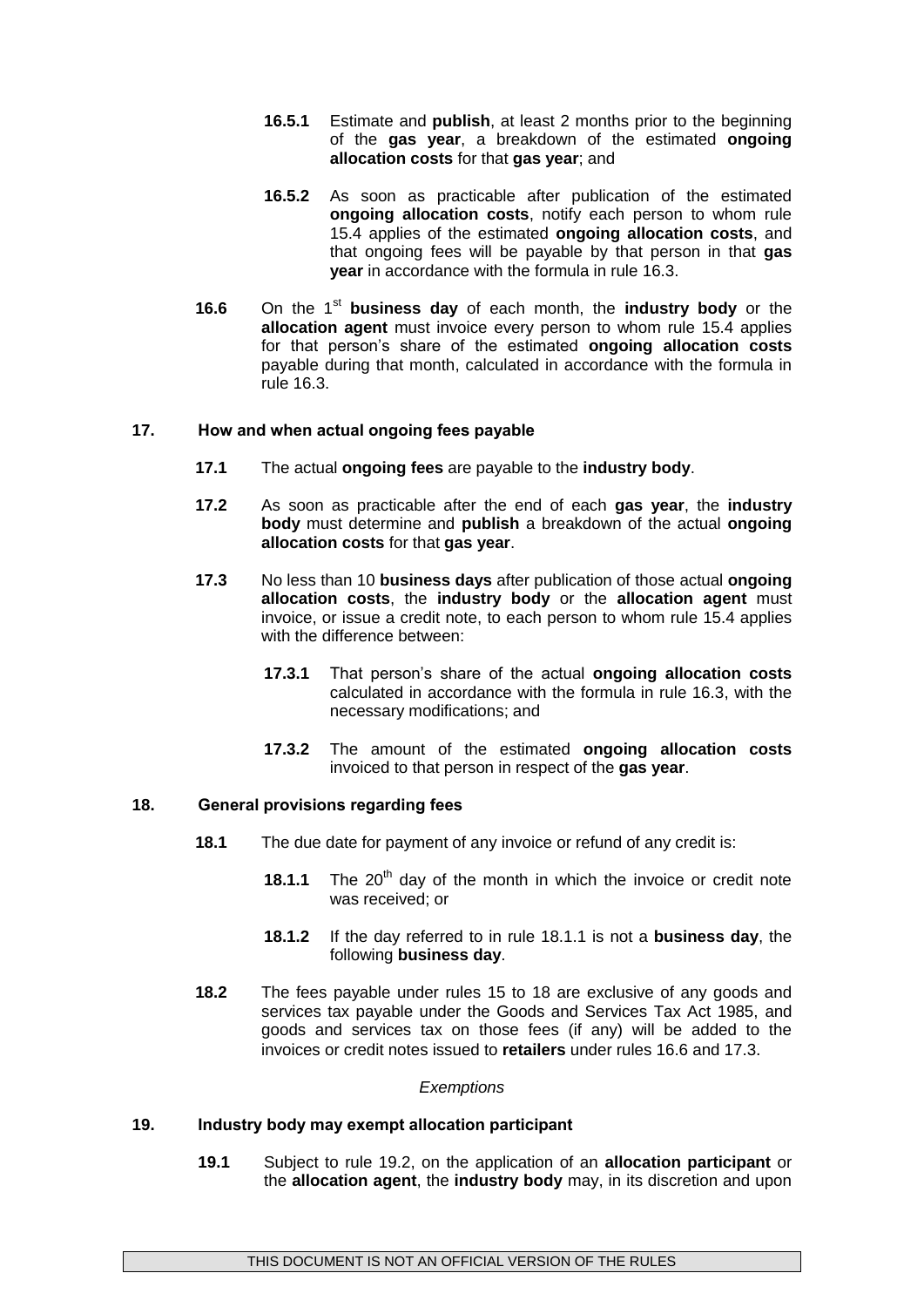the terms and conditions (if any) that it thinks fit, exempt any **allocation participant**, class of **allocation participants**, **gas gate** or the **allocation agent** from complying with all or any of these **rules**.

- **19.2** The **industry body** may only grant an exemption under rule 19.1 if it is satisfied that the exemption is desirable to better achieve:
	- **19.2.1** The objectives set out in section 43ZN of the Act; and
	- **19.2.2** The purpose of the **rules**.
- **19.3** Prior to granting an exemption, the **industry body** must
	- **19.3.1 Publish** the application for the exemption, excluding any information it considers to be confidential or commercially sensitive; and
	- **19.3.2** Consult with those persons it considers are representative of those classes of persons likely to be substantially affected by the granting of the exemption.
- **19.4** The **industry body** must **publish** an exemption, and the reasons for granting the exemption, as soon as practicable after the exemption is granted.
- **19.5** An exemption takes effect from the date specified in the exemption which may not be earlier than the date that it is **published**.

### **20. Urgent exemptions**

- **20.1** The **industry body** may grant an exemption under rule 19.1 without complying with rule 19.3.2 if the **industry body** considers that it is necessary or desirable that the exemption applied for be made urgently.
- **20.2** In that case
	- **20.2.1** The exemption must state that it is made in reliance on this rule; and
	- **20.2.2** The exemption must state an expiry date, which must be a date that, in the opinion of the **industry body**, reasonably enables the **industry body** to consult with the persons specified in rule 20.2.3 about the exemption; and
	- **20.2.3** The **industry body** must **publish** the exemption and consult with persons it considers are representative of those classes of persons likely to be substantially affected by the exemption; and
	- **20.2.4** As soon as practicable after consulting in accordance with rule 20.2.3, the **industry body** must:
		- (a) determine whether or not to revoke, replace, or amend the exemption; and
		- (b) **publish** its determination and the reasons for the determination.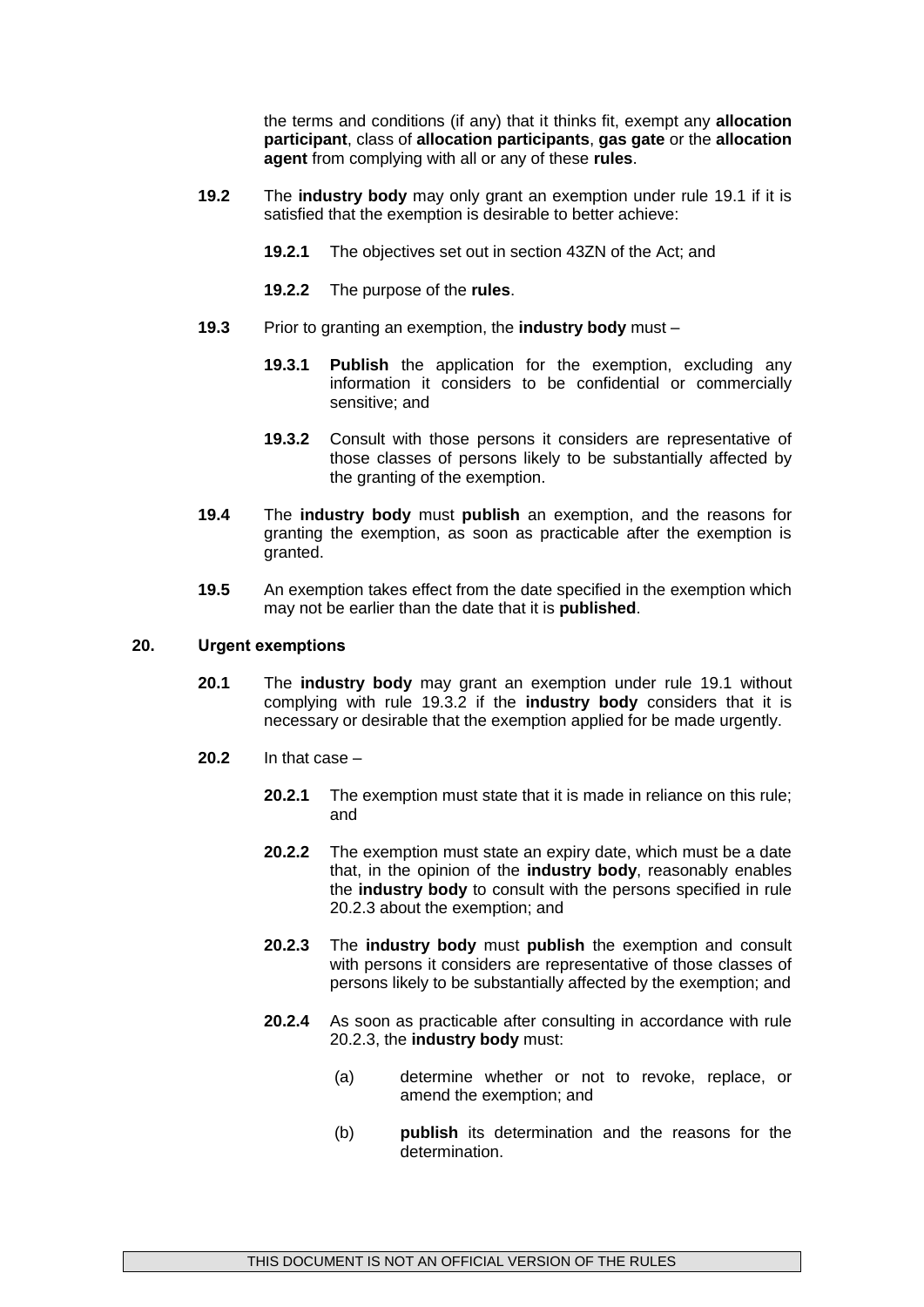### **21. Variation or revocation of exemptions**

- **21.1** An **allocation participant** or **allocation agent** granted an exemption under rules 19 or 20 must notify the **industry body** of any error or change in any circumstances material to the granting or continuing operation of its exemption as soon as practicable after it has become aware of that error or change.
- **21.2** An exemption may be varied or revoked, either on application by an **allocation participant**, **allocation agent** or on the initiative of the **industry body**.
- **21.3** Rules 19 and 20 apply as if the variation or revocation were the granting of an exemption and with all other necessary modifications.

# **22. List of exemptions**

The **industry body** must **publish** a list of all current exemptions made under these **rules**.

#### *Notices and receipt of information*

### **23. Giving of notices**

- **23.1** If these **rules** require any notice or notification to be given, the notice or notification must be in writing and be –
	- **23.1.1** Delivered by hand to the nominated office of the addressee; or
	- **23.1.2** Sent by post to the nominated postal address of the addressee; or
	- **23.1.3** Sent by facsimile to the nominated facsimile number of the addressee; or
	- **23.1.4** Sent by electronic transmission or any other similar method of electronic communication to the appropriate nominated electronic address of the addressee.
- **23.2** For the purposes of rule 23.1, the nominated office, postal address, facsimile number and electronic address of **retailers**, **distributors** and **meter owners** is the information provided to the **registry** under rule 7.2.2 of the Gas (Switching Arrangements) Rules 2008.
- **23.3** In the case of an emergency, a person may give notice other than in accordance with rule 23.1, but the person must as soon as practicable, confirm the notice in writing and by a method set out in rule 23.1.

# **24. When notice taken to be given**

In the absence of proof to the contrary, notices are taken to be given  $-$ 

**24.1** In the case of notices delivered by hand to a person, when actually received at that person's address;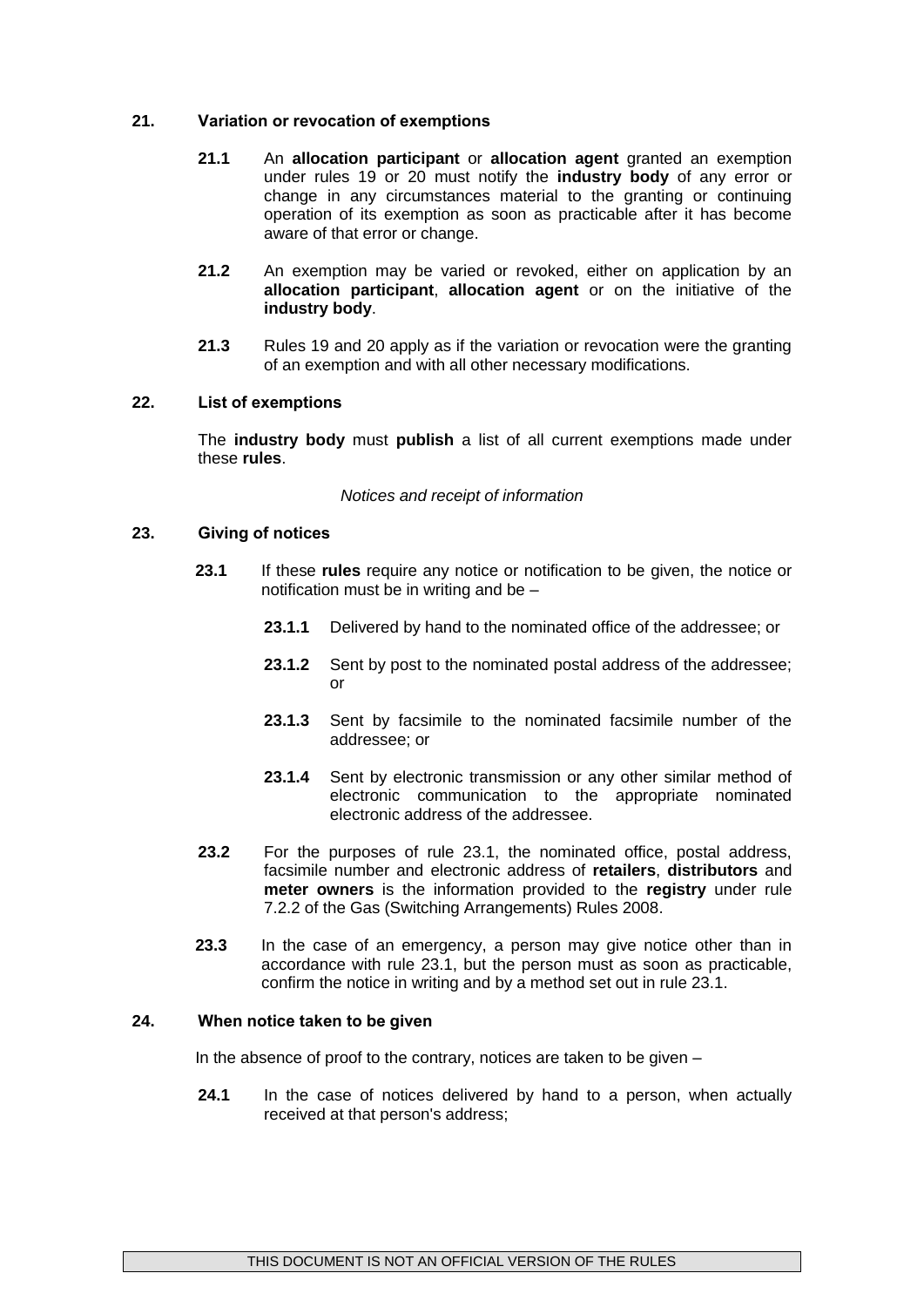- **24.2** In the case of notices sent by post, at the time when the letter would in the ordinary course of post be delivered, and in proving the delivery, it is sufficient to prove that the letter was properly addressed and posted;
- **24.3** In the case of notices sent by fax, at the time indicated on a record of its transmission;
- **24.4** In the case of notices sent by electronic transmission or any other similar method of electronic communication:
	- **24.4.1** At the time the computer system used to transmit the notice has received an acknowledgment or receipt addressed to the electronic mail address of the person transmitting the notice; or
	- **24.4.2** At the time the person who gave the notice proves the notice was transmitted by computer system to the electronic address provided by the addressee.

### **25. Information exchange file formats**

- **25.1** For the purposes of information exchanges between **allocation participants**, the **allocation agent** or the **industry body** under one or more of these **rules**:
	- **25.1.1** The **industry body**, after consulting with **allocation participants** and the **allocation agent**, may give notice specifying one or more information exchange file formats that **allocation participants** or the **allocation agent** must provide information in; and
	- **25.1.2** No later than 3 months after receiving the notice, the persons specified in rule 25.1.1 must provide information to the **allocation agent**, **allocation participants**, or the **industry body** in the information exchange file formats specified in the notice.

#### **Part 2**

#### **Allocation process**

#### *General provisions*

#### **26. General obligations of allocation participants**

- **26.1** Every **allocation participant** must act reasonably in relation to its dealings with the **allocation agent** and other **allocation participants** and, in doing so, must use its reasonable endeavours to co-operate with the **allocation agent** and other **allocation participants**.
- **26.2** Every **allocation participant** must provide the information required under these **rules** in a manner that is:
	- **26.2.1** Accurate and complete; and
	- **26.2.2** Not misleading or likely to mislead; and

#### THIS DOCUMENT IS NOT AN OFFICIAL VERSION OF THE RULES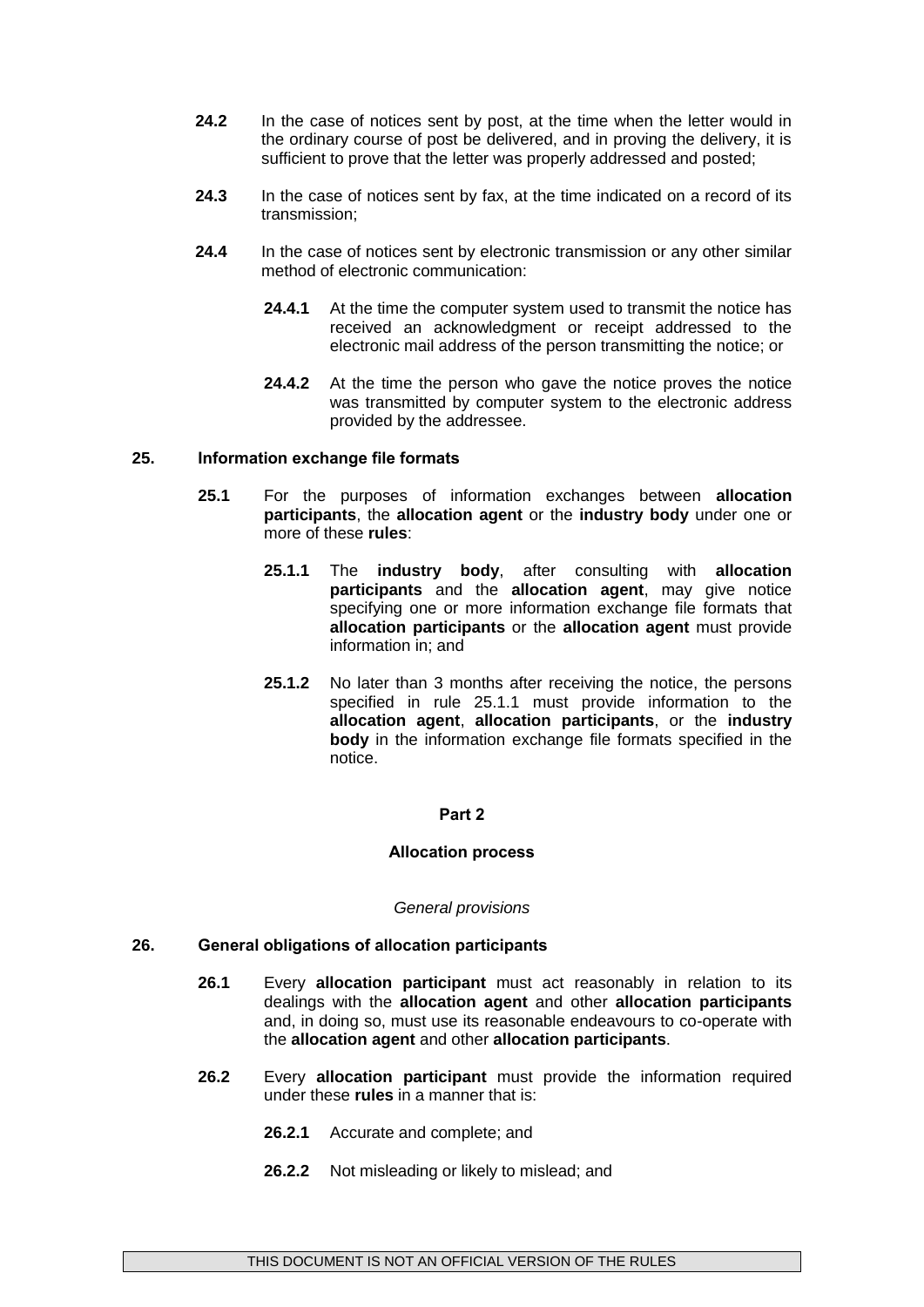**26.2.3** Timely.

- **26.3** Where an **allocation participant** is or becomes aware of a cause of **UFG** at a **gas gate**, it must use reasonable endeavours to remedy the cause of **UFG** or reduce the **UFG** occurring at the **gas gate**.
- **26.4** An **allocation participant** must, as soon as practicable, provide the **allocation agent** with any information additional to that required under these **rules** which is reasonably requested by the **allocation agent** for the purpose of carrying out its role in accordance with these **rules**.

#### *Meter owner obligations*

### **27. Metering equipment accuracy**

- **27.1** For the purposes of gas volume information required to be collected or provided under these **rules**:
	- **27.1.1** Every **meter owner** must ensure that all **metering equipment** used to collect that volume information complies with NZS 5259:2004;
	- **27.1.2 Metering equipment** which has a margin of error of less than the relevant margins of error specified in NZS 5259:2004 is considered to be accurate; and
	- **27.1.3** Any verification of accuracy must be in accordance with NZS 5259:2004.

#### *Retailer obligations*

# **28. General obligations of retailers**

- **28.1** Every **retailer** must ensure that **metering equipment** is installed and interrogated at each **consumer installation** to which that **retailer** is the **responsible retailer** in accordance with the requirements of the **allocation group** to which the **consumer installation** has been assigned.
- **28.2** Every **retailer** must ensure the conversion of measured volume to volume at standard conditions and the conversion of volume at standard conditions to energy complies with NZS 5259:2004 for **metering equipment** installed at each **consumer installation** for which the **retailer** is the **responsible retailer**.
- **28.3** Every **retailer** must supply consumption information in accordance with rules 29 to 40 for all **consumer installations** for which it was the **responsible retailer** to the **allocation agent**.
- **28.4** Every **retailer** must ensure that:
	- **28.4.1** The consumption information supplied to the **allocation agent** in accordance with rules 29 to 40 is transferred and stored in such a manner that it cannot be altered without leaving a detailed audit trail; and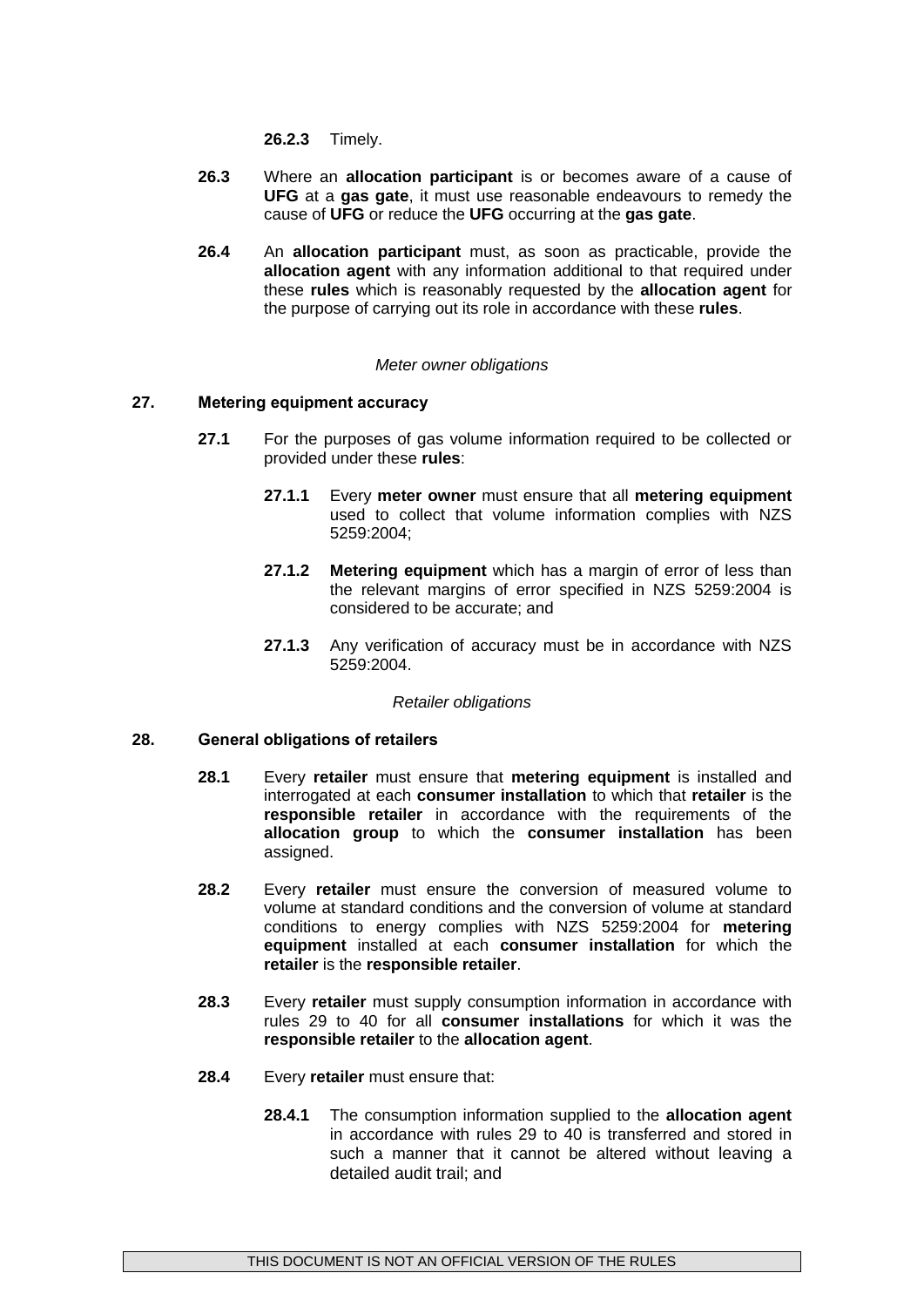- **28.4.2** A copy of all **register reading** data is kept for a minimum period of 30 months and is made available to the **allocation agent, industry body** or an **auditor** on request.
- **28.5** For the purposes of these **rules**, a **retailer** continues to be responsible for gas supplied to all **consumer installations** during all or any part of the **consumption period** in respect of which it is the **responsible retailer**.

#### **29. Retailer to ensure certain metering interrogation requirements are met**

- **29.1** For a **consumer installation** for which the rolling 12-months actual or expected consumption is greater than 10 **TJ**, every **retailer** that supplies that **consumer installation** must:
	- **29.1.1** Ensure a **TOU meter** is installed as soon as practicable, and no later than 3 months, after becoming aware that the actual or expected consumption is greater than 10 **TJ**; and
	- **29.1.2** Assign that **consumer installation** to **allocation group** 1 or 2.
- **29.2** For a **consumer installation** where the rolling 12-month actual or expected consumption is greater than 250 **GJ**, every **retailer** that supplies that **consumer installation** must either:
	- **29.2.1** Ensure a **TOU meter** is installed and assign that **consumer installation** to **allocation group** 1 or 2; or
	- **29.2.2** Ensure a **non-TOU meter** is installed and assign that **consumer installation** to **allocation group** 3 or 4.
- **29.3** For a **consumer installation** which has not been assigned to **allocation groups** 1 to 4 under rules 29.1 and 29.2, every **retailer** that supplies that **consumer installation** must ensure a **TOU meter** or **non-TOU meter** is installed and assign that **consumer installation** to **allocation group** 5 or 6.
- **29.4** Every **retailer** that supplies a **consumer installation** must ensure that the **metering equipment** installed at that **consumer installation** is interrogated as follows:
	- **29.4.1** All **consumer installations** with **TOU meters** assigned to **allocation groups** 1 or 2 must have **register readings** or consumption recorded for each day commencing at 0000 hours and ending at 2400 hours (New Zealand standard time).
	- **29.4.2** All **consumer installations** with **non-TOU meters** and an expected annual consumption of between 250 **GJ** and 10 **TJ** must have **register readings** recorded monthly.
	- **29.4.3** All **consumer installations** with **non-TOU meters** to which the **retailer** has continuously supplied gas for the previous 12 month period must have **register readings** recorded at least once every 12-months unless **exceptional circumstances** prevent such an interrogation.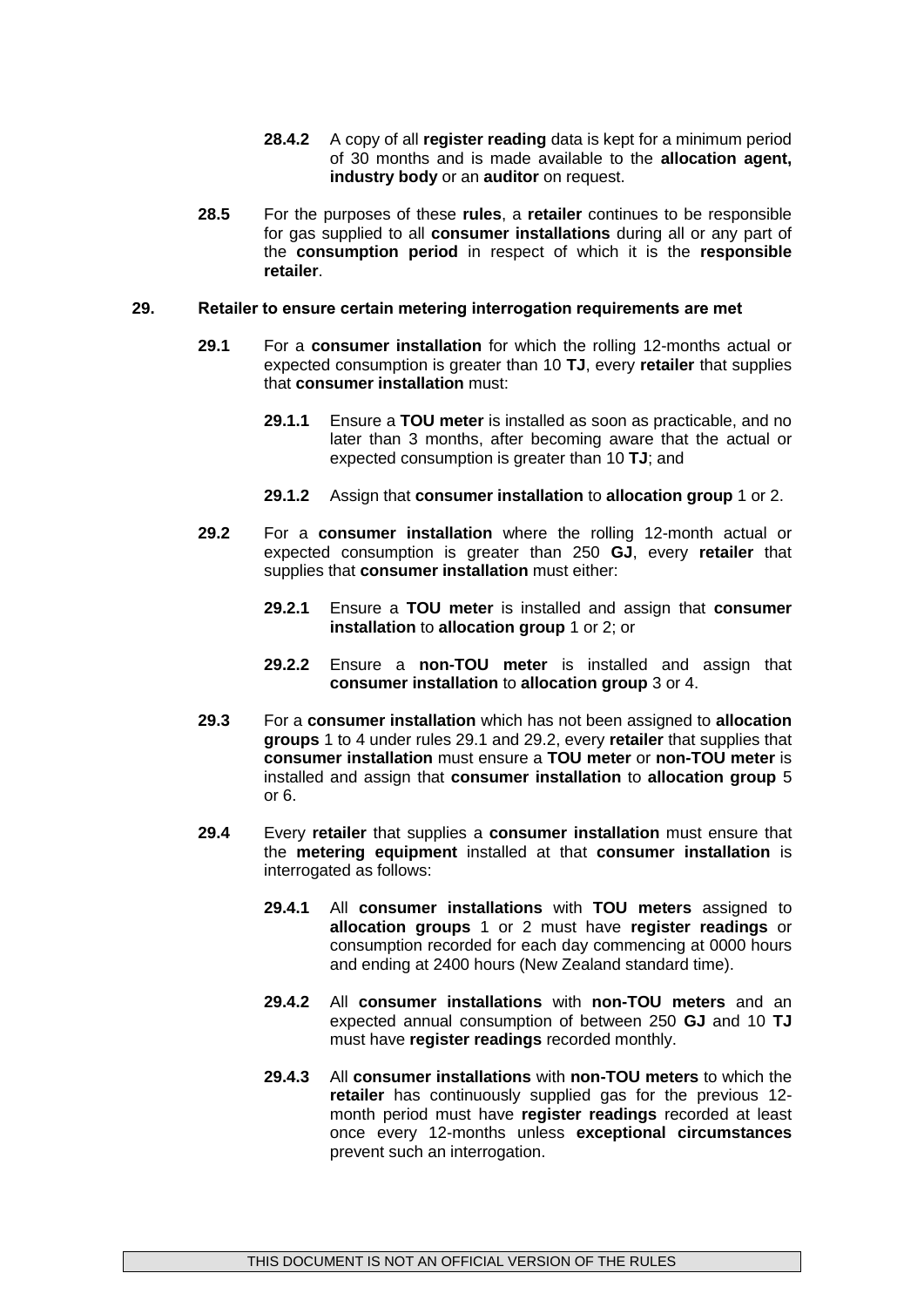- **29.5** Every **retailer** must ensure that a **validated register reading** is obtained at least once every 4 months for 90% of the **consumer installations** with **non-TOU meters** to which the **retailer** has continuously supplied gas for the previous 4 months.
- **29.6** For the purposes of rules 29.4.3 and 29.5, any reference to **non-TOU meters** includes a **TOU meter** assigned to **allocation group** 5 or 6.

#### **30. General requirements for provision of retailer consumption information**

- **30.1** For **consumer installations** in **allocation groups** 1 or 2,
	- **30.1.1** Daily consumption information provided to the **allocation agent** must commence at 0000 hours and end at 2400 hours (New Zealand standard time) on that day.
	- **30.1.2** Where a **consumer installation** is supplied by a **retailer** for a part month, the **retailer** is only required to supply consumption information to the **allocation agent** for the days that the **retailer** supplied that **consumer installation**.
- **30.2** For **consumer installations** in **allocation groups** 3 to 6,
	- **30.2.1** A **register reading** obtained during any day will be deemed to have been obtained at 2400 hours on that day.
	- **30.2.2** Monthly consumption information provided to the **allocation agent** must commence at 2400 hours on the last day of the previous month and end at 2400 hours on the last day of the month to which the consumption information relates.
	- **30.2.3** Where a **consumer installation** is supplied by a **retailer** for a part month, the consumption information provided to the **allocation agent** for that part month will be deemed to be the monthly consumption information for that month supplied by that **retailer** for that **consumer installation**.
- **30.3** If for any reason whatsoever a **retailer** is not able to comply with the requirement in rules 31.1, 32.1 and 33.1 to provide actual daily energy quantities for a **consumer installation** in **allocation groups** 1 or 2, –
	- **30.3.1** The **retailer** must provide its best estimate of consumption information to the **allocation agent** and advise the **allocation agent** of the fact that it is an estimate under this rule.
	- **30.3.2** Compliance with rule 30.3.1 does not mean that the **retailer** has complied with the requirement to provide actual daily energy quantities.
- **30.4** When providing consumption information to the **allocation agent** in accordance with rules 31, 32 and 33, **retailers** may identify the **transmission services agreement** to which the consumption information relates using the **contract identifier**.
- **30.5** For each **initial**, **interim** and **final allocation,** in accordance with rules 31, 32 and 33, **retailers** must provide consumption information to the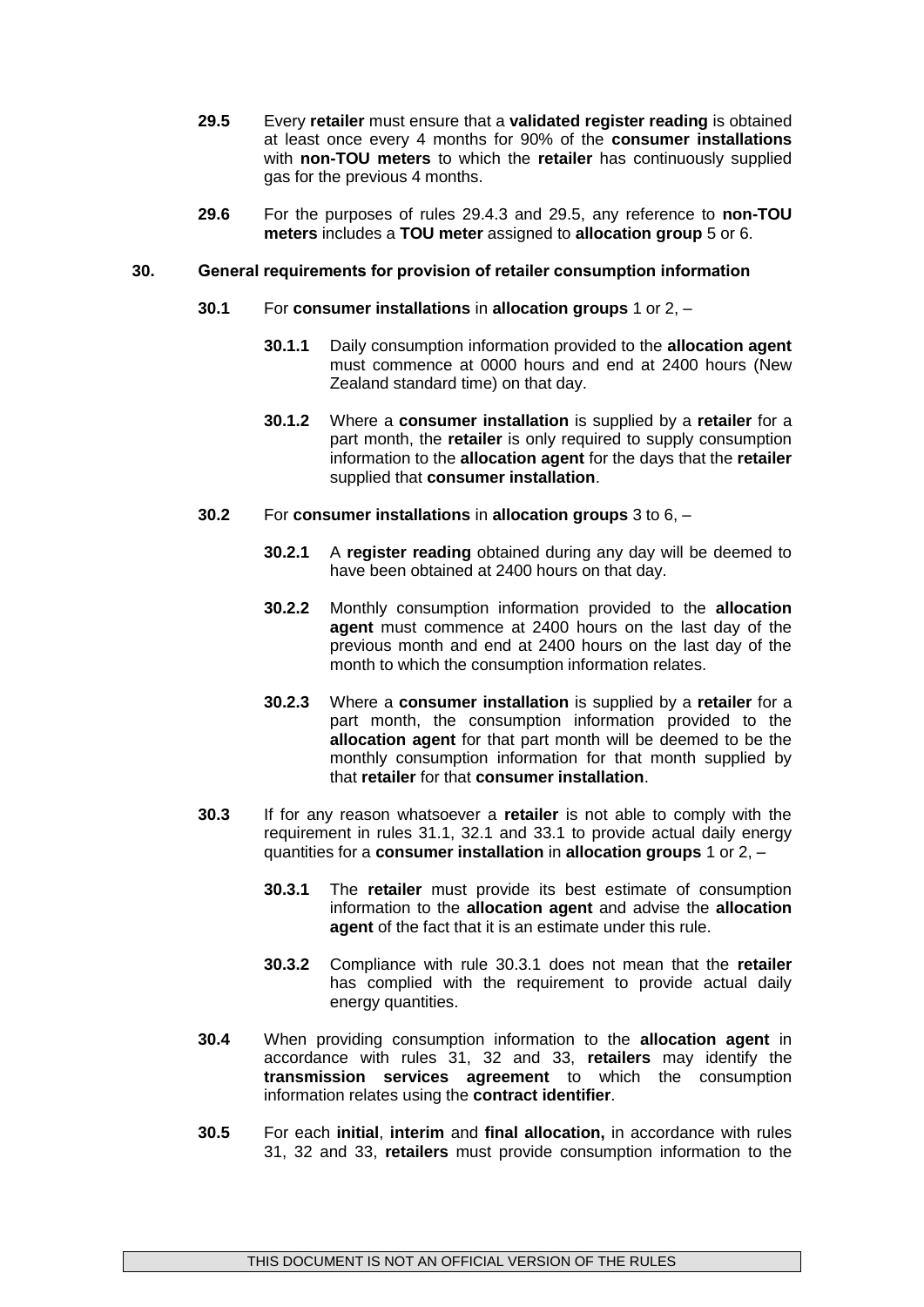**allocation agent**, irrespective of whether that consumption information has changed between allocations or not.

### **31. Provision of consumption information for initial allocation**

To enable the **allocation agent** to perform an **initial allocation** for each **consumption period**, every **retailer** must provide, in respect of the **consumer installations** for which it is the **responsible retailer**, the following consumption information to the **allocation agent** by 1200 hours on the 4<sup>th</sup> business day of the month that immediately follows the **consumption period** to which the information relates:

- **31.1** Actual daily energy quantities for each **consumer installation** in **allocation groups** 1 and 2:
- **31.2** Estimated daily energy quantities for each **consumer installation** in **allocation group** 3:
- **31.3** The aggregate estimated daily energy quantities by **gas gate** by profile for **consumer installations** in **allocation group** 5 and the number of **consumer installations** included:
- **31.4** The aggregate estimated energy quantities by **gas gate** for all **consumer installations** in **allocation groups** 4 and 6.

### **32. Provision of consumption information for interim allocation**

To enable the **allocation agent** to perform an **interim allocation** for each **consumption period**, every **retailer** must provide, in respect of the **consumer installations** for which it is the **responsible retailer**, the following consumption information to the **allocation agent** by 0800 hours on the 9<sup>th</sup> **business day** of the 4 th month that follows the **consumption period** to which the information relates:

- **32.1** Actual daily energy quantities for each **consumer installation** in **allocation groups** 1 and 2:
- **32.2** Estimated daily energy quantities for each **consumer installation** in **allocation group** 3:
- **32.3** The aggregate estimated daily energy quantities by **gas gate** by profile for **consumer installations** in **allocation group** 5 and the number of **consumer installations** included:
- **32.4** The aggregate estimated energy quantities by **gas gate** for all **consumer installations** in **allocation groups** 4 and 6.

#### **33. Provision of consumption information for final allocation**

To enable the **allocation agent** to perform a **final allocation** for each **consumption period**, every **retailer** must provide, in respect of the **consumer installations** for which it is the **responsible retailer**, the following consumption information to the **allocation agent** by 0800 hours on the 14<sup>th</sup> business day of the 13<sup>th</sup> month that follows the **consumption period** to which the information relates:

**33.1** Actual daily energy quantities for each **consumer installation** in **allocation groups** 1 and 2: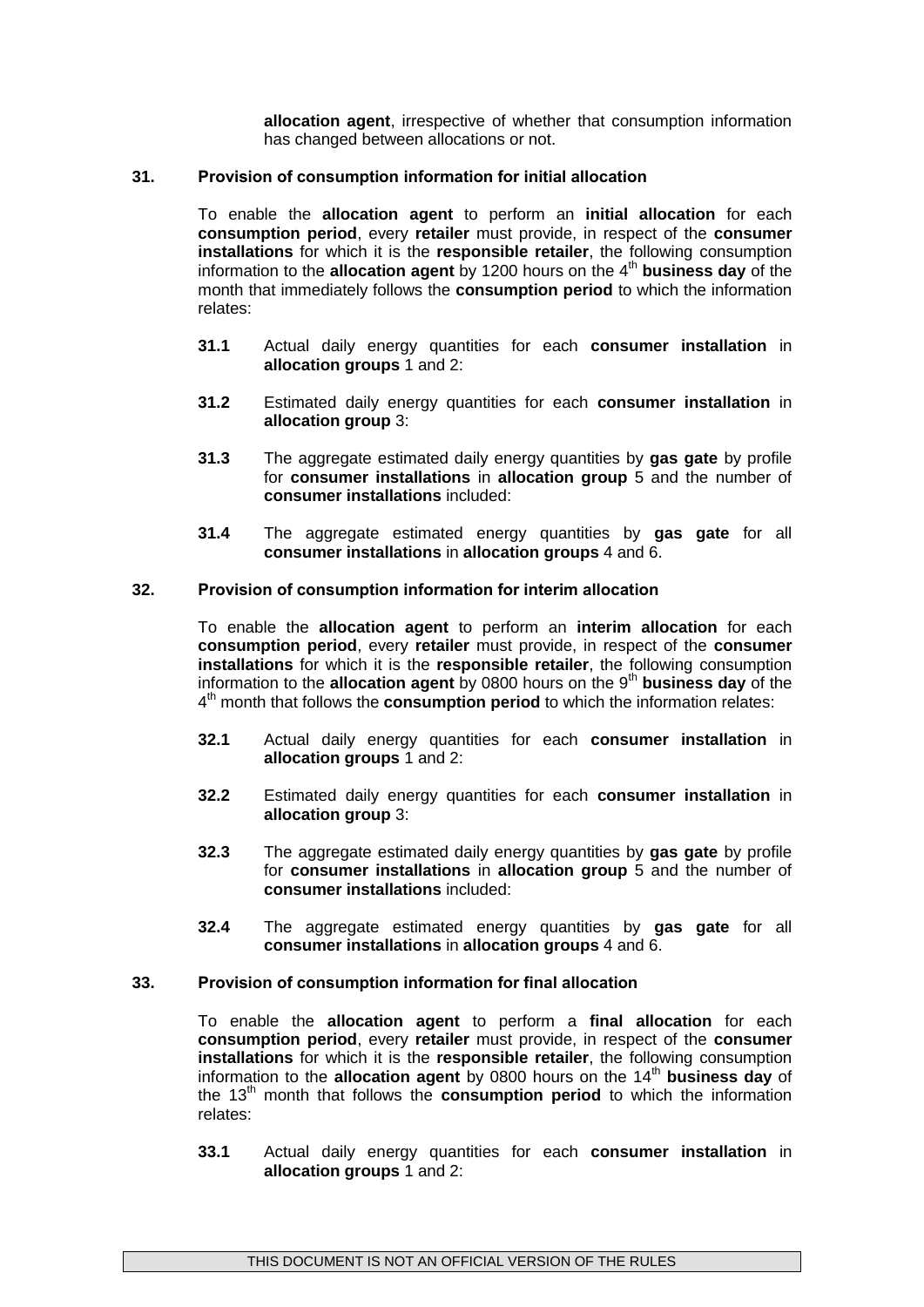- **33.2** Estimated daily energy quantities for each **consumer installation** in **allocation group** 3:
- **33.3** The aggregate estimated daily energy quantities by **gas gate** by profile for **consumer installations** in **allocation group** 5 and the number of **consumer installations** included:
- **33.4** The aggregate estimated energy quantities by **gas gate** for all **consumer installations** in **allocation groups** 4 and 6.

#### **34. Historic and forward estimates**

- **34.1** When providing consumption information to the **allocation agent** for **consumer installations** in **allocation groups** 3 to 6, every **retailer** must derive that consumption information from **validated register readings** using:
	- **34.1.1** rule 35 to create historic estimates; or
	- **34.1.2** rule 36 to create forward estimates, where applicable.
- **34.2** Consumption information for **consumer installations** in **allocation groups** 3 to 6 may contain a combination of historic and forward estimates provided that they are calculated in accordance with rules 35 and 36.
- **34.3** Every **retailer** must retain sufficient information to be able to clearly identify each estimate as being either a historic or a forward estimate, or a combination of both estimates, if requested to by the **allocation agent**.

### **35. Application of profiles and seasonal adjustments for historic estimates**

- **35.1** Historic estimates are derived by applying to the difference in gas quantities between two **validated register readings** for the relevant **gas gate** either:
	- **35.1.1** The applicable **registered deemed profile**; or
	- **35.1.2** If no applicable **registered deemed profile** exists, subject to rule 35.3, the **seasonal adjustment daily shape values** for that **consumption period** or part of the **consumption period**.
- **35.2** The following methodologies must be used to calculate a historic estimate of consumption information for a **consumer installation**:
	- **35.2.1** Where the period between any two consecutive **validated register readings** encompasses an entire **consumption period**:

 $HE_{Cl} = GJ_P \times A/B$ 

Where:

HE<sub>CI</sub> is the quantity of gas in **GJ** allocated to a **consumption period** for a **consumer installation**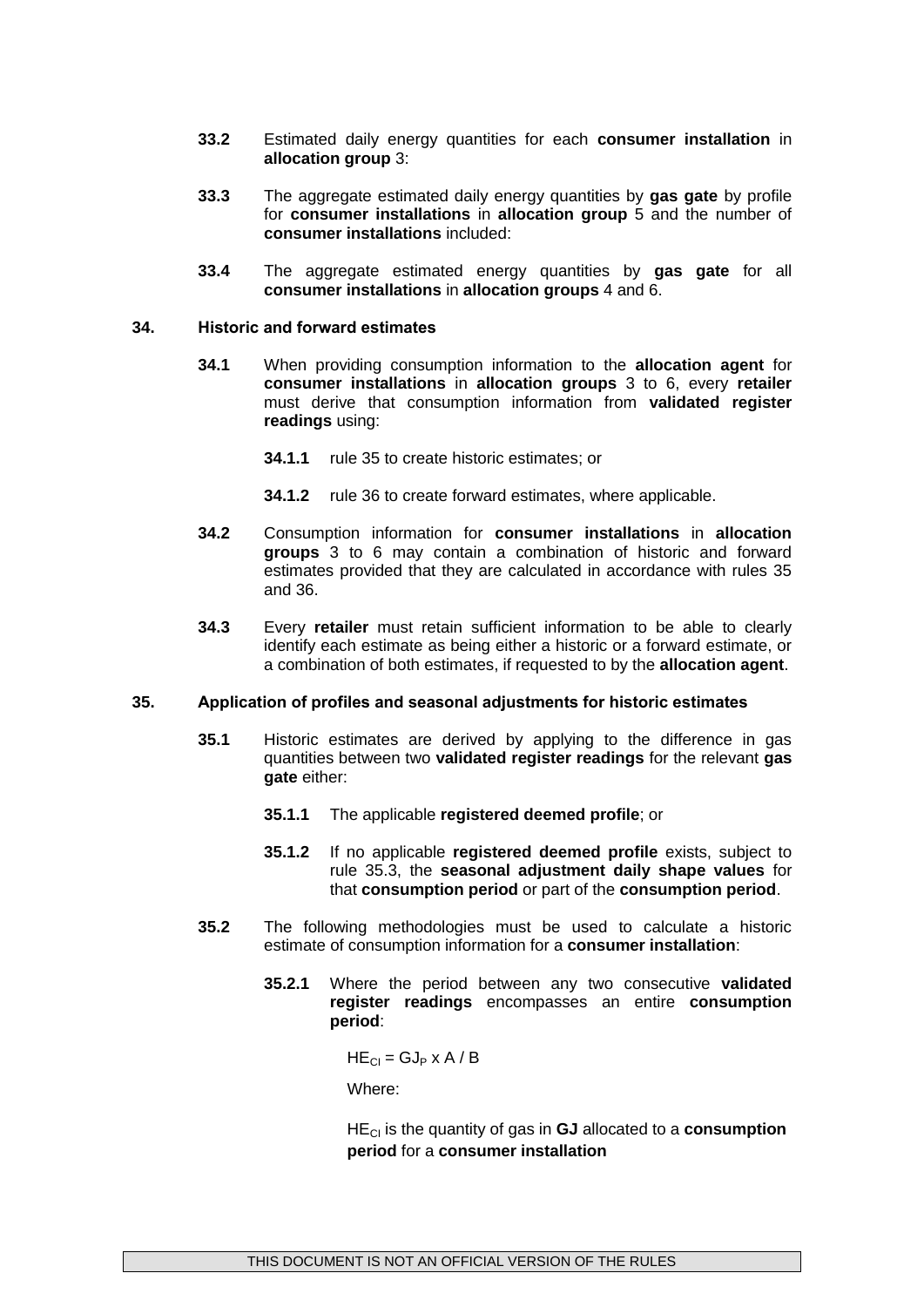$GJ<sub>P</sub>$  is the gas quantity in  $GJ$  calculated from the difference between the last **validated register reading** prior to the **consumption period** and the first **validated register reading** after the **consumption period**

A is the sum of the applicable **registered deemed profile** or **seasonal adjustment daily shape values** for the relevant **gas gate** during the **consumption period**

B is the sum of the applicable **registered deemed profile** or **seasonal adjustment daily shape values** for the relevant **gas gate** during the same time period as is covered by GJ<sub>P</sub>.

### **35.2.2** Where a **validated register reading** falls within the **consumption period**:

 $HE_{Cl} = (GJ_{P1} \times A_1 / B_1) + (GJ_{P2} \times A_2 / B_2)$ 

Where:

HECI is the gas quantity in **GJ** allocated to a **consumption period** for a **consumer installation**

 $GJ_{P1}$  is the gas quantity in  $GJ$  calculated from the difference between the last **validated register reading** prior to the **consumption period** and the **validated register reading** falling within the **consumption period**

A<sup>1</sup> is the sum of the applicable **registered deemed profile** or **seasonal adjustment daily shape values** for the relevant **gas gate** for the period from the first day of the **consumption period** to the day of the **validated register reading** falling within the **consumption period**

B<sup>1</sup> is the sum of the applicable **registered deemed profile** or **seasonal adjustment daily shape values** for the relevant gas gate for the same time period as is covered by GJ<sub>P1</sub>

 $GJ_{P2}$  is the gas quantity in  $GJ$  calculated from the difference between the **validated register reading** falling within the **consumption period** and the first **validated register reading** after the **consumption period**

A<sup>2</sup> is the sum of the applicable **registered deemed profile** or **seasonal adjustment daily shape values** for the relevant **gas gate** for the period from the day of the **validated register reading** falling within the **consumption period** to the final day of the **consumption period**

B<sup>2</sup> is the sum of the applicable **registered deemed profile** or **seasonal adjustment daily shape values** for the relevant **gas gate** for the same time period as is covered by GJ<sub>P2</sub>.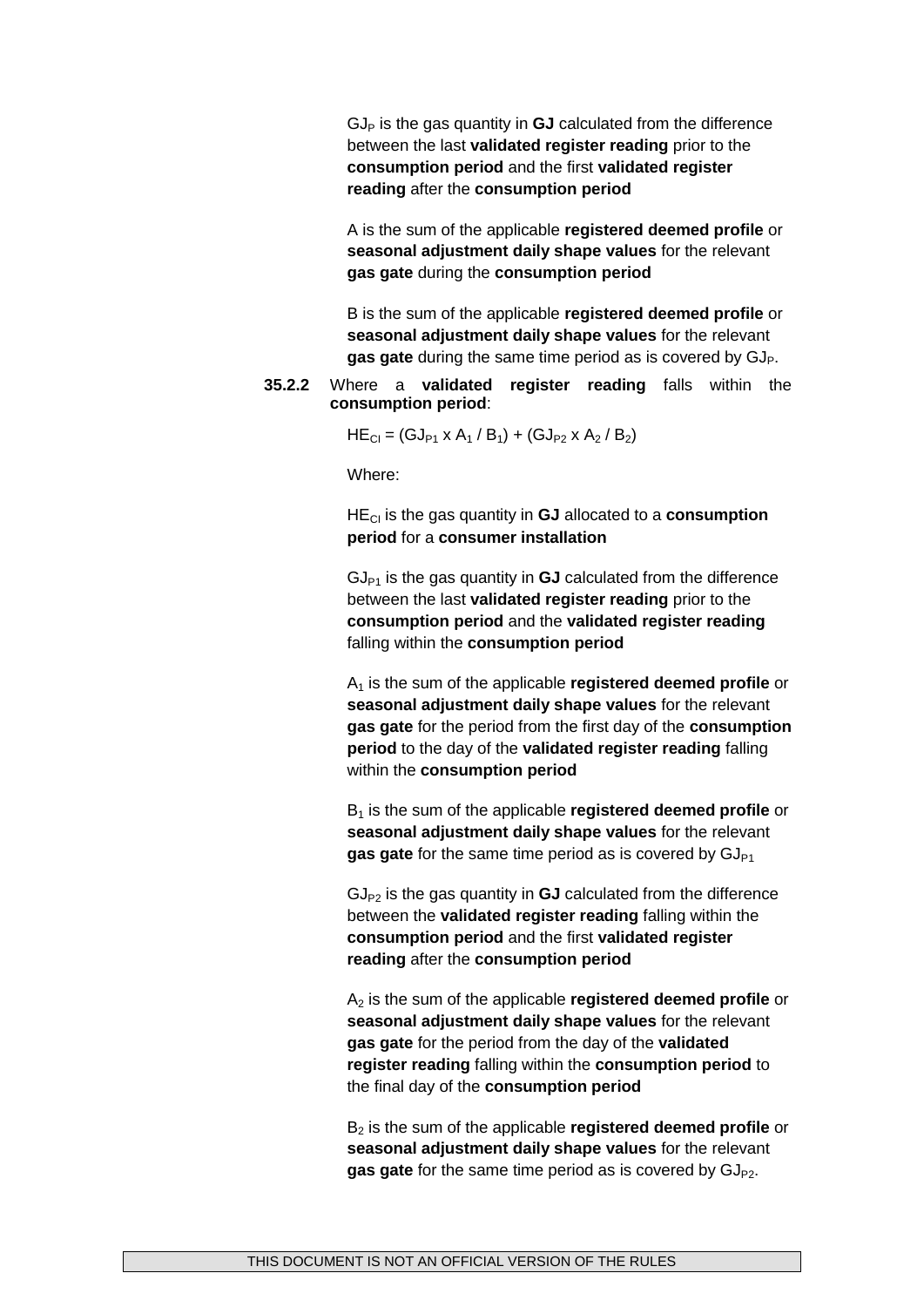- **35.2.3** To avoid doubt, where B,  $B_1$  or  $B_2$  in the formulae in rules 35.2.1 or 35.2.2 is zero, the respective quantity A / B,  $A_1$  / B<sub>1</sub> or  $A_2$  /  $B_2$  is deemed to be zero for the purposes of those rules.
- **35.3** If a **retailer** is preparing a historic estimate in accordance with rule 35.1.2 and the **seasonal adjustment daily shape values** for the relevant **gas gate** are not available for the **consumption period**, the **retailer** must use the methodology set out in rule 35.2.1 and 35.2.2 (as applicable) but the **seasonal adjustment daily shape values** may be substituted by the **retailer** using its own seasonal shape methodology or pro-rated on a flat shape basis using the number of days.

#### **36. Forward estimates**

- **36.1** A **retailer** may only use a forward estimate to calculate the consumption information for a **consumer installation** in **allocation groups** 3 to 6 where it is not possible to calculate that consumption information using a historic estimate.
- **36.2** A **retailer** may determine the method used for calculating a forward estimate at its discretion.

### **37. Accuracy of consumption information for initial allocation**

- **37.1** This rule applies to consumption information at a **gas gate** provided to the **allocation agent** for **consumer installations** in **allocation groups** 3 to 6 in respect of a **consumption period**.
- **37.2** For a **consumption period**, the accuracy of the consumption information provided by a **retailer** under rule 31 for **initial allocation** must, when compared with the consumption information provided by that retailer under rule 33 for **final allocation**, fall within the percentage of error determined and **published** by the **industry body** under rule 37.3.
- **37.3** Prior to the beginning of each **gas year**, the **industry body** must, after consulting with **allocation participants**, determine and **publish** the percentage of error for the accuracy of the consumption information provided for **initial allocation** to be applied to the **consumption periods**  in the following **gas year** in accordance with rule 37.2.
- **37.4** In making its determination under rule 37.3, the **industry body** must have regard to the following matters:
	- **37.4.1** The primary aim of ensuring consumption information provided for **initial allocation** is as accurate as possible when compared with consumption information provided for **final allocation**;
	- **37.4.2** The extent to which **retailers** are able to comply with the percentage of error for the accuracy of consumption information provided for **initial allocation**;
	- **37.4.3** Any expected costs that would be reasonably incurred by **retailers** to achieve compliance with the percentage of error for the accuracy of consumption information provided for **initial allocation**; and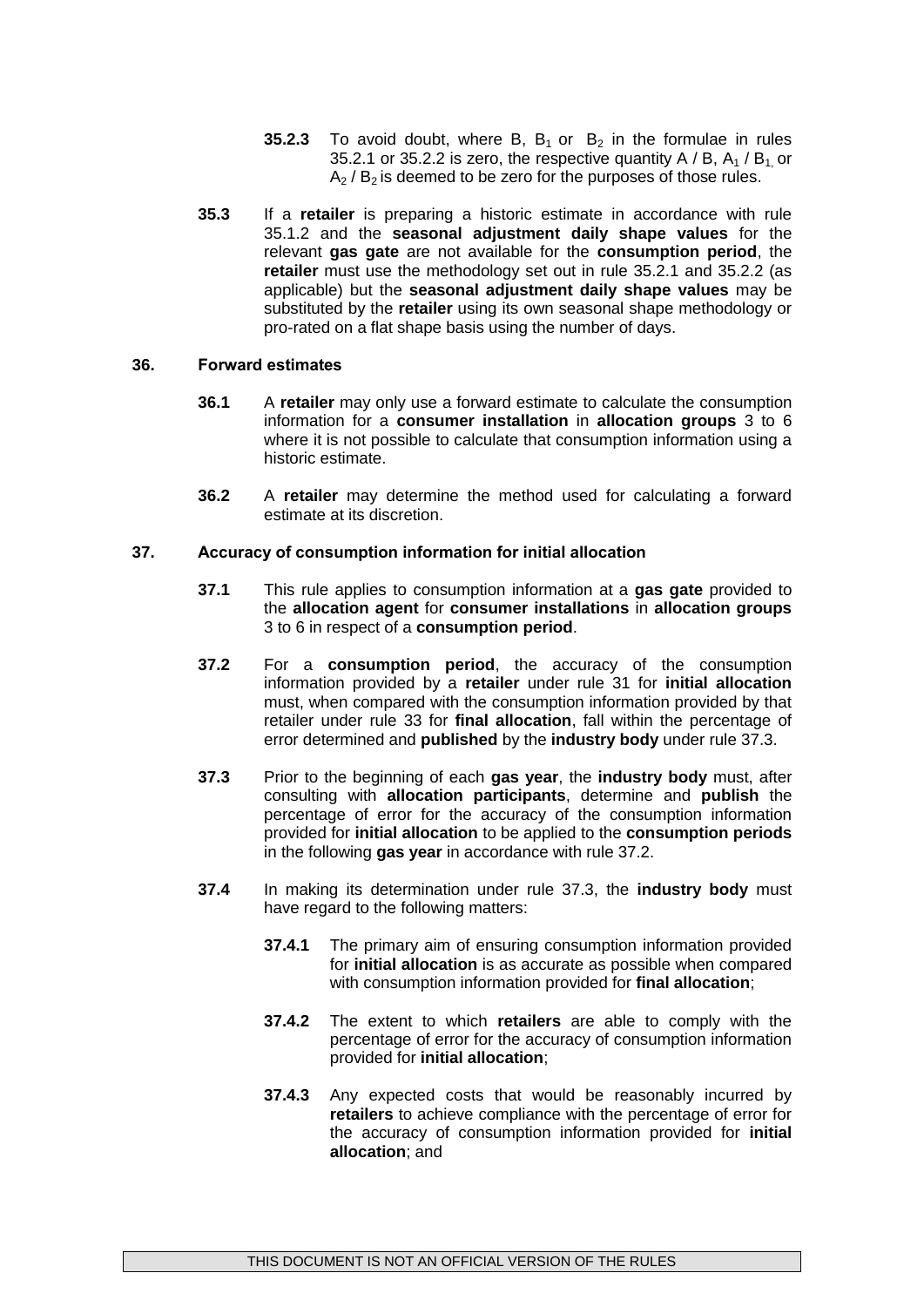**37.4.4** Any other matter it considers relevant to its determination.

#### **38. Application of deemed profiles**

- **38.1** In accordance with rules 35 and 36, a **registered deemed profile**, being either a **static deemed profile** or a **dynamic deemed profile**, must be used by each **retailer** to calculate daily consumption information for every **consumer installation** in **allocation group** 3 or 5.
- **38.2** A **retailer** may only use a **static deemed profile** or a **dynamic deemed profile** in relation to a **consumer installation** or class of **consumer installations** if that profile is a **registered deemed profile** (where it has been approved by the **allocation agent** and has been registered for use by the **retailer** under Part 3 of these **rules**) in relation to that **consumer installation** or class of **consumer installations**.
- **38.3** If a **retailer** wishes to use a different deemed profile for a **consumer installation** to that previously used for the provision of consumption information under rules 31 to 33 to the **allocation agent**, the **retailer** must have that deemed profile registered as a **registered deemed profile** by the **allocation agent** in accordance with rule 59 before it may use that different deemed profile.

# **39. Retailer to give gas gate trading notice to allocation agent**

- **39.1** A **retailer** must give notice to the **allocation agent** when the **retailer**
	- **39.1.1** Commences to supply gas to a **consumer installation** at a **gas gate** at which it has not previously supplied gas; or
	- **39.1.2** Ceases to supply gas to any **consumer installations** at a **gas gate**; or
	- **39.1.3** Commences or ceases a **transmission services agreement** with a **transmission system owner** in respect of gas supplied at a **gas gate**.
- **39.2** The notice must
	- **39.2.1** Identify the **gas gate**;
	- **39.2.2** Specify either
		- (a) the date on which the **retailer** first supplied gas at that **gas gate**; or
		- (b) the date on which the **retailer** ceased to supply gas at that **gas gate**; and
		- (c) where rule 39.1.3 applies:
			- (i) the **contract identifier** of the **transmission services agreement**;
			- (ii) the **gas gates** and **consumer installations** to which the **transmission services agreement** relates; and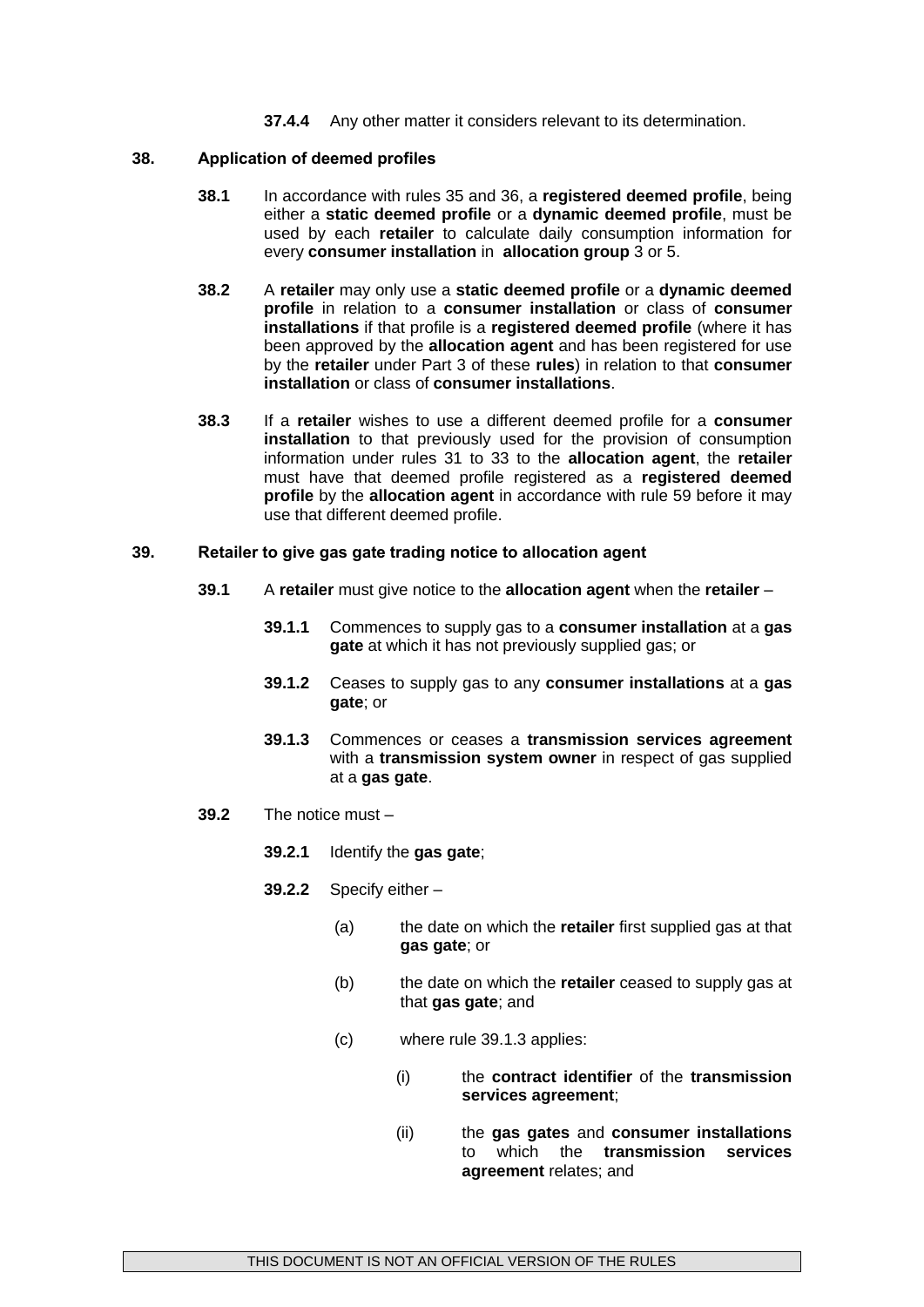- (iii) the dates on which the **transmission services agreement** commenced and expires;
- **39.2.3** Be given no later than 1200 hours on the 3<sup>rd</sup> business day of the month following the **consumption period** in which the acts specified in rules 39.1.1, 39.1.2 and 39.1.3, as applicable, occur.

### **40. Retailer reporting requirements**

Each **retailer** must provide the following reports to the **allocation agent** –

- **40.1** When providing consumption information under rules 31, 32 and 33, the proportion (in terms of volume) of historic estimates contained within the consumption information provided by the **retailer** to the **allocation agent** for the relevant **initial**, **interim** and **final allocation** in accordance with rules 31 to 33 for each **gas gate** for **consumer installations** in **allocation groups** 3 to 6.
- **40.2** By 1200 hours on the 10<sup>th</sup> business day of each month, a report on the number and percentage of **validated register readings** obtained in accordance with rule 29.4.3 and 29.5 during the previous four and twelve months, respectively.

### *Transmission system owner obligations*

### **41. Provision of daily injection information**

- **41.1** Every **transmission system owner** must provide to the **allocation agent** by 1200 hours on the 4<sup>th</sup> business day of the month that immediately follows a **consumption period** the actual daily energy quantities injected at each **gas gate** connected to its transmission system for that **consumption period**.
- **41.2** For each **interim allocation** and **final allocation**, every **transmission system owner** must provide to the **allocation agent,** by the times and on the days specified in rule 32 and 33 respectively, actual daily energy quantities injected at each **gas gate** connected to its transmission system for the relevant **consumption period**.

### **42. Publication of estimated day-end volume injection quantities each day**

By 1000 hours each day and at any other time on that day as required and notified by the **industry body**, for each **gas gate** connected to its transmission system, a **transmission system owner** must give notice to each **retailer** receiving gas at a particular **gas gate** of the unvalidated daily energy quantities that were injected on the previous day at that **gas gate**.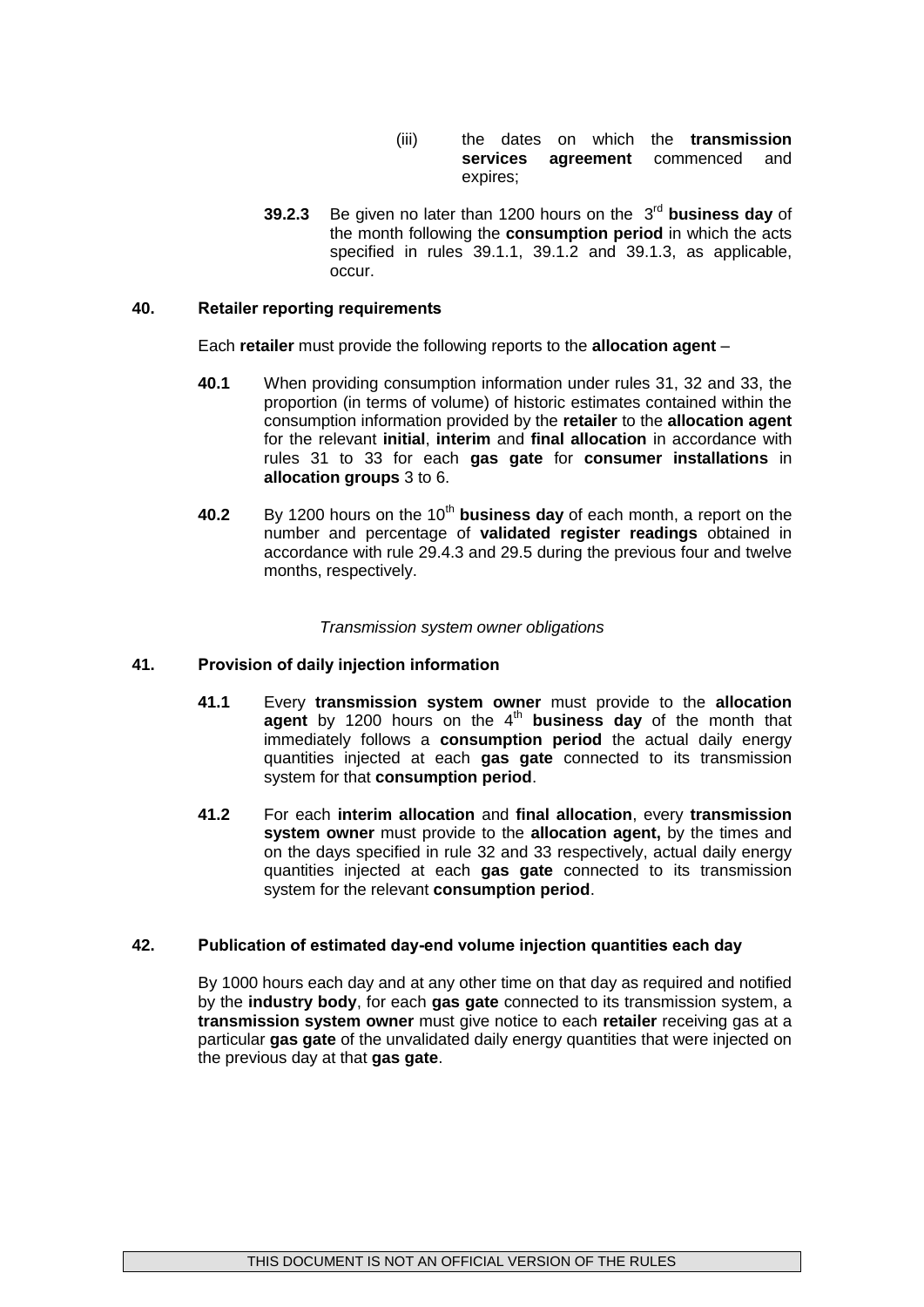#### *Allocation agent obligations*

### **43. Allocation agent to use estimates**

- **43.1** For the purpose of performing allocations under these **rules**, the **allocation agent** must estimate:
	- **43.1.1** The consumption information if a **retailer** has failed to provide the consumption information for the relevant allocation by the times and on the days specified in rules 31 to 33; and
	- **43.1.2** The actual daily energy quantities if a **transmission system owner** has failed to provide the actual daily energy quantities for the relevant allocation by the times and on the days specified in rule 41.
- **43.2** If, in accordance with rule 43.1, the **allocation agent** uses estimated information or quantities in the allocation process, the **allocation agent** must include a notation with the **allocation results** that the **allocation results** include information or quantities that have been estimated by the **allocation agent**.
- **43.3** For the purposes of rules 45, 46, 53 and 79, any references to "actual daily energy quantities" and "consumption information" in those rules include any necessary estimates by the **allocation agent** of such quantities or information made in accordance with this rule.

#### **44. Correction of allocations by allocation agent**

- **44.1** Where an **allocation participant** discovers that:
	- **44.1.1** consumption information previously provided to the **allocation agent** under rules 31, 32 or 33; or
	- **44.1.2** actual daily energy quantities injected at a **gas gate** previously provided to the **allocation agent** under rule 41;

included a material error, the **allocation participant** must immediately advise the **allocation agent** of the nature and extent of the error and provide the corrected consumption information or actual daily energy quantities.

- **44.2** Subject to rules 44.3 and 44.4, adjustments reflecting the correction of errors are to be included in the next allocation, being either an **interim** or **final allocation**, for that **consumption period**.
- **44.3** The **allocation agent** may amend any **allocation result** provided under these **rules** if, by 1730 hours on the next **business day** after the **allocation result** was provided, the **allocation agent** makes the amendment and notifies all affected **allocation participants** of the amended **allocation result**.
- **44.4** If an error is subsequently discovered later than the deadline specified in rule 44.3, and the **allocation agent** acting reasonably considers that correction of that error would have resulted in a materially different allocation, then: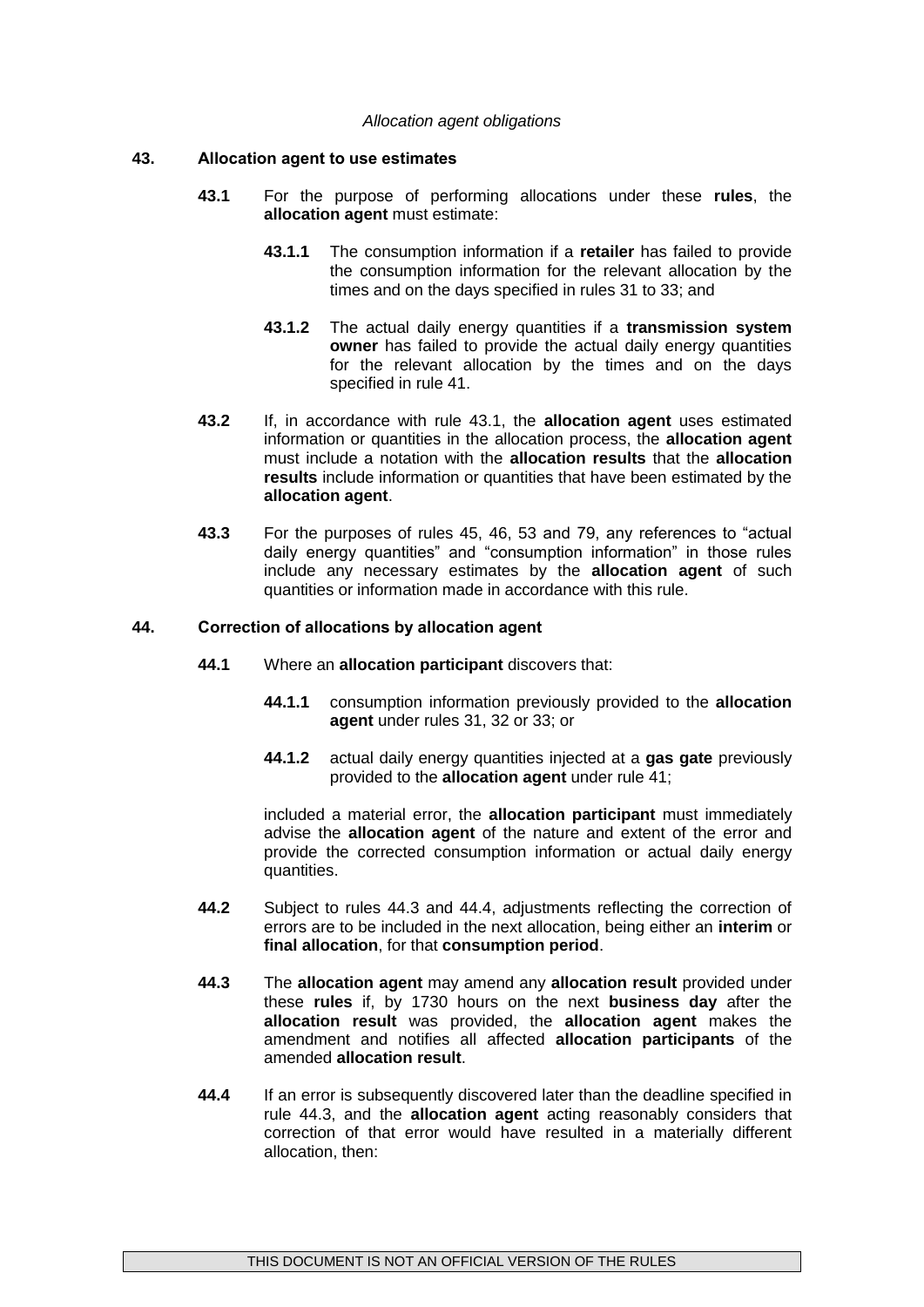- **44.4.1** The **allocation agent** shall as soon as practicable pass the relevant information on to the appropriate **allocation participants** and the **industry body**; and
- **44.4.2** The **industry body** must consider whether or not to direct a **special allocation** in accordance with rule 51 to rectify the error.
- **44.5** Where any part of the **metering equipment** installed at a **consumer installation** is found to be in error, quantities measured during the period when the device is shown to have been in error are to be corrected in accordance with the Schedule to these **rules**. If no reliable data is available to confirm the period when the device was in error or the amount by which it was in error:
	- **44.5.1** Where the device concerned is a **TOU meter** installed at a **consumer installation** in **allocation group** 1 or 2, the **allocation agent** must estimate the expected period of the error based on the best available information; and
	- **44.5.2** For any other device, the **responsible retailer** must estimate the expected period of the error based on the best available information;

provided the estimated correction cannot extend back further than 13 months from when the error was first notified or detected.

### **45. Global method of allocation**

- **45.1** For the purposes of these **rules**, a **gas gate residual profile** means a profile that is created each month by the **allocation agent** in accordance with rule 45.2.5 as part of the allocation process.
- **45.2** The **allocation agent** must use the following global method of allocation in order to conduct an **initial allocation**, an **interim allocation**, and a **final allocation**:
	- **45.2.1** Receive the actual daily energy quantities injected at each **gas gate** for each day for that **consumption period** provided by **transmission system owners** in accordance with rule 41;
	- **45.2.2** Receive the consumption information for each day for that **consumption period** provided by **retailers** in accordance with rules 31 to 33;
	- **45.2.3** Calculate the allocated quantities for each day in the **consumption period** for **allocation groups** 1 and 2 for each **gas gate** and **retailer** in accordance with the following formula:

 $AQ_{1,8,2} = A_{UFG} \times Cl_{1,8,2}$ 

Where:

 $AQ<sub>1</sub>_{8,2}$  is the quantity of gas in **GJ** to be allocated to **allocation groups** 1 and 2 for the day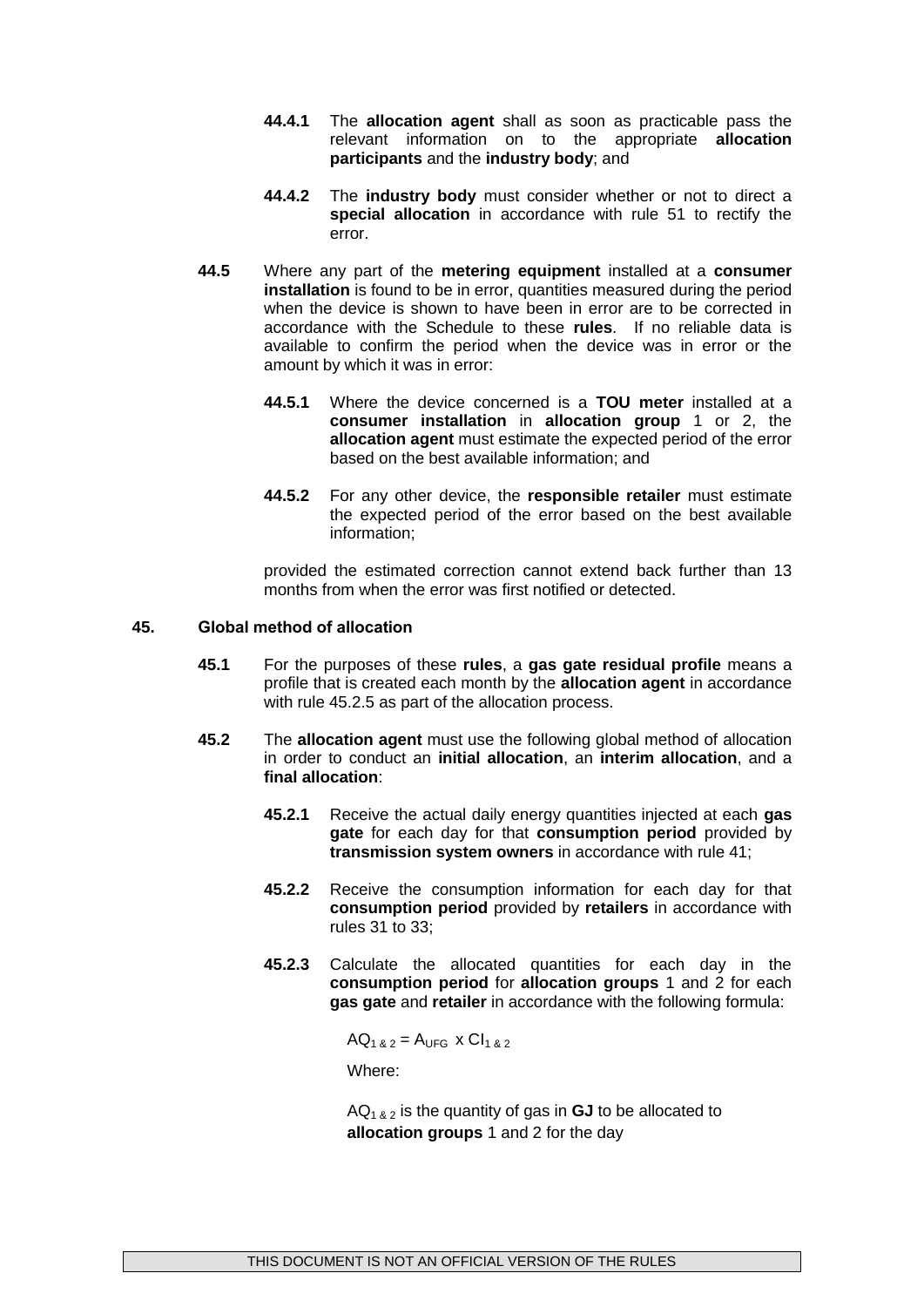AUFG is the applicable **annual UFG factor** calculated in accordance with rule 46

CI1 & 2 is the **consumption information** for **allocation groups** 1 and 2 for the day in **GJ** provided in accordance with rules 31 to 33;

**45.2.4** Calculate the allocated quantities for each day in the **consumption period** for **allocation groups** 3 and 5 for each **gas gate** and **retailer** in accordance with the following formula:

 $AQ_{385} = M_{UFG} \times Cl_{385}$ 

Where:

 $AQ_{3,8,5}$  is the quantity of gas in **GJ** to be allocated to **allocation groups** 3 and 5 for the day

MUFG is the applicable **monthly UFG factor** calculated in accordance with rule 46

CI3 & 5 is the **consumption information** for **allocation groups** 3 and 5 for the day in **GJ** provided in accordance with rules 31 to 33;

**45.2.5** Calculate the **gas gate residual profile** for the **consumption period** for each **gas gate** in accordance with the following formula:

 $\text{GRP}_P = \text{GRP}_{d(1)}$ ,  $\text{GRP}_{d(2)}$ ,  $\text{GRP}_{d(3)}$ ,  $\text{GRP}_{d(4)}$ ...  $\text{GRP}_{d(final)}$ 

Where:

GRP<sup>P</sup> is the **gas gate residual profile** for the **consumption period**

GRPd(1,2…final) is the **gas gate residual profile** quantity in **GJ** for a day in the **consumption period**, being  $EI_d - AQ_{1, 2, 3, 8, 5}$ where:

> EI<sup>d</sup> is the actual daily energy injection quantity in **GJ** provided by **transmission system owners** in accordance with rule 41 for the day

> $AQ_{1, 2, 3, 8, 5}$  is the sum of the daily allocated quantities for **allocation groups** 1, 2, 3 and 5 for the day in **GJ** as calculated in accordance with rules 45.2.3 and 45.2.4

provided that, if the calculated quantity is less than zero, the quantity is deemed, for the purpose of these **rules**, to be zero;

**45.2.6** Calculate the allocated quantities for each day in the **consumption period** for **allocation groups** 4 and 6 for each **gas gate** and **retailer** in accordance with the following formula: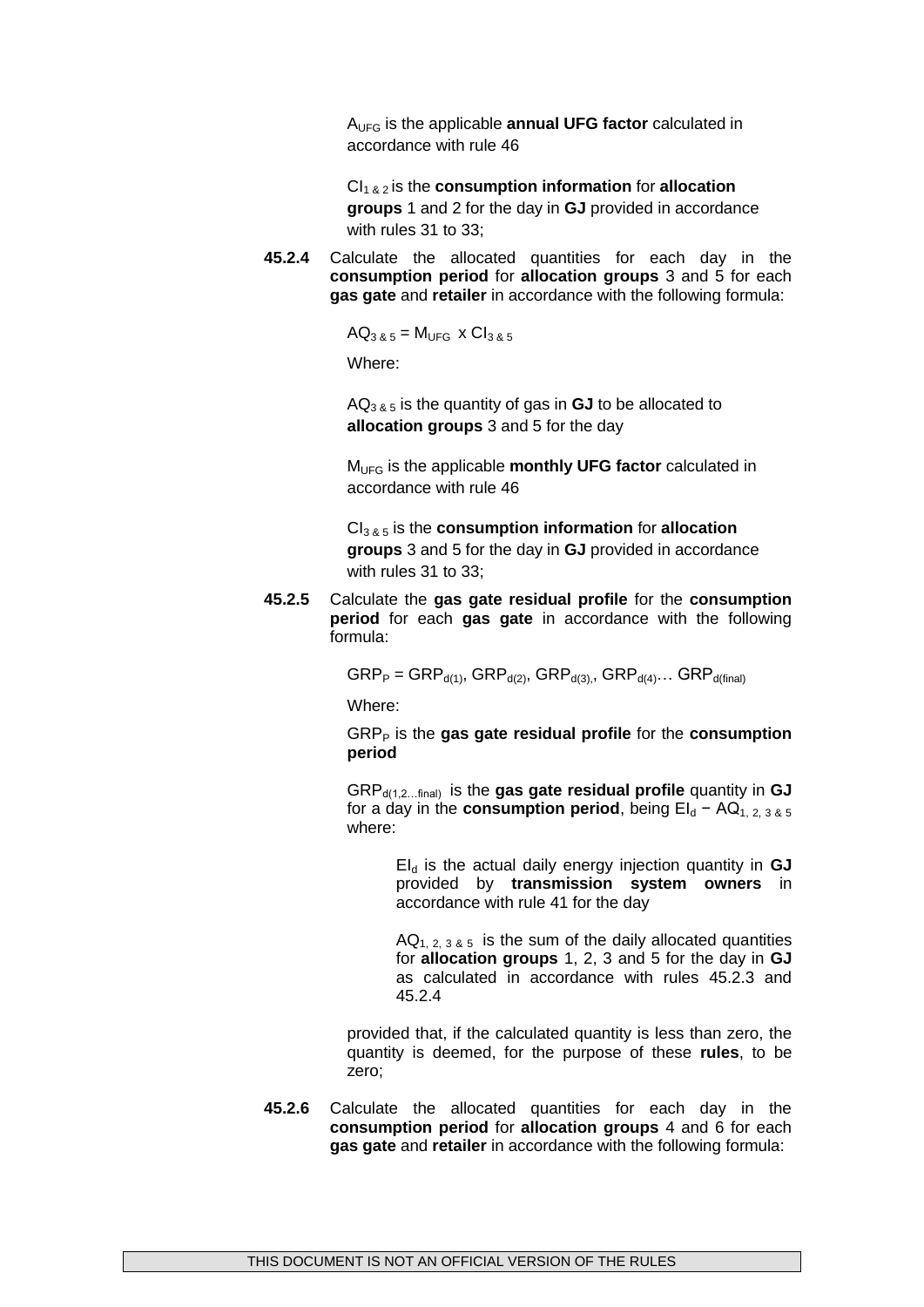$AQ_{4, 8, 6} = (M_{UFG} \times \sum Cl_{4, 8, 6}) \times (GRP_{d(1, 2...final)} / \sum GRP_{d(1, 2...final)})$ 

Where:

AQ4 & 6 is the quantity of gas in **GJ** to be allocated to **allocation groups** 4 and 6 for the day

MUFG is the applicable **monthly UFG factor** calculated in accordance with rule 46

∑CI4 & 6 is the sum of the **consumption information** for **allocation groups** 4 and 6 for the **consumption period** in **GJ** provided in accordance with rules 31 to 33

GRPd(1,2…final) is the **gas gate residual profile** quantity for a day in the **consumption period** in **GJ** as per rule 45.2.5

∑GRP<sub>d(1,2...final)</sub> is the sum of the gas gate residual profile daily quantities for the **consumption period** in **GJ**

(To avoid doubt,

- the deeming provision in rule 45.2.5 does not apply to the quantity ∑GRP<sub>d(1,2...final)</sub>, which is inclusive of calculated **gas gate residual profile** daily quantities less than zero, and

- where  $\Sigma$ GRP<sub>d(1,2...final)</sub> is zero, the quantity GRP<sub>d(1,2...final)</sub>/  $\Sigma$ GRP<sub>d(1,2…final)</sub> is deemed to be zero for the purposes of this rule);

- **45.2.7** Subject to paragraph (c), where following the application of rules 45.2.3 to 45.2.6 above:
	- (a) any residual unallocated quantities remain at a **gas gate** for the day; or
	- (b) the total allocated quantities at a **gas gate** exceed the actual daily energy quantity injected at the **gas gate** in **GJ** provided under rule 41 for the day;

the allocated quantities for each **allocation group** for each **gas gate** and **retailer** are to be scaled in accordance with the following formula:

$$
SAQ_{1-6} = AQ_{1-6} + [(El_d - \sum AQ_{1-6}) \times (AQ_{1-6} / \sum AQ_{1-6})]
$$

Where:

SAQ1-6 is the scaled quantity of gas in **GJ** to be allocated to **allocation group** 1, 2, 3, 4, 5 or 6 for the day

AQ1-6 is the allocated quantity for **allocation group** 1, 2, 3, 4, 5 or 6 for the day in **GJ** as calculated in accordance with rules 45.2.3, 45.2.4 and 45.2.6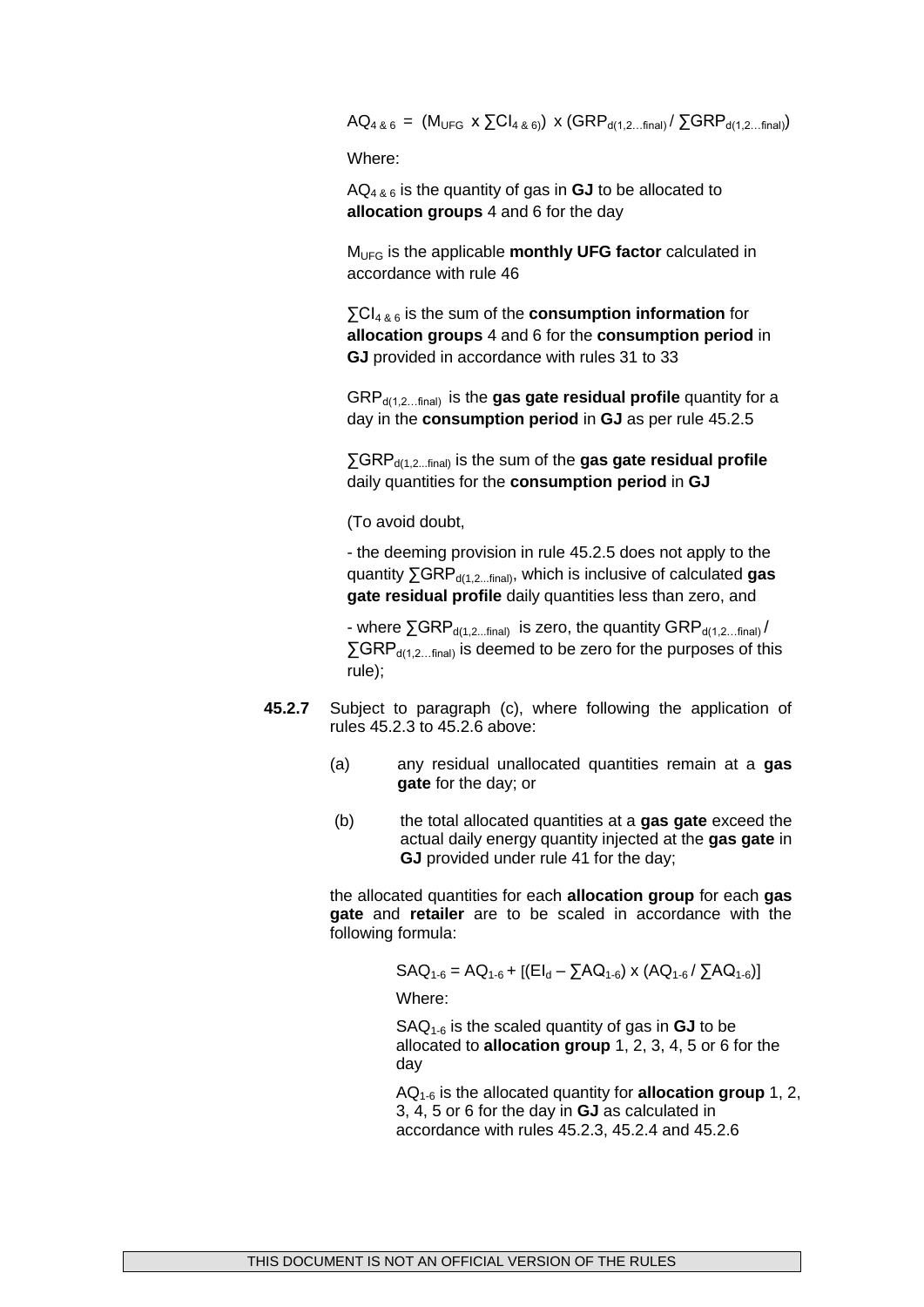EI<sup>d</sup> is the actual daily energy injection quantity in **GJ** provided by **transmission system owners** in accordance with rule 41 for the day

 $\sum AQ_{1.6}$  is the sum of the allocated quantities for **allocation groups** 1, 2, 3, 4, 5 and 6 for the day in **GJ** as calculated in accordance with rules 45.2.3, 45.2.4 and 45.2.6;

- (c) Where:
	- (i)  $\sum AQ_{1-6}$  is zero but EI<sub>d</sub> is greater than zero; and
	- (ii) one or more **retailers** are supplying gas to a **consumer installation** at the relevant **gas gate**, as determined by the gas gate trading notices that have been provided to the **allocation agent** under rule 39,

the allocated quantities for each **allocation group** are to be calculated by **gas gate** and **retailer** in accordance with the formulae set out in Schedule 2; and

**45.2.8** Aggregate for each **retailer** (including by that **retailer's transmission services agreement**), for each **gas gate** and for each day, the allocated quantities for each **allocation group** to produce total allocated quantities by **retailer** by **gas gate**.

#### **46. Calculation of UFG factor**

- **46.1** When performing an **initial allocation**, an **interim allocation** or a **final allocation**, the **allocation agent** must calculate the **UFG** factor in accordance with this rule.
- **46.2** The **allocation agent** must apply in accordance with rule 45
	- **46.2.1** The **annual UFG factor** to **allocation groups** 1 and 2; and
	- **46.2.2** The **monthly UFG factor** to **allocation groups** 3, 4, 5 and 6.
- **46.3** For the purposes of these **rules**
	- **46.3.1** The **annual UFG factor** means the factor determined in accordance with the following formula:

 $A_{UFG} = \sum E I_A / \sum C I_A$ 

Where:

AUFG is the applicable **annual UFG factor** for the **gas gate**  for the **consumption period**

 $\Sigma$ EI<sub>A</sub> is the sum of the actual daily energy quantities injected for a particular **gas gate** during the 12-months up to and including February of the previous **gas year** (in **GJ**)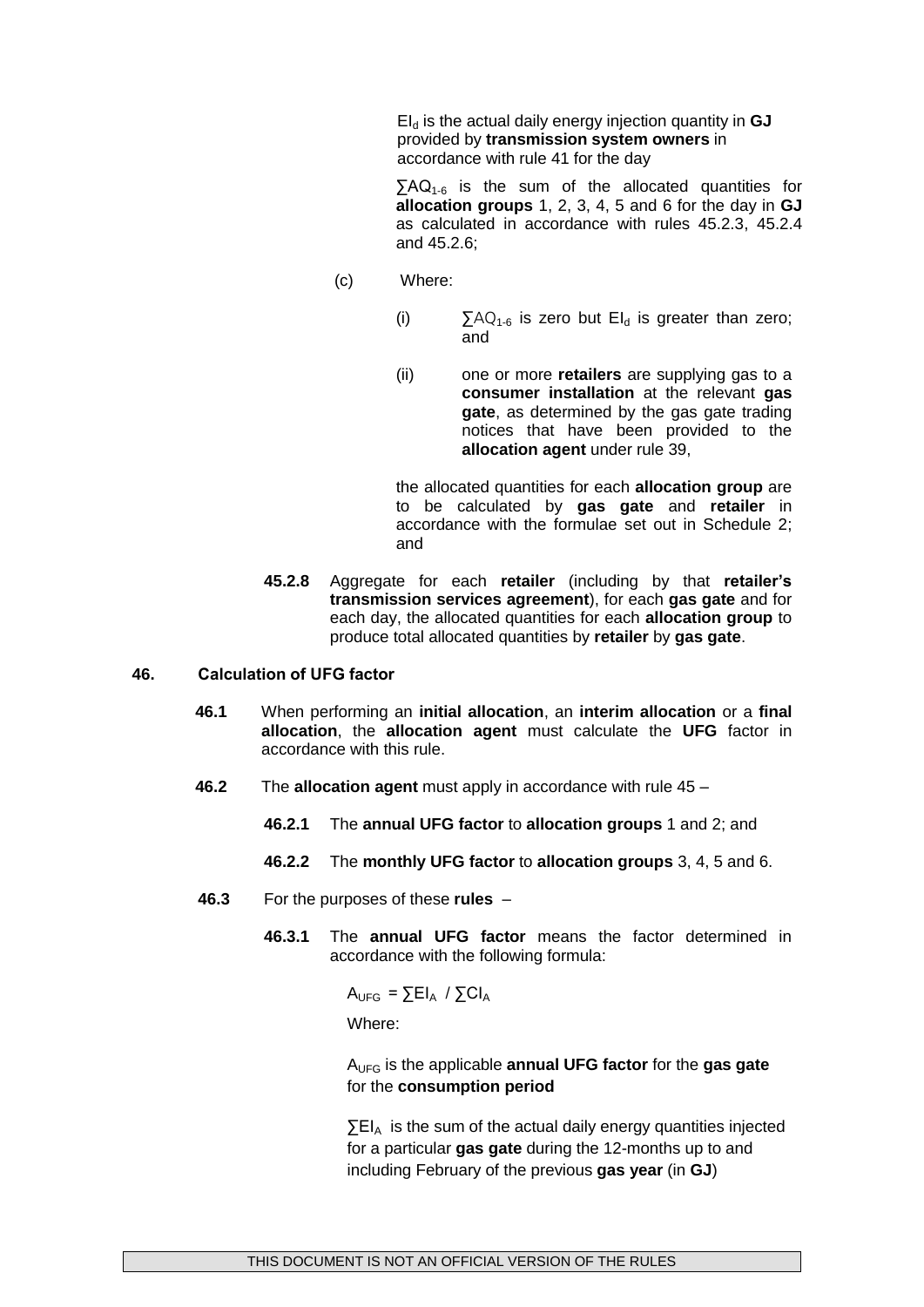$\Sigma$ CI<sub>A</sub> is the sum of the best available consumption information for all **allocation groups** for the **gas gate** during the 12-months up to and including February of the previous **gas year** (in **GJ**).

**46.3.2** The **monthly UFG factor** means the factor determined in accordance with the following formula:

 $M_{UFG} = (\sum EI_m - \sum AQ_{1 & 2}) / \sum Cl_{3-6}$ 

Where:

MUFG is the applicable **monthly UFG factor** for the **gas gate**  for the **consumption period**

 $\Sigma$ EI<sub>m</sub> is the sum of the actual daily energy quantities injected at a particular **gas gate** for the **consumption period** provided by the **transmission system owner** under rule 41 (in **GJ**)

 $\sum AQ_{1,8,2}$  is the sum of daily allocated quantities of gas allocated to **allocation groups** 1 and 2 for the **gas gate** for the **consumption period** under rule 45.2.3 (in **GJ**)

 $\Sigma$ CI<sub>3-6</sub> is the sum of the consumption information for **allocation groups** 3, 4, 5 and 6 for the **gas gate** for the **consumption period** provided in accordance with rules 31 to 33 (in **GJ**).

- **46.4** The **allocation agent** must determine and **publish**:
	- **46.4.1** The **monthly UFG factor** which applies for each month
		- (a) for **initial allocations** by 1200 hours on the  $5<sup>th</sup>$ **business day** of each month;
		- (b) for **interim allocations** by 0800 hours on the 11<sup>th</sup> **business day** of each month;
		- (c) for **final allocations** by 0800 hours on the  $16<sup>th</sup>$ **business day** of each month; and
	- **46.4.2** The **annual UFG factor** which will apply for each **gas year** by the 1<sup>st</sup> business day of July in the previous gas year.

### **47. Force majeure event during consumption period**

- **47.1** In this rule, **force majeure event** means an event or circumstance:
	- **47.1.1** Beyond the reasonable control of an **allocation participant** and that was not reasonably foreseeable in the circumstances; and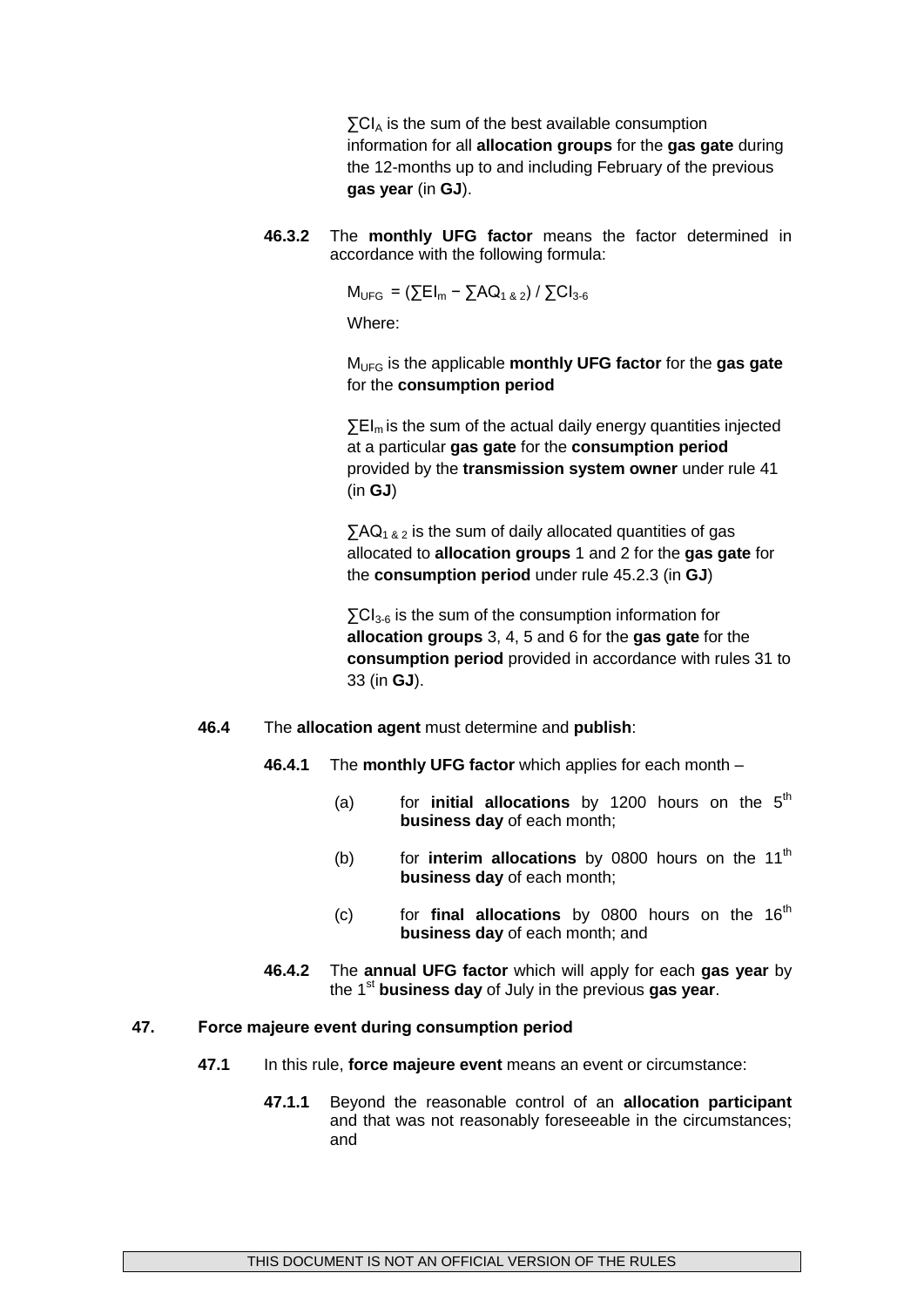- **47.1.2** Which substantially affects the information relied on to determine the **annual UFG factor** in rule 46 so that it no longer will result in a fair and representative calculation of the **annual UFG factor** for a particular **gas gate**.
- **47.2** No later than 10 **business days** prior to determining and **publishing** the **annual UFG factor** in accordance with rule 46.4.2, the **allocation agent** may give **notice** to the **industry body** that it considers that a **force majeure event** has occurred.
- **47.3** As soon as practicable after receiving such notice and after consulting with affected **allocation participants** to the extent reasonably practicable in the time available:
	- **47.3.1** The **industry body** must determine an **annual UFG factor** which it considers will result in a fair and representative calculation of the **annual UFG factor** for that **gas gate** for the **gas year** and give **notice** to the **allocation agent** of that determination; and
	- **47.3.2** The **allocation agent** must **publish** the **annual UFG factor** determined in accordance with rule 47.3.1 and include a notation that the **annual UFG factor** has been determined by the **industry body** under that rule.

### **48. Initial allocation**

- **48.1** For the purposes of these **rules**, an **initial allocation** means, in relation to a **gas gate**, the allocation of gas quantities in accordance with rule 45 in the month immediately after the relevant **consumption period**.
- **48.2** By 1200 hours on the 5<sup>th</sup> business day of each month, the allocation **agent** must –
	- **48.2.1** Perform the **initial allocation** with respect to each **gas gate**;
	- **48.2.2** Provide the following reports to each **retailer**:
		- (a) a report setting out the quantities of gas allocated to that **retailer** at each **gas gate** for the previous month; and
		- (b) a report of the **gas gate residual profile** calculated during the **initial allocation**.; and
	- **48.2.3** Provide a report meeting the requirements of rule 48.2.2(a) to the **transmission system owner** which provided the actual daily energy quantities injected at that **gas gate** to the **allocation agent** under rule 41.

# **49. Interim allocation**

**49.1** For the purposes of these **rules**, an **interim allocation** means, in relation to a **gas gate**, the allocation of gas quantities in accordance with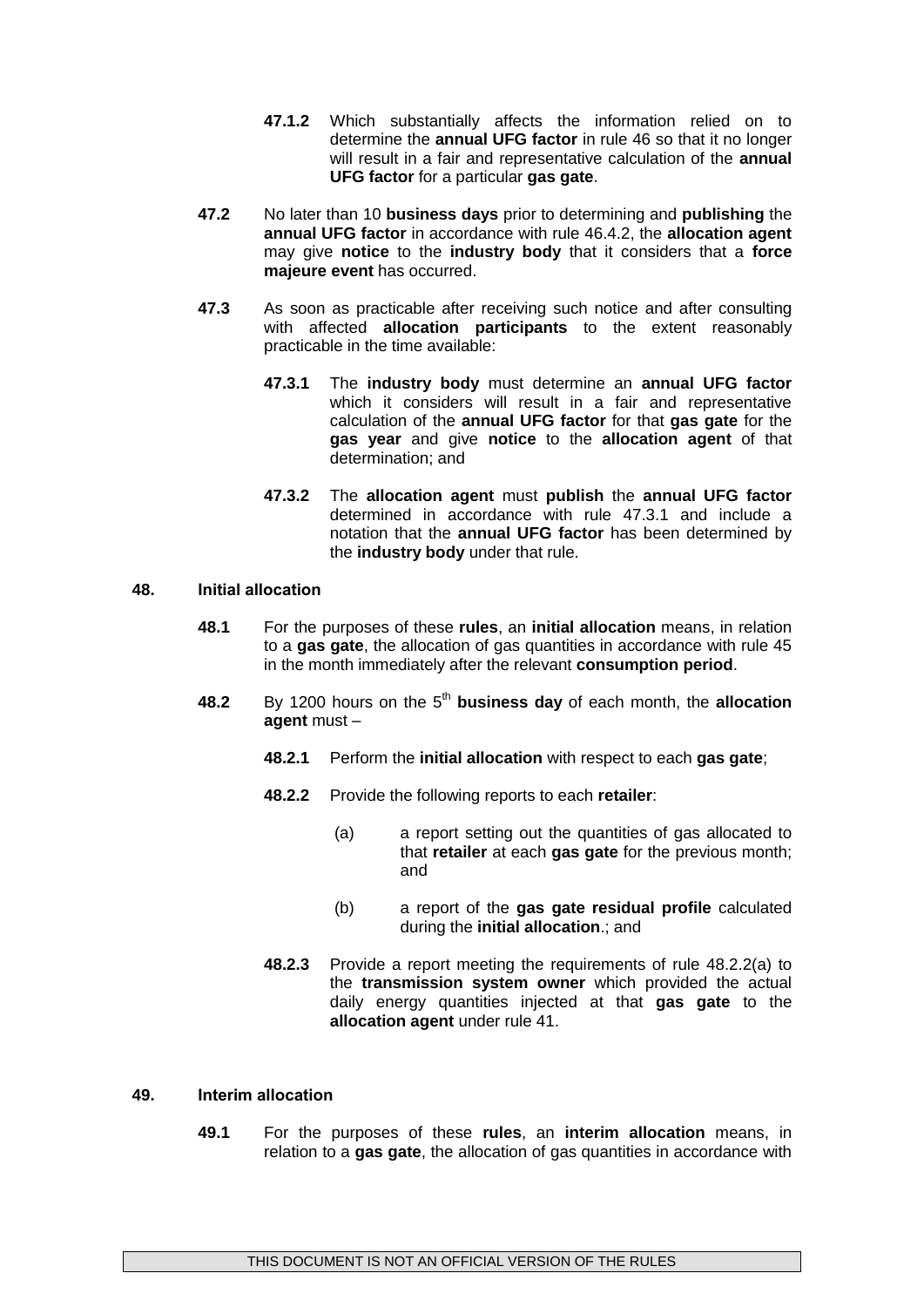rule 45 in the month that is 4 months after the relevant **consumption period**.

- **49.2** By 0800 hours on the 11<sup>th</sup> business day of each month, the allocation **agent** must –
	- **49.2.1** Perform the **interim allocation** with respect to each **gas gate**;
	- **49.2.2** Provide the following reports to each **retailer**:
		- (a) a report setting out the quantities of gas allocated to that **retailer** at each **gas gate** for the month that is the subject of the **interim allocation**; and
		- (b) a report of the revised **gas gate residual profile** calculated during the **interim allocation**; and
	- **49.2.3** Provide a report meeting the requirements of rule 49.2.2(a) to the **transmission system owner** which provided the actual daily energy quantities injected at that **gas gate** to the **allocation agent** under rule 41.

### **50. Final allocation**

- **50.1** For the purposes of these **rules**, a **final allocation** means, in relation to a **gas gate**, the allocation of gas quantities in accordance with rule 45 in the month that is 13 months after the relevant **consumption period**.
- **50.2** By 0800 hours on the 16<sup>th</sup> business day of each month, the allocation **agent** must –
	- **50.2.1** Perform the **final allocation** with respect to each **gas gate**;
	- **50.2.2** Provide the following reports to each **retailer**:
		- (a) a report setting out the quantities of gas allocated to that **retailer** at each **gas gate** for the month that is the subject of the **final allocation**; and
		- (b) a report of the revised **gas gate residual profile** calculated during the **final allocation**; and
	- **50.2.3** Provide a report meeting the requirements of rule 50.2.2(a) to the **transmission system owner** which provided the actual daily energy quantities injected at that **gas gate** to the **allocation agent** under rule 41.

### **51. Special allocation**

- **51.1** At any time during the period after an **initial allocation** has been performed up to 12-months after a **final allocation** has been performed, the **industry body** may require the **allocation agent** to perform a **special allocation** for the relevant **consumption period** in addition to an **initial allocation**, an **interim allocation**, or a **final allocation** for that same **consumption period**.
- **51.2** Before the **industry body** makes a request under rule 51.1 –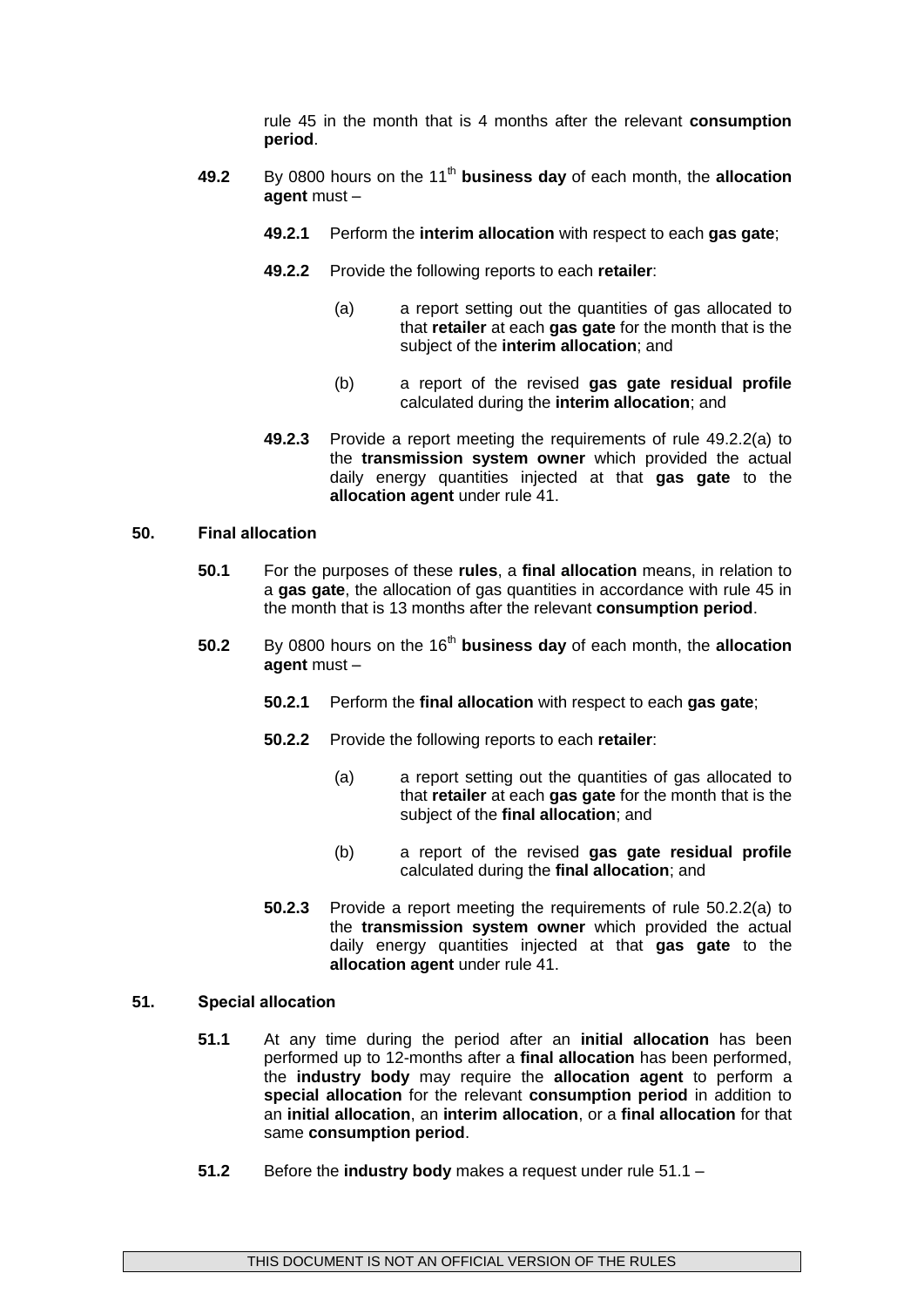- **51.2.1** The **industry body** must be of the opinion that the current allocation information or **allocation results** are sufficiently unfair that it is not appropriate to wait until the next (if any) scheduled **interim allocation** or **final allocation** is performed; and
- **51.2.2** The **industry body** must balance the unfairness of the current allocation information or **allocation results** against any commercial reasons for retaining the current **allocation results**.
- **51.3** Subject to rule 51.1 and 51.2, the **industry body** may determine any specific procedures that will apply to a **special allocation**.

### **52. Annual reconciliation**

- **52.1** The purpose of an **annual reconciliation** is to verify, on a monthly basis, the accuracy and completeness of consumption information provided to the **allocation agent** for the previous 12 billing months against the quantities billed to consumers during that period.
- **52.2** For the purposes of an **annual reconciliation**:
	- **52.2.1** Each **retailer** must, by 0800 hours on the 11<sup>th</sup> business day of each month, provide to the **allocation agent** the total quantities billed, by **gas gate**, in the previous invoice month.
	- **52.2.2** The **allocation agent** must, by 1700 hours on the 13<sup>th</sup> **business day** of each month, compare:
		- (a) the sum of the total quantities billed provided by each **retailer** for each **gas gate** in accordance with rule 52.2.1 for the 12 months up to and including the previous invoice month; with
		- (b) the sum of best available consumption information provided by each **retailer** for each **gas gate** in accordance with rules 31 to 33 for the 12 months prior to (but not including) the previous invoice month .
	- **52.2.3** The **allocation agent** must **publish** the results of the comparison performed under rule 52.2.2 by 0800 hours on the 14<sup>th</sup> business day of each month.
- **52.3** In this rule, any reference to
	- **52.3.1** "invoice month" means the month in which the quantities billed were invoiced by the retailer to the consumer; and
	- **52.3.2** "quantities billed" includes, for any particular period, the quantities of gas supplied by a **retailer** across **consumer installations** to consumers (or to the **retailer** itself), sourced directly from the **retailer's** financial records, including quantities:
		- (a) supplied through normal customer supply and billing arrangements (including vacant consumption);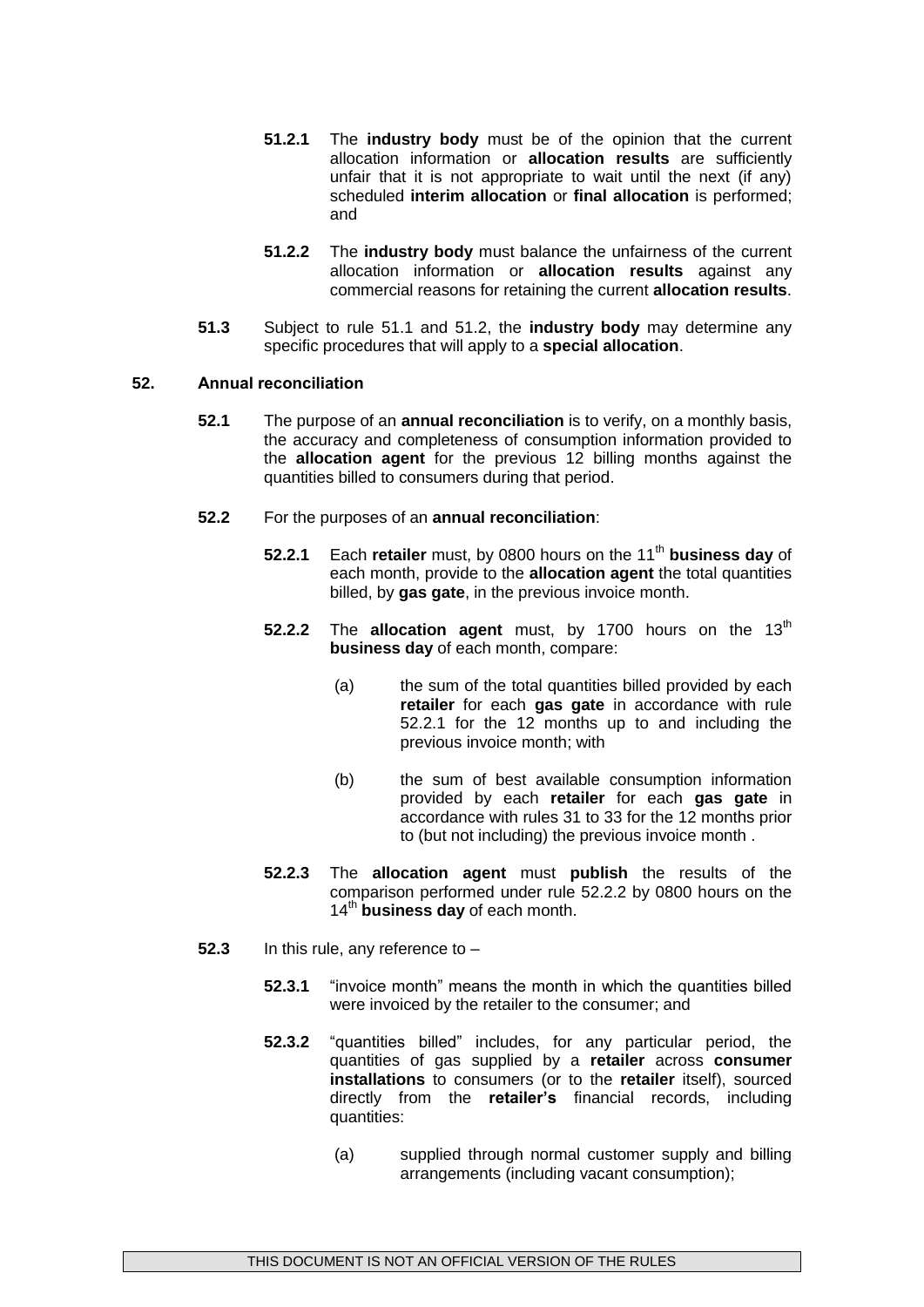- (b) supplied under sponsorship or promotion arrangements; and
- (c) supplied under any other arrangement;

and, to avoid doubt, may relate to gas supplied across one or more **consumption periods**.

#### **53. Allocation agent reports**

- **53.1** No later than 1 **business day** after each **initial allocation**, **interim allocation**, **final allocation** or **special allocation**, the **allocation agent** must **publish** the **seasonal adjustment daily shape values** for every **gas gate**.
- **53.2** In respect of each **gas gate**, by no later than 1 **business day** after each **initial allocation**, **interim allocation**, **final allocation** or **special allocation** , the **allocation agent** must **publish** the following reports for each allocation:
	- **53.2.1** The sum of the actual daily energy quantities injected at each **gas gate** for each of the relevant **consumption periods** as provided by the **transmission system owner** under rule 41; and
	- **53.2.2** The sum of the quantities of gas allocated to each **retailer** in the previous month**,** in respect of each of the relevant **consumption periods**, under rules 48 to 51; and
	- **53.2.3** The total amount of, and the percentage of, **UFG** at each **gas gate** for the previous month and previous 12-months.
- **53.3** By 1200 hours on the 5<sup>th</sup> business day of each month, in respect of each **consumption period** for which a **final allocation** has been performed in the previous 12-months, the **allocation agent** must provide a report for each **gas gate** to **retailers** and the **industry body** on the percentage of error in the accuracy between:
	- **53.3.1** The aggregated consumption information for **consumer installations** in **allocation groups** 3 to 6 provided under rule 31 by each **retailer** to the **allocation agent** for **initial allocation**; and
	- **53.3.2** The aggregated consumption information for **consumer installations** in **allocation groups** 3 to 6 provided under rule 33 by each **retailer** to the **allocation agent** for **final allocation**.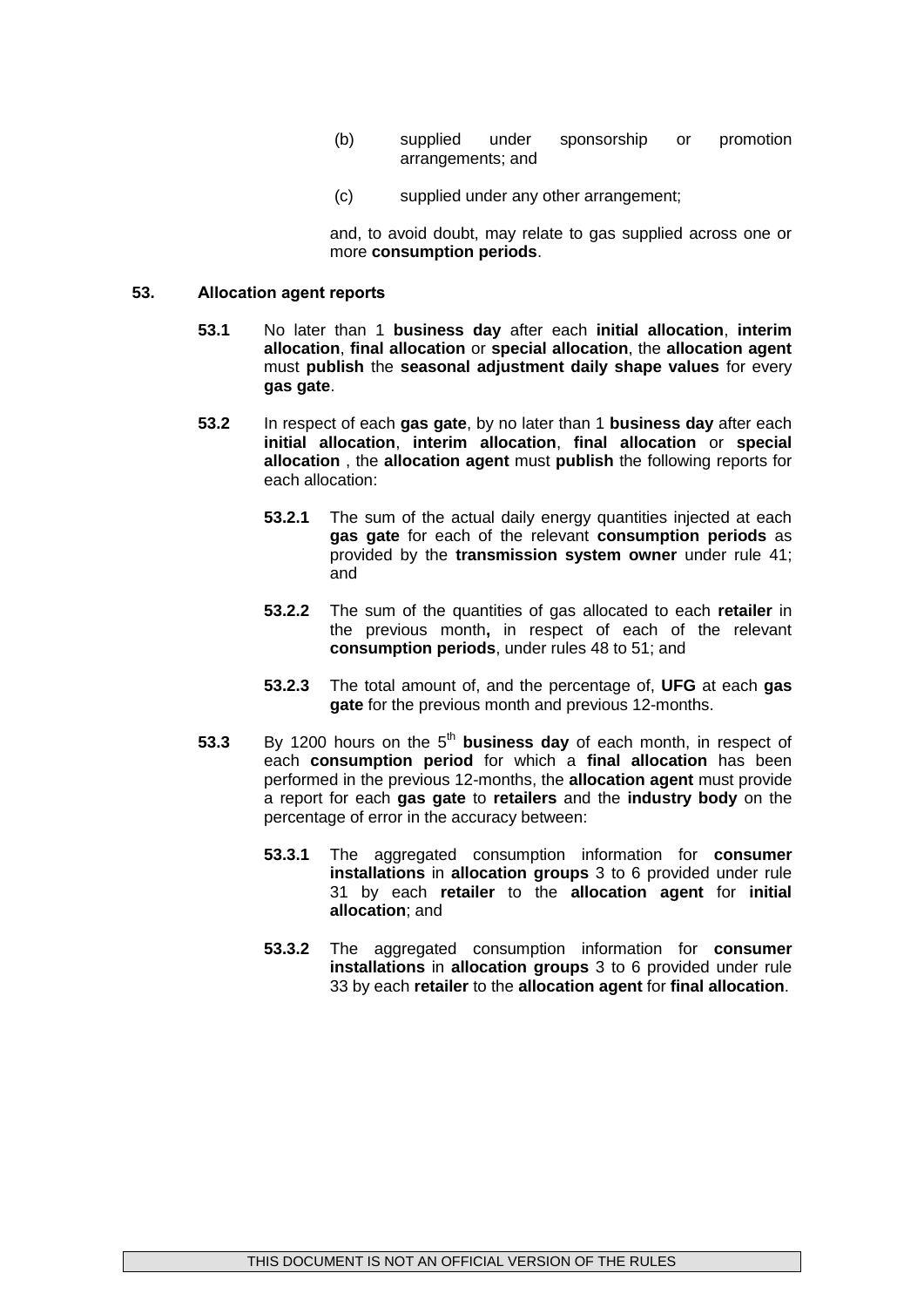#### **Part 3**

### **Approval and Registration of deemed profiles**

### **54. Allocation agent to approve and register deemed profiles**

- **54.1** The **allocation agent** must establish a register which records **static deemed profiles** and **dynamic deemed profiles** approved under these **rules** and which may be used by **retailers** for the purpose of providing consumption information to the **allocation agent** in relation to **consumer installations** in **allocations groups** 3 and 5 respectively.
- **54.2** The **allocation agent** must not **publish** the gas quantities making up a **registered deemed profile** on the register established under rule 54.1 except where it has received notice from the **industry body** to do so.
- **54.3** To avoid doubt, a **registered deemed profile** is both **retailer** and **consumer installation**, or class of **consumer installations**, specific in that no other **retailer** or **consumer installations** may register or use that **registered deemed profile**.

#### **55. Registration of static deemed profiles**

- **55.1** For the purposes of these **rules**, a **static deemed profile** is a predetermined estimate of daily gas quantities which is used to define the daily profile of consumption during a **consumption period** for the **consumer installation** or class of **consumer installations** to which it applies.
- **55.2** In order to register a **static deemed profile** for a **consumer installation** or class of **consumer installations**, the **retailer** must request that the **allocation agent** approve the **static deemed profile** and provide the following information to the **allocation agent**:
	- **55.2.1** 12 consecutive months of historic consumption information for that **consumer installation** or class of **consumer installations** and estimates of future variations in that information; or
	- **55.2.2** In the absence of 12 consecutive months of historic consumption information –
		- (a) sample historic consumption information for that **consumer installation** or class of **consumer installations**, **consumer installation** operating information, 12-months of historic actual monthly consumption information, and estimated future variations; or
		- (b) an estimated consumption profile based on **consumer installation** operating information, 12 months of historic consumption information for that **consumer installation** or class of **consumer installations**, and estimated future variations; or
		- (c) an estimated consumption profile based on a daily consumption profile for a similar type of **consumer**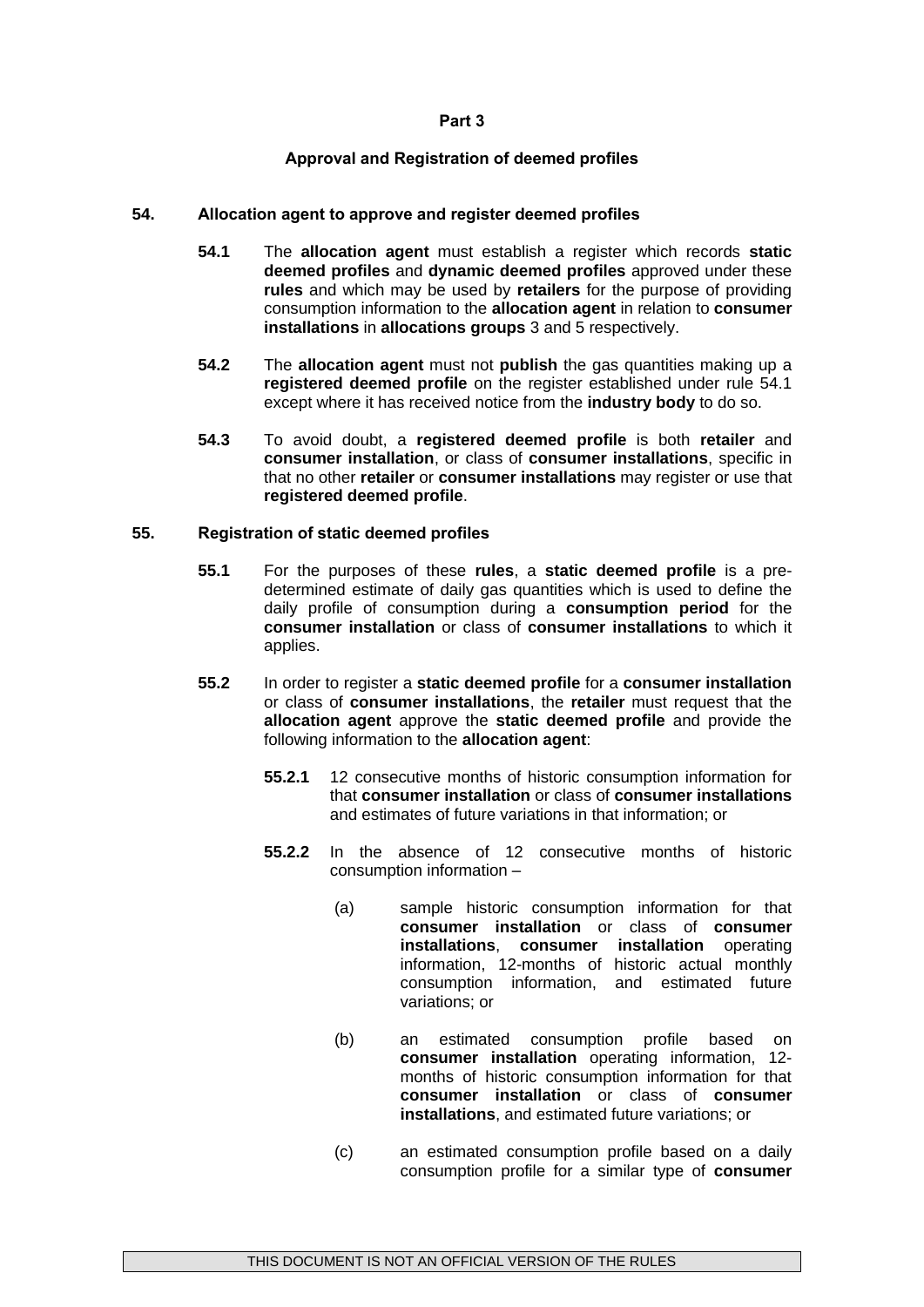**installation** and available historic actual monthly consumption information; or

- (d) an estimated consumption profile based on **consumer installation** operating information or a daily consumption profile for a similar type of **consumer installation**; and
- (e) any other information that the **allocation agent** reasonably requests.
- **55.3** The **allocation agent** must consider the information provided under rule 55.2 and determine whether the **static deemed profile** will be a reasonable representation of the actual consumption profile of the **consumer installation** or class of **consumer installations** to which it will apply.
- **55.4** As soon as practicable, and no later than 20 **business days**, after receiving a request for approval, the **allocation agent** must make its determination under rule 55.3 and notify the **retailer** of its determination. The **allocation agent** must either accept or reject the registration of the **static deemed profile**.

### **56. Registration of dynamic deemed profiles**

- **56.1** For the purposes of these **rules**, a **dynamic deemed profile** is a consumption profile that changes in accordance with information obtained from **TOU meters** installed at one or more sample **consumer installations** that are representative of the daily consumption profile of the **consumer installation** or class of **consumer installations** to which it is applied.
- **56.2** In order to register a **dynamic deemed profile** for a **consumer installation** or class of **consumer installations**, the **retailer** must request that the **allocation agent** approve the **dynamic deemed profile** and provide the following information to the **allocation agent**:
	- **56.2.1** Consumption information obtained during the **consumption period** from a **TOU meter** installed at the sample **consumer installation** or **consumer installations**, as the case may be, that will provide the basis of the **dynamic deemed profile**; and
	- **56.2.2** Sufficient detail of the **consumer installations** or class of **consumer installations** to which the **dynamic deemed profile** will apply to enable the **allocation agent** to verify that the **dynamic deemed profile** is appropriate for that **consumer installation** or class of **consumer installations**; and
	- **56.2.3** Any other information reasonably requested by the **allocation agent**.
- **56.3** The **allocation agent** must consider the information provided under rule 56.2 and determine whether the **dynamic deemed profile** will be a reasonable representation of the actual consumption profile of the **consumer installation** or class of **consumer installations** to which it will apply.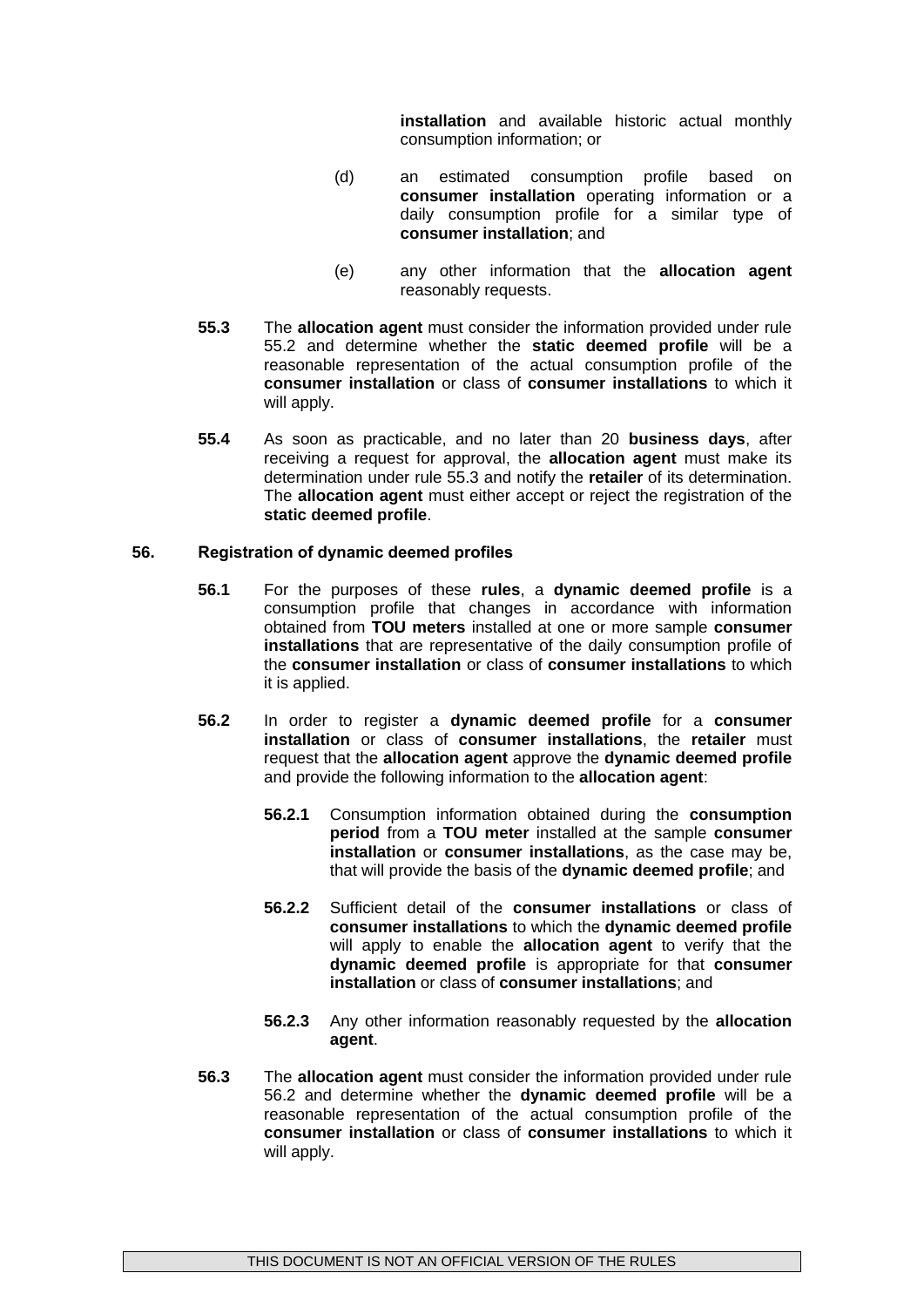**56.4** As soon as practicable, and no later than 20 **business days**, after receiving a request for approval, the **allocation agent** must make its determination under rule 56.3 and notify the **retailer** in writing of its determination. The **allocation agent** must either accept or reject the registration of the **dynamic deemed profile**.

### **57. Notification of change or error**

**57.1** A **retailer** with a **registered deemed profile** under these **rules** must notify the **allocation agent** of any error or change in any circumstances material to the registration or continuing registration of its deemed profile as soon as practicable after it has become aware of that error or change.

### **58. Allocation agent review of registered deemed profiles**

- **58.1** The **allocation agent** may review a **registered deemed profile** at its discretion.
- **58.2** Where the **allocation agent** intends to carry out a review under rule 58.1, it must notify the **retailer** with the **registered deemed profile** of the review.
- **58.3** In order to enable the **allocation agent** to carry out a review under rule 58.1, the **retailer** must provide the information referred to in rule 55.2 or rule 56.2, as applicable, within 10 **business days** of receiving notice of the review.
- **58.4** The **allocation agent** must consider the information provided under rule 58.3 and determine whether the **registered deemed profile** continues to be a reasonable representation of the actual consumption profile of the **consumer installation** or class of **consumer installations** to which it applies.
- **58.5** As soon as practicable, and no later than 30 **business days**, after giving notice under rule 58.2, the **allocation agent** must make its determination under rule 58.4 and notify the **retailer** of its determination. The **allocation agent** must either:
	- **58.5.1** Continue the registration of the **registered deemed profile** if it determines the profile continues to be a reasonable representation of the actual consumption profile of the **consumer installation** or class of **consumer installations** to which it applies; or
	- **58.5.2** Remove, in accordance with rule 62, the **registered deemed profile** from the register if it determines that the profile no longer continues to be a reasonable representation of the actual consumption profile of the **consumer installation** or class of **consumer installations** to which it applies.

### **59. Retailers may request review of their registered deemed profiles**

**59.1** Any **retailer** with a **registered deemed profile** (whether it is a **static deemed profile** or a **dynamic deemed profile**) may, by notice, request the **allocation agent** to review and: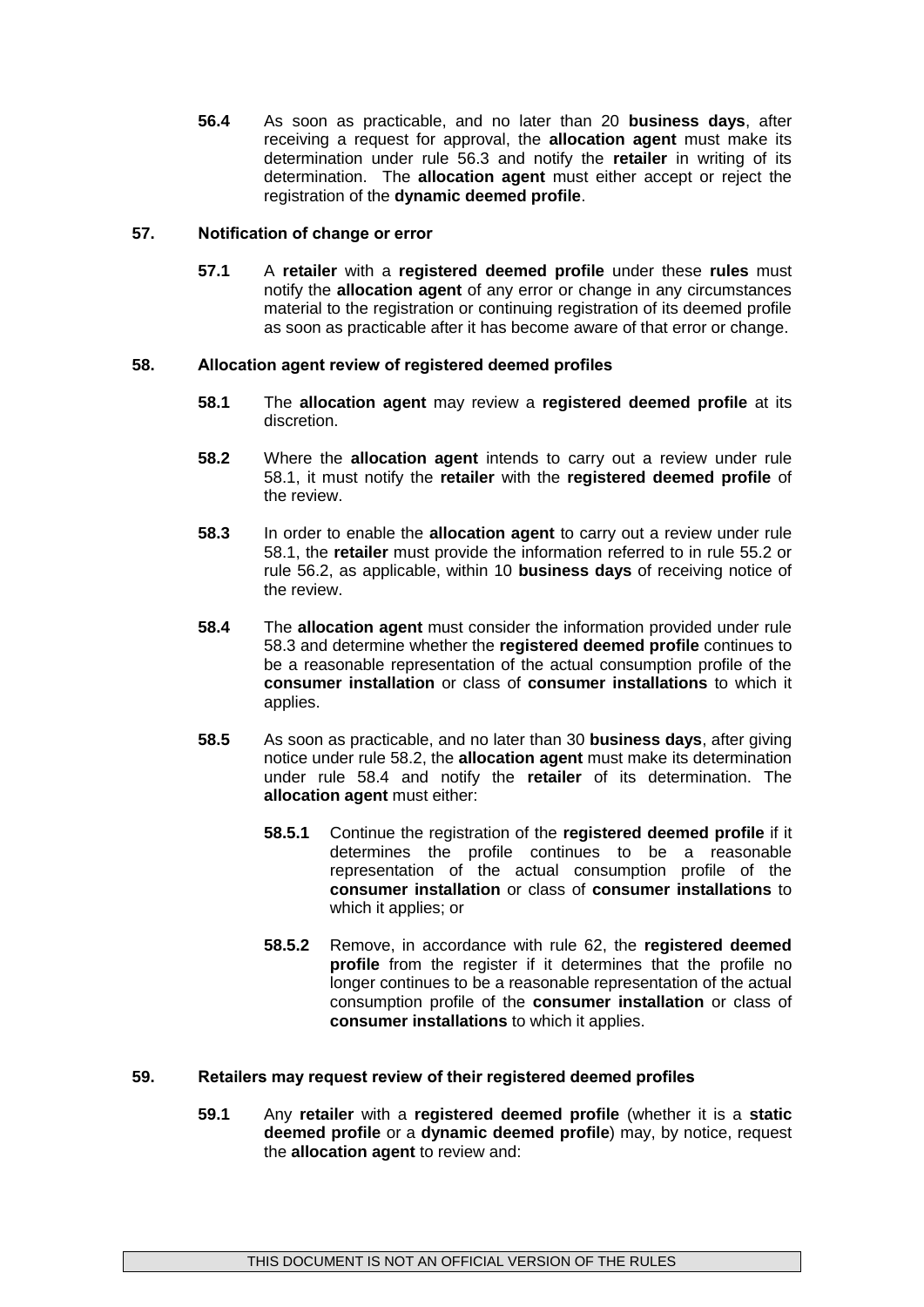- **59.1.1** Amend that **registered deemed profile**; or
- **59.1.2** Amend the characteristics of the **consumer installation** or class of **consumer installations** to which it applies.
- **59.2** In order to enable the **allocation agent** to carry out a review under rule 59.3, the **retailer** must provide the information referred to in rule 55.2 or rule 56.2, as applicable.
- **59.3** The **allocation agent** must consider the information provided under rule 59.2 and determine whether, if amended as requested by the **retailer**, the **registered deemed profile** is a reasonable representation of the actual consumption profile of the **consumer installation** or class of **consumer installations** to which it applies.
- **59.4** As soon as practicable, and no later than 20 **business days**, after receiving a request under rule 59.1, the **allocation agent** must make its determination under rule 59.3 and notify the **retailer** of its determination. The **allocation agent** must either accept or reject the amendment to the **registered deemed profile**.

#### **60. Allocation participants may challenge registered deemed profiles**

- **60.1** Any **allocation participant** may challenge, by notice to the **allocation agent**, the use by a **retailer** of a **registered deemed profile** in respect of a **consumer installation** or class of **consumer installations**.
- **60.2** The **allocation participant** must include in the notice given under rule 60.1 the reasons for the challenge and any information available to it relating to the challenge of the **registered deemed profile**.
- **60.3** The **allocation agent** must provide the **allocation participant**, whose **registered deemed profile** is being challenged, the opportunity to:
	- **60.3.1** Respond to a notice given under rule 60.1; and
	- **60.3.2** Provide reasons and information as to why the **registered deemed profile** continues to be a reasonable representation of the actual consumption profile of the **consumer installation** or class of **consumer installations** to which it applies.
- **60.4** The **allocation agent** must consider the information provided under rules 60.2 and 60.3 and determine whether the **registered deemed profile** continues to be a reasonable representation of the actual consumption profile of the **consumer installation** or class of **consumer installations** to which it applies.
- **60.5** The **allocation agent** must make its determination within 30 **business days** of receiving the notice under rule 60.1 and notify all affected **allocation participants** of its determination.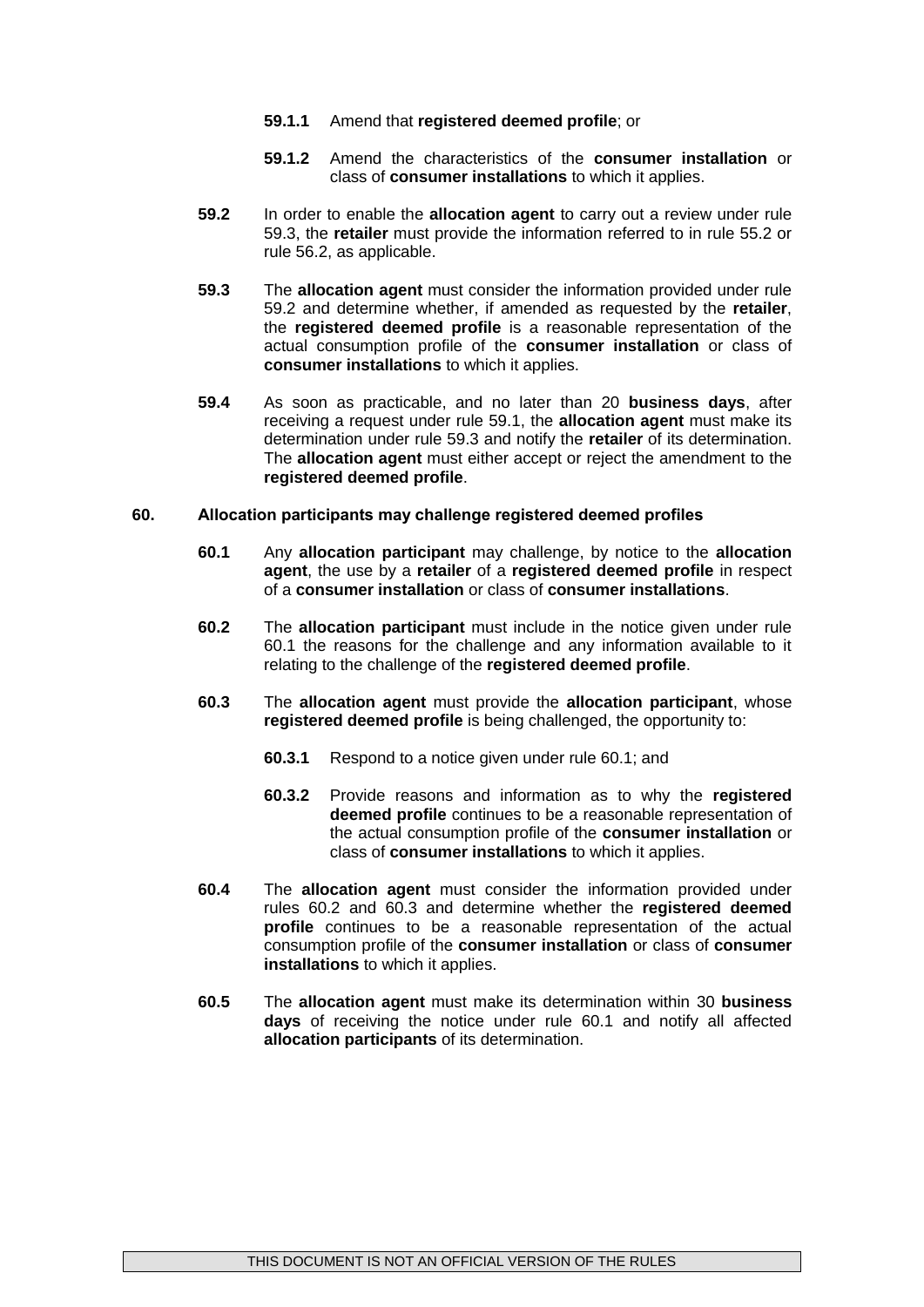### **61. Guidelines for determinations on profiles**

- **61.1** As soon as practicable after this rule comes into force, the **industry body** shall, after consultation with **allocation participants**, develop and **publish** guidelines to assist the determination of whether a **static deemed profile** or **dynamic deemed profile** is, or continues to be, a reasonable representation of the actual consumption profile of the **consumer installation** or class of **consumer installations** to which it applies.
- **61.2** In making a determination under this Part 3 of the **rules**, the **allocation agent** must take into account any guidelines developed by the **industry body** under rule 61.1.

#### **62. Removal of registered deemed profile from register**

- **62.1** If the **allocation agent** determines under rule 58.5 or 60.4 that a **registered deemed profile** no longer continues to be a reasonable representation of the actual consumption profile of the **consumer installation** or class of **consumer installations** to which it applies, the **allocation agent** must:
	- **62.1.1** Remove the **registered deemed profile** from the register; and
	- **62.1.2** Advise the **retailer** which registered the deemed profile of the date on which the deemed profile was removed from the register.
- **62.2** If a **registered deemed profile** has not been reviewed under rule 58 or 59 or challenged under rule 60 for a period of 5 years or longer, the **allocation agent** must:
	- **62.2.1** Remove the **registered deemed profile** from the register; and
	- **62.2.2** Advise the **retailer** which registered the deemed profile of the date on which the deemed profile was removed from the register.
- **62.3** If a **consumer installation** or class of **consumer installations**, to which a **registered deemed profile** applies, switches to a new **retailer** so that the **retailer** who registered the deemed profile is no longer the **responsible retailer** for that **consumer installation** or class of **consumer installations**:
	- **62.3.1** The **retailer** which registered the deemed profile must as soon as practicable advise the **allocation agent** of that fact;
	- **62.3.2** The **allocation agent** must remove the **registered deemed profile** from the register; and
	- **62.3.3** The **allocation agent** must advise the **retailer** which registered the deemed profile of the date on which the deemed profile was removed from the register.
- **62.4** Nothing in this rule affects the use of a previously **registered deemed profile** in allocations for prior **consumption periods** where the **retailer**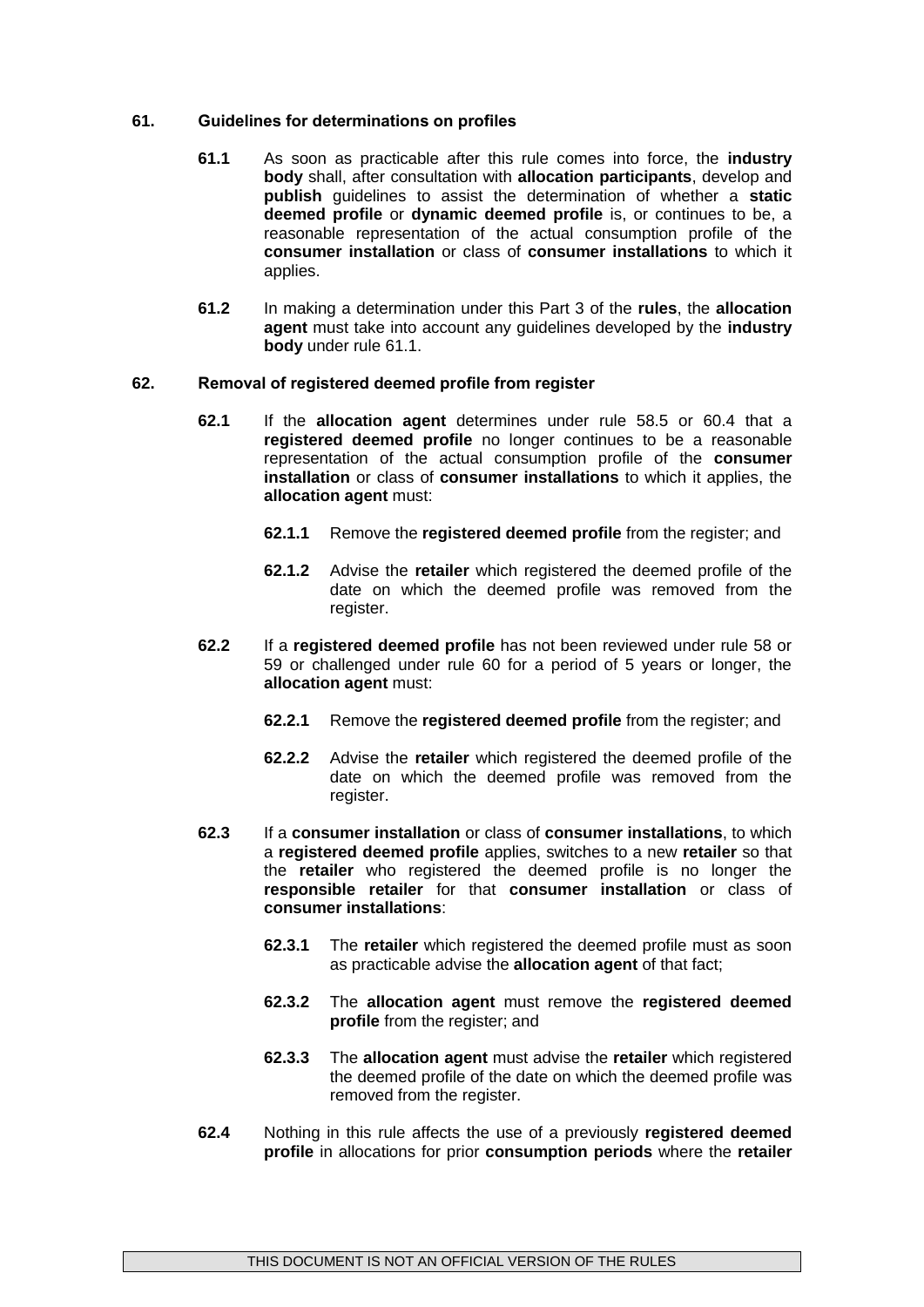was the **responsible retailer** for that **consumer installation** or class of **consumer installations**.

#### **63. Costs of deemed profile registration**

- **63.1** The **retailer** which requests approval of a deemed profile under **rules** 55.2 or 56.2 must pay to the **allocation agent** the actual and reasonable costs of considering the request and, where applicable, registering the deemed profile.
- **63.2** In relation to meeting the costs of the **allocation agent** for reviewing a **registered deemed profile** under rule 58 or 59, the **retailer** whose **registered deemed profile** was reviewed must pay to the **allocation agent** the actual and reasonable costs of the review.
- **63.3** In relation to meeting the costs of the **allocation agent** for considering a challenge to the use of a **registered deemed profile** under rule 60 –
	- **63.3.1** The **allocation participant** that made the challenge must pay to the **allocation agent** the actual and reasonable costs of the **allocation agent** if the **allocation agent** determines that the **registered deemed profile** is a reasonable representation of the actual consumption profile of the **consumer installation** or class of **consumer installations** to which it applies; and
	- **63.3.2** The **retailer** whose **registered deemed profile** was challenged must pay to the **allocation agent** the actual and reasonable costs of the **allocation agent** if the **allocation agent** determines that the **registered deemed profile** should be removed from the register.

### **64. Referral to industry body**

- **64.1** Where a **retailer** disputes a determination made by the **allocation agent** under this Part 3 of the **rules**, the **retailer** may by notice in writing refer the matter to the **industry body** for review.
- **64.2** As soon as practicable and no later than 20 **business days** after receiving notice under rule 64.1, the **industry body** must review the **allocation agent's** determination having regard to the requirements of rules 55 to 62, as applicable, and either:
	- **64.2.1** confirm the **allocation agent's** determination; or
	- **64.2.2** refer the matter back to the **allocation agent** for reconsideration.
- **64.3** To avoid doubt, rule 64.1 does not apply where the **industry body** has previously referred the matter back to the **allocation agent** for reconsideration.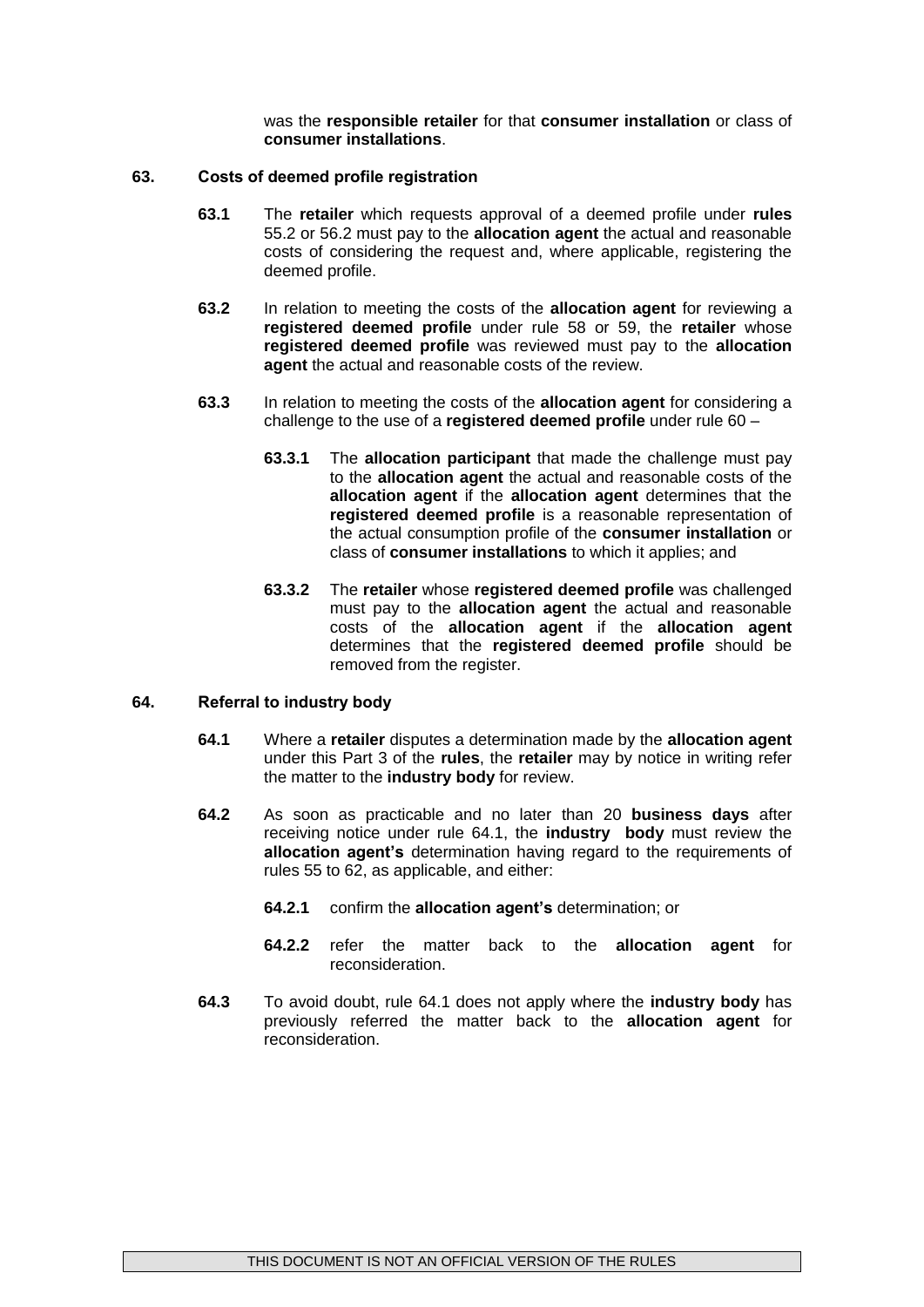#### **Part 4**

### **Audits**

### **65. Industry body to commission performance audits**

- **65.1** The **industry body** must arrange at regular intervals performance audits of the **allocation agent** and **allocation participants**.
- **65.2** The purpose of a performance audit under this rule is to assess in relation to the **allocation agent** or an **allocation participant**, as the case may be, –
	- **65.2.1** The performance of the **allocation agent** or that **allocation participant** in terms of compliance with these **rules**; and
	- **65.2.2** The systems and processes of the **allocation agent** or that **allocation participant** that have been put in place to enable compliance with these **rules**.
- **65.3** The **industry body** in its sole discretion will determine
	- **65.3.1** When a performance audit under this rule is to be conducted;
	- **65.3.2** The person who is to be audited;
	- **65.3.3** Subject to rule 68, who will be appointed as the auditor; and
	- **65.3.4** Any terms and conditions for the performance audit.

### **66. Industry body may commission event audits**

- **66.1** In addition to performance audits under rule 65, the **industry body** may cause to be conducted at any time an event audit of the **allocation agent**, **allocation participants** or allocation processes in respect of one or more **gas gates**.
- **66.2** The purpose of an event audit under this rule is to ascertain the cause or causes of any particular issue or event that has arisen in relation to the allocation of gas under these **rules**.
- **66.3** The **allocation agent** or any **allocation participant** may request the **industry body** to cause an event audit to be performed under rule 66.1.
- **66.4** If the **industry body** receives a request under rule 66.3, the **industry body** must, in its sole discretion, decide whether to grant or refuse the request. However, the **industry body** must not grant a request that, in the opinion of the **industry body**, is frivolous or vexatious or is not made in good faith.

#### **67. Time restriction on audit material**

In conducting an audit under rule 65 or 66, the auditor must not consider any action, circumstance, event, or inaction that occurred 30 months or more before the date the audit was requested by the **industry body**.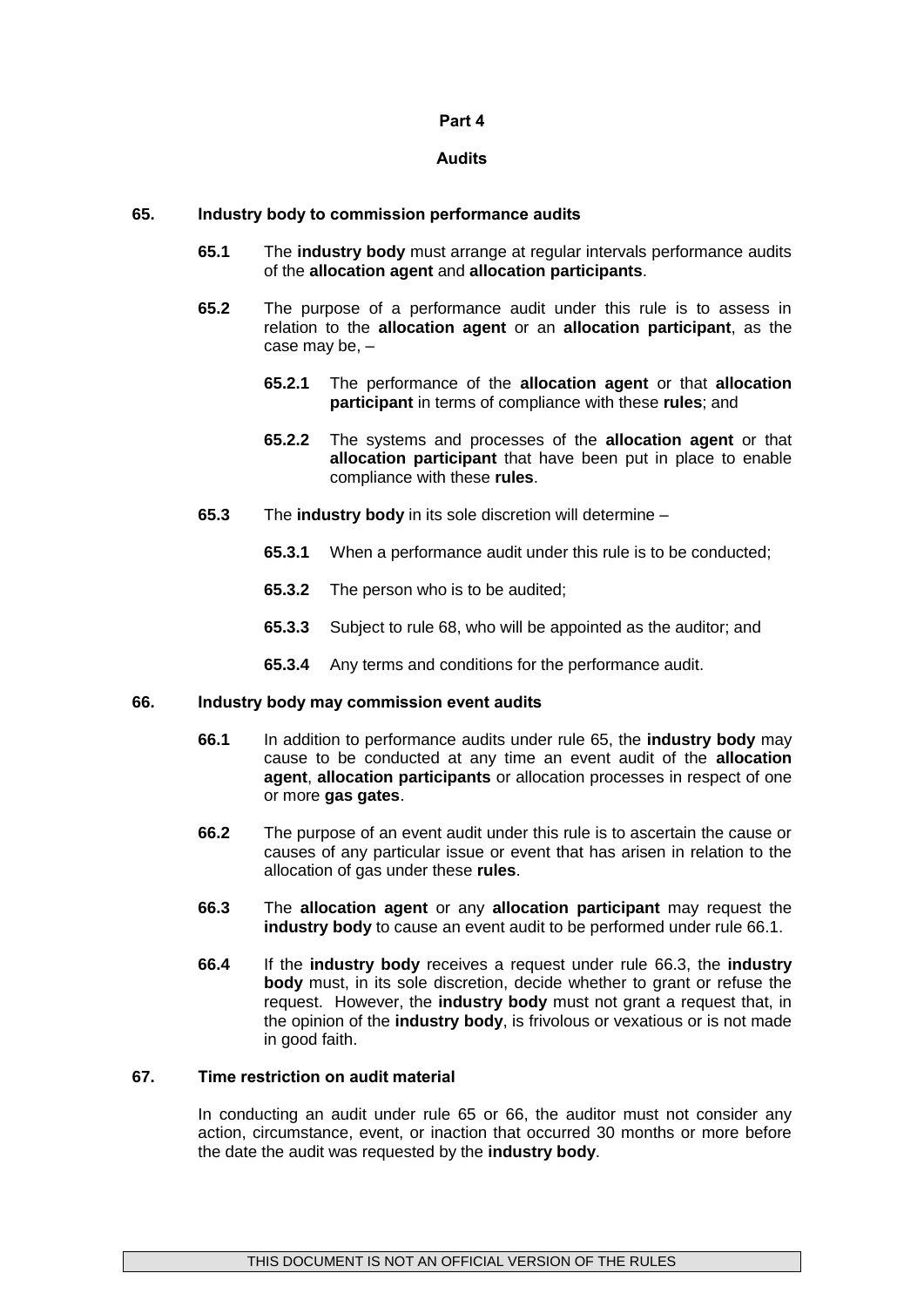### **68. Who may be appointed as an auditor**

- **68.1** In appointing an auditor, the **industry body** must appoint a person who is independent to and not in a position of conflict of interest with the **allocation agent** or the **allocation participant(s)**, as the case may be, that are to be audited.
- **68.2** No officer or employee of the **industry body** may be appointed as an auditor.
- **68.3** The person or persons that are to be the subject of the audit may recommend one or more auditors for the **industry body's** consideration.

#### **69. Provision of information to auditor**

- **69.1** In conducting an audit under rule 65 or 66, the auditor may:
	- **69.1.1** Request any information from the **allocation agent**, the **industry body** and any **allocation participant**; and
	- **69.1.2** Request to examine any processes, systems and data of the **allocation agent** and any **allocation participant**, provided such processes, systems and data are directly relevant to the performance of the **allocation agent** or the **allocation participant** in terms of compliance with these **rules**.
- **69.2** Any request under rule 69.1 must be reasonable and strictly for the purposes of the audit.
- **69.3** The **allocation agent**, the **industry body** and every **allocation participant** must comply with a request under rule 69.1 but nothing in this rule limits any claim for legal professional privilege.
- **69.4** In providing information to the auditor, an **allocation participant** or the **allocation agent** may indicate to the auditor where such information is considered to be confidential.
- **69.5** For the purposes of this Part 4 of the **rules**, information is confidential if the **allocation participant** or the **allocation agent**, who either owns or holds the information, considers that the information is commercially sensitive.

#### **70. Auditor to prepare draft audit report**

- **70.1** The auditor must prepare, in writing, a draft audit report on the conclusions reached and recommendations formulated as a result of conducting an audit under rule 65 or 66.
- **70.2** Subject to rule 72, the auditor must give a copy of the draft audit report to –
	- **70.2.1** The person or persons that are the subject of the audit;
	- **70.2.2** The **allocation agent**, if the **allocation agent** is not the subject of the audit;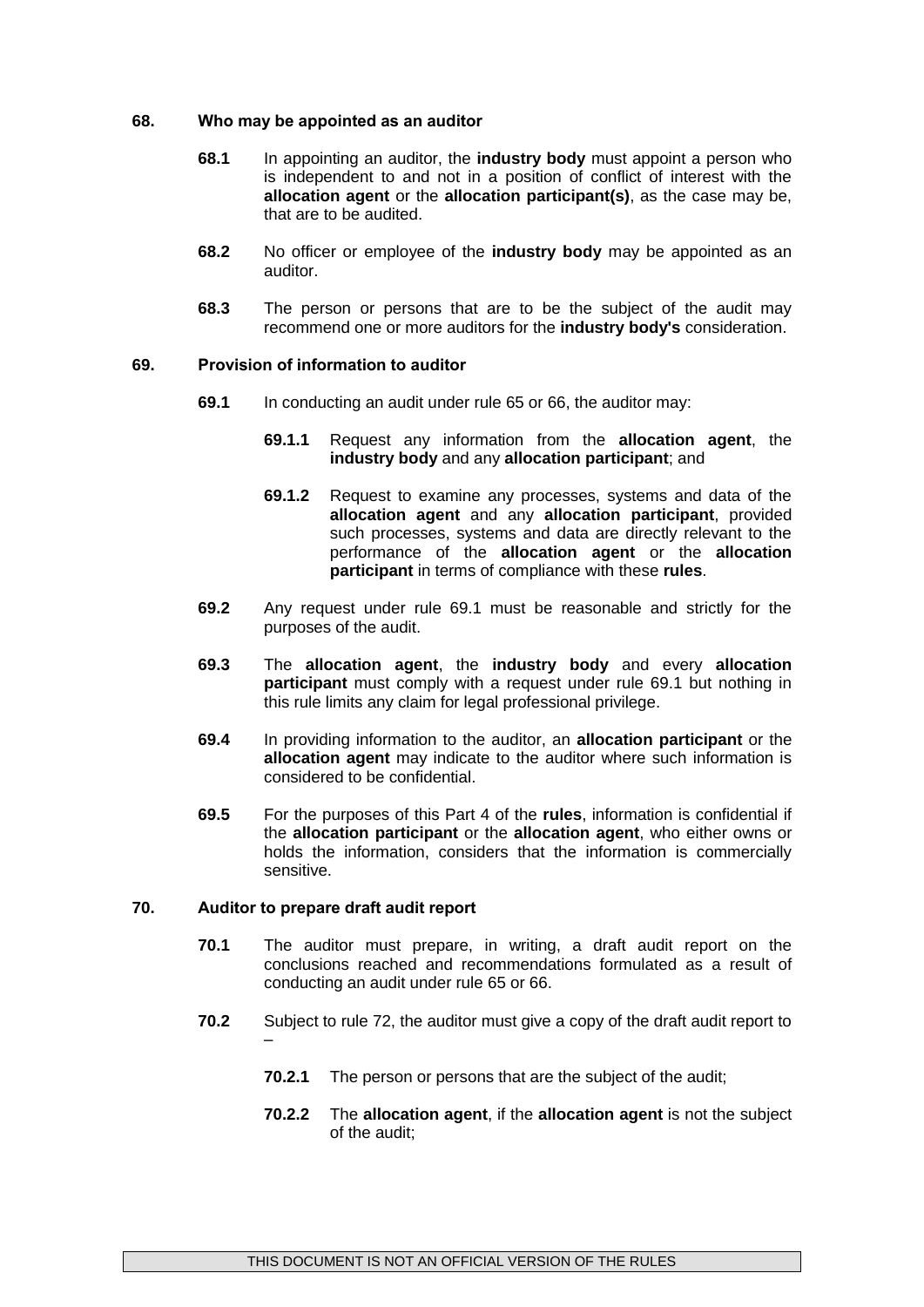**70.2.3** Any other **allocation participant** which the auditor considers has an interest in the report; and

### **70.2.4** The **industry body**.

**70.3** In providing the draft audit report under rule 70.2, the persons referred to in that rule, and the **industry body**, have 10 **business days** from the date the report is received to provide the auditor with comments on the report.

### **71. Auditor to prepare final audit report**

- **71.1** Before the auditor prepares a final audit report on the conclusions reached and recommendations formulated as a result of conducting an audit under rule 65 or 66, the auditor must take into account any comments received on the draft audit report.
- **71.2** The final audit report must be in writing and, if so requested by the person or persons that are the subject of the audit, must include as an appendix any comments from that person or persons on the draft audit report.
- **71.3** Subject to rule 72, the auditor must give a copy of the final audit report to –
	- **71.3.1** The person or persons that are the subject of the audit;
	- **71.3.2** The **allocation agent**, if the **allocation agent** is not the subject of the audit;
	- **71.3.3** Any other **allocation participant** which the auditor considers has a material interest in the report; and
	- **71.3.4** The **industry body**.
- **71.4** Once the auditor has given a final audit report under this rule, the report may not be altered in any way.

### **72. Confidential information in audit reports**

- **72.1** In providing a draft audit report or final audit report, the auditor must provide a complete version to the **industry body**.
- **72.2** However, at the discretion of the **auditor**, the versions of the draft audit report and the final audit report provided to any other person or **published** under these **rules** may exclude any confidential information obtained in the conduct of the audit.

### **73. Publication of final audit reports**

Subject to rule 72, the **industry body** must **publish** all final audit reports.

### **74. Use of final audit reports**

To avoid doubt, a final audit report may be used –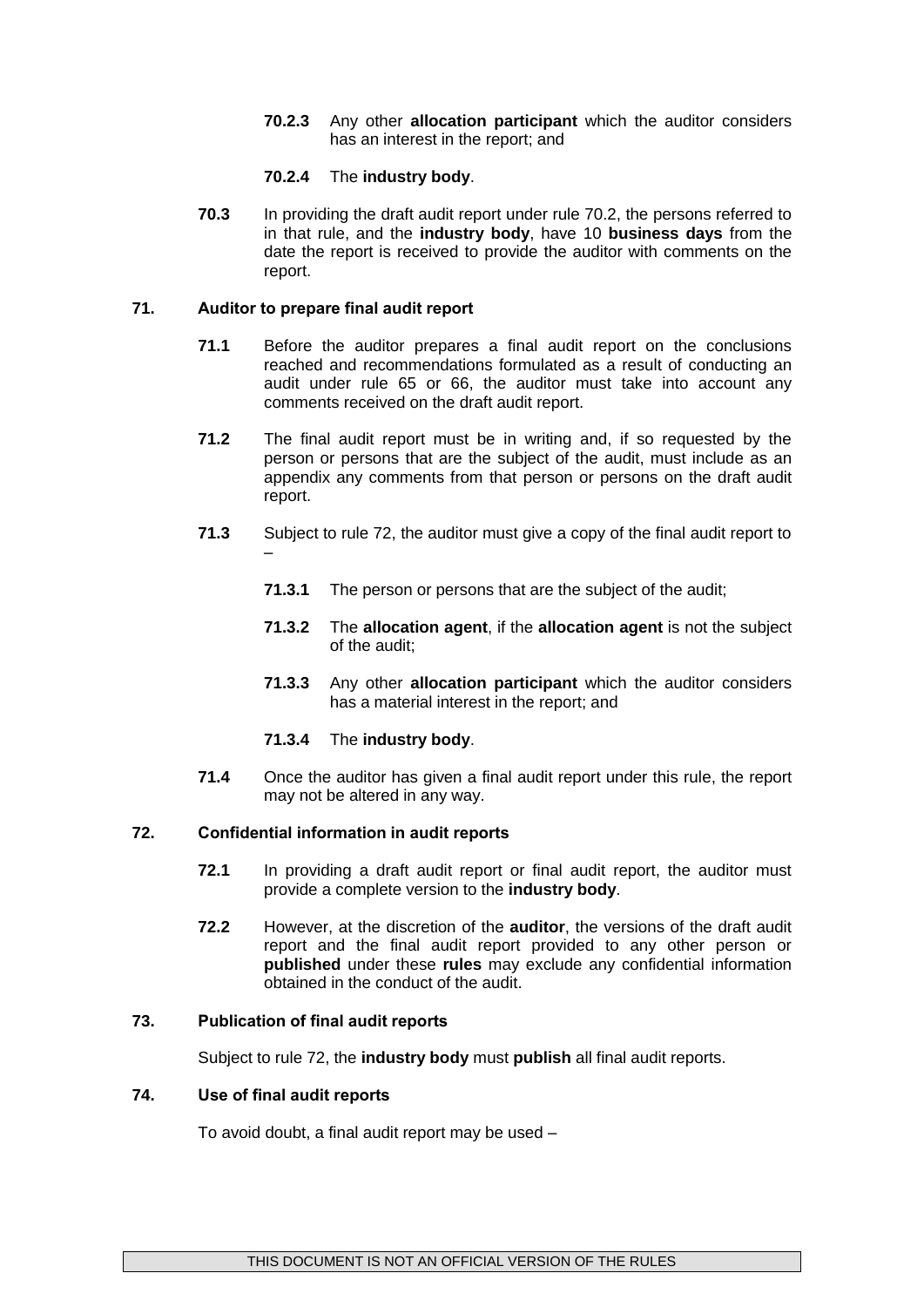- **74.1** For the purposes of the Gas Governance (Compliance) Regulations 2008;
- **74.2** For the purposes of considering any amendments to these **rules**;
- **74.3** By the **industry body**;
	- **74.3.1** Under rule 51 in considering whether to request the **allocation agent** to perform a **special allocation**;
	- **74.3.2** For the purpose of reviewing the performance of the **allocation agent** under the **allocation agent service provider agreement**;
	- **74.3.3** For the purpose of reviewing the performance of an auditor; and
	- **74.3.4** For any other purposes that it considers necessary.

### **75. Responsibility for audit costs**

- **75.1** In relation to an audit under rule 65, the person that is being audited must pay the costs of the auditor.
- **75.2** In relation to an audit under rule 66, the following provisions apply:
	- **75.2.1** If the auditor concludes that a material issue has been raised in relation to compliance with these **rules**,

the **allocation agent** or the **allocation participant** to which the material issue relates must pay the costs of the auditor, and if the material issue relates to more than one person, then each person must pay the costs of the auditor in such portions that reflect their contribution to that material issue as determined by the auditor; and

- **75.2.2** If the auditor concludes that no material issue has been raised in relation to compliance with these **rules**, the costs of the auditor must be apportioned between such of the **allocation agent** and the **allocation participants**, as the case may be, as the **industry body** determines in its sole discretion.
- **75.3** For the purposes of this rule, the costs of the auditor are those costs that have been agreed between the **industry body** and the auditor.

#### **Part 5**

### **Transitional provisions**

### **76. Treatment of allocations for consumption prior to go-live date**

**76.1** Any allocations for **consumption periods** occurring prior to the **go-live date** are to be completed in accordance with any existing allocation agreements and by the incumbent person appointed to carry out allocation and reconciliation functions under those agreements.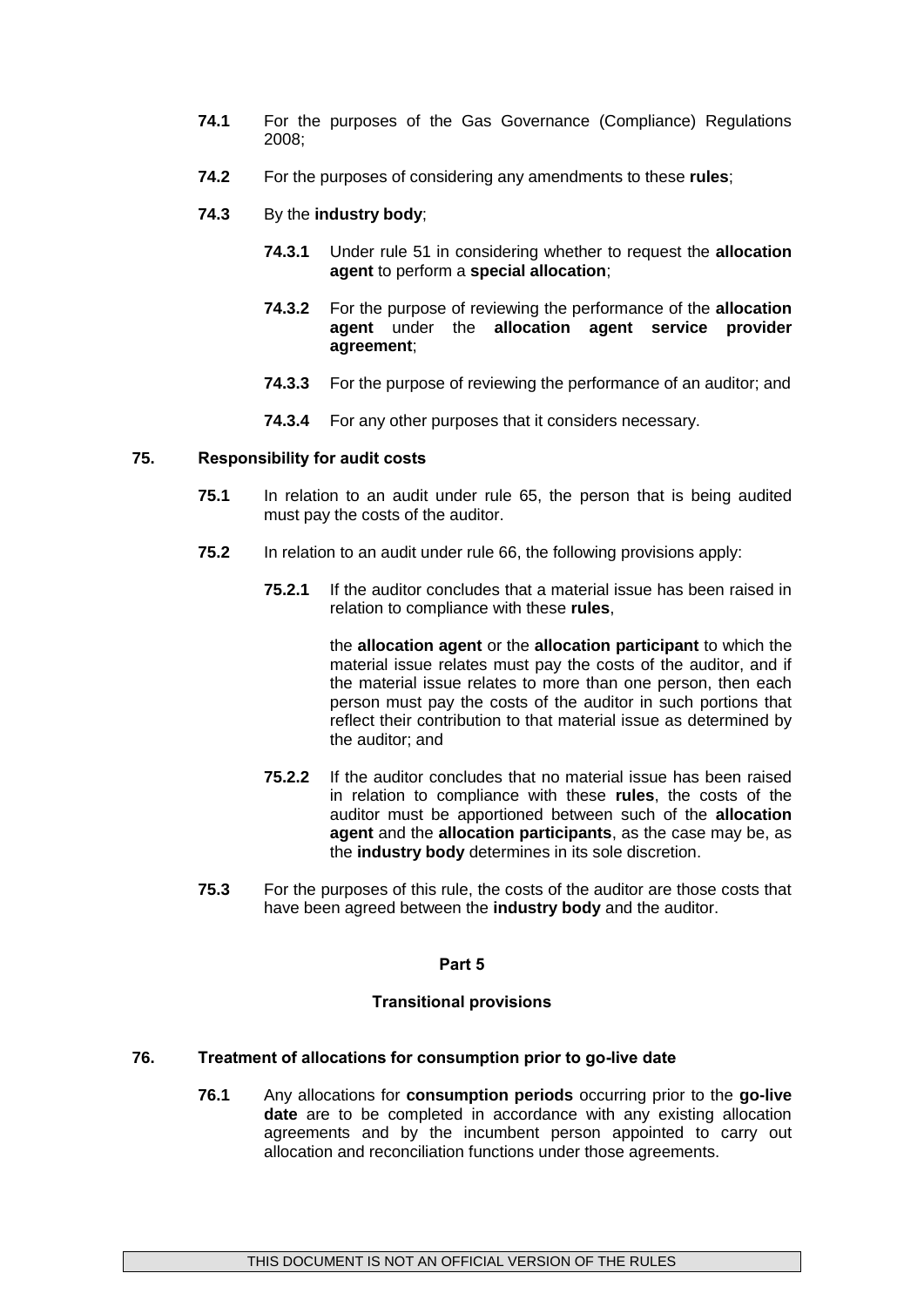**76.2** To avoid doubt, the **allocation agent's** functions under rules 52 and 53 do not apply to **consumption periods** occurring prior to the **go-live date**.

*Annual UFG factor during the transitional period*

### **77. Transitional period**

In rules 78 to 81, **transitional period** means the period commencing on the **golive date** and ending on 30 September 2010.

### **78. Provision of information during transitional period**

- **78.1** Prior to or during the **transitional period**, the **allocation agent** may give notice to:
	- **78.1.1** A **retailer** requiring it to provide, to the extent possible in the circumstances, the **allocation agent** with the consumption information for a particular **gas gate** for the 12-months ending 30 September 2007 or ending 30 September 2008; and
	- **78.1.2** A **transmission system owner** requiring it to provide, to the extent possible in the circumstances, the **allocation agent** with the total energy quantities injected for a particular **gas gate** for the 12-months ending 30 September 2007 or ending 30 September 2008.
- **78.2** An **allocation participant** must comply with a notice issued under rule 78.1 within 10 **business days** of receiving such notice.
- **78.3** Except where rule 79.2.3 applies, if any of the information or quantities requested under rule 78.1 are unavailable or are unable to be provided by those **allocation participants** in the circumstances, the **allocation agent** must estimate that information or those quantities for the particular **gas gate** in accordance with rule 43.

#### **79. Calculation and application of annual UFG factors during transitional period**

- **79.1** Despite anything in rules 45 and 46, when performing an **initial allocation**, an **interim allocation** or a **final allocation** for a **consumption period** that falls within the **transitional period**, the **allocation agent** must:
	- **79.1.1** Calculate the **annual UFG factor** for a particular **gas gate** in accordance with this rule; and
	- **79.1.2** For the purposes of rule 45.2.3, apply the **annual UFG factor** calculated in accordance with this rule.
- **79.2** Subject to rule 79.3, for the purposes of this rule, the **annual UFG factor** means –
	- **79.2.1** For gas consumed during the 12-months ended 30 September 2009, the factor determined in accordance with the following formula:

 $A_{UFG} = \sum E I_{t1} / \sum C I_{t1}$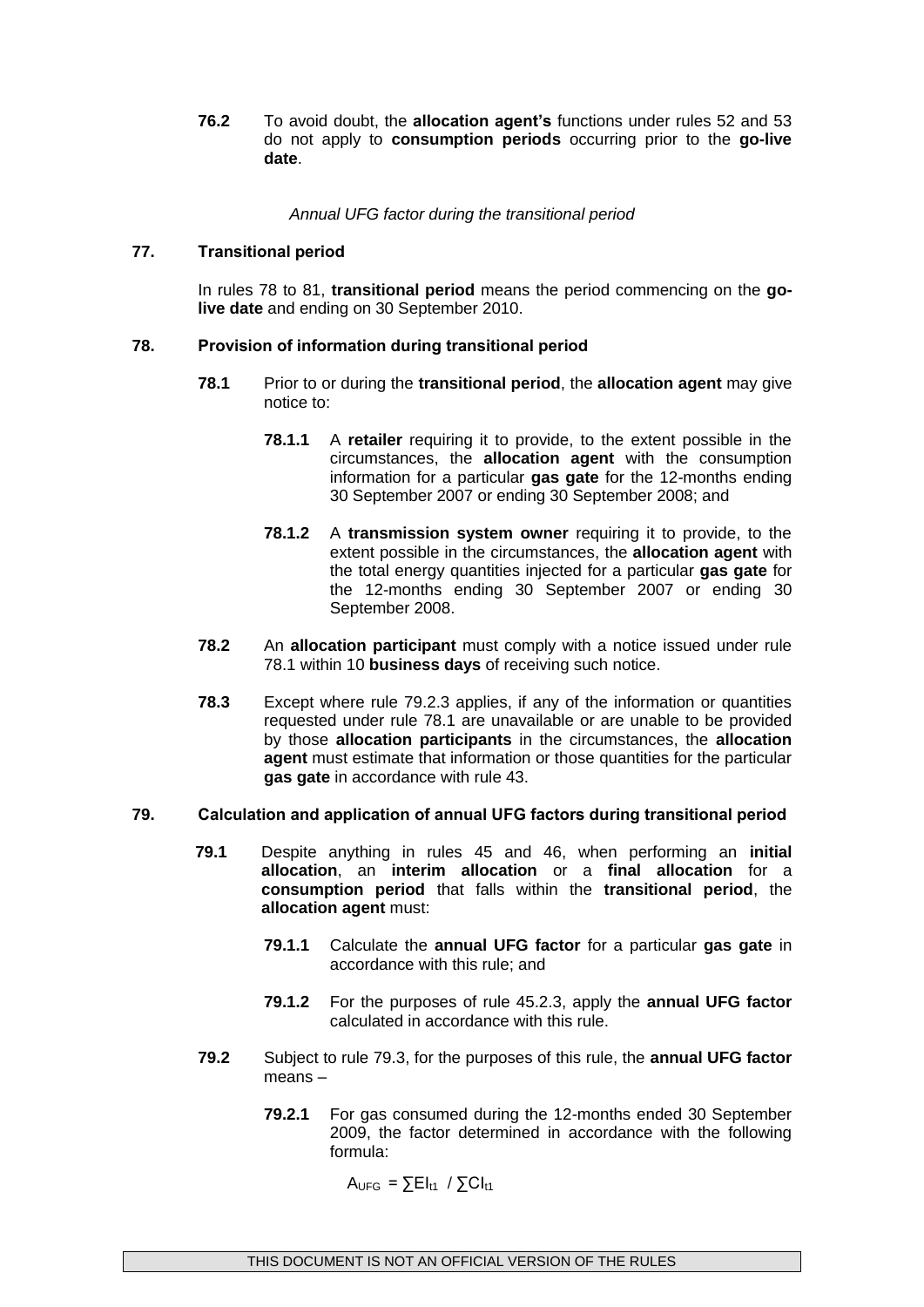Where:

AUFG is the applicable **annual UFG factor** for the **gas gate**  for the consumption period

 $\Sigma$ EI<sub>t1</sub> is the sum of the actual daily energy quantities injected for a particular **gas gate** for the 12-months ended 30 September 2007 (in **GJ**)

 $\Sigma$ CI<sub>t1</sub> is the sum of the best available consumption information for all **allocation groups** for the **gas gate** for the 12-months ended 30 September 2007 (in **GJ**).

**79.2.2** For gas consumed during the 12-months ended 30 September 2010, the factor determined in accordance with the following formula:

$$
A_{\text{UFG}} = \sum E I_{t2} / \sum C I_{t2}
$$

Where:

AUFG is the applicable **annual UFG factor** for the **gas gate**  for the **consumption period**

 $\Sigma$ EI<sub>t2</sub> is the sum of the actual daily energy quantities injected for a particular **gas gate** for the 12-months ended 30 September 2008 (in **GJ**)

 $\Sigma$ CI<sub>t2</sub> is the sum of the best available consumption information for all **allocation groups** for the **gas gate** for the 12-months ended 30 September 2008 (in **GJ**).

### **79.2.3** Where:

- (a) no actual daily energy quantities injected or no consumption information, during the periods specified in rules 79.2.1 or 79.2.2, exist for a **gas gate**; or
- (b) such quantities or information are so incomplete that the **allocation agent** considers it is unreasonable to estimate such quantities or information in accordance with rule 78.3;

the factor determined in accordance with the following formula:

 $A_{\text{UEG}}$  =  $\sum EI_{\text{all}}$  /  $\sum CI_{\text{all}}$ 

Where:

AUFG is the applicable **annual UFG factor** for the **gas gate**  for the consumption period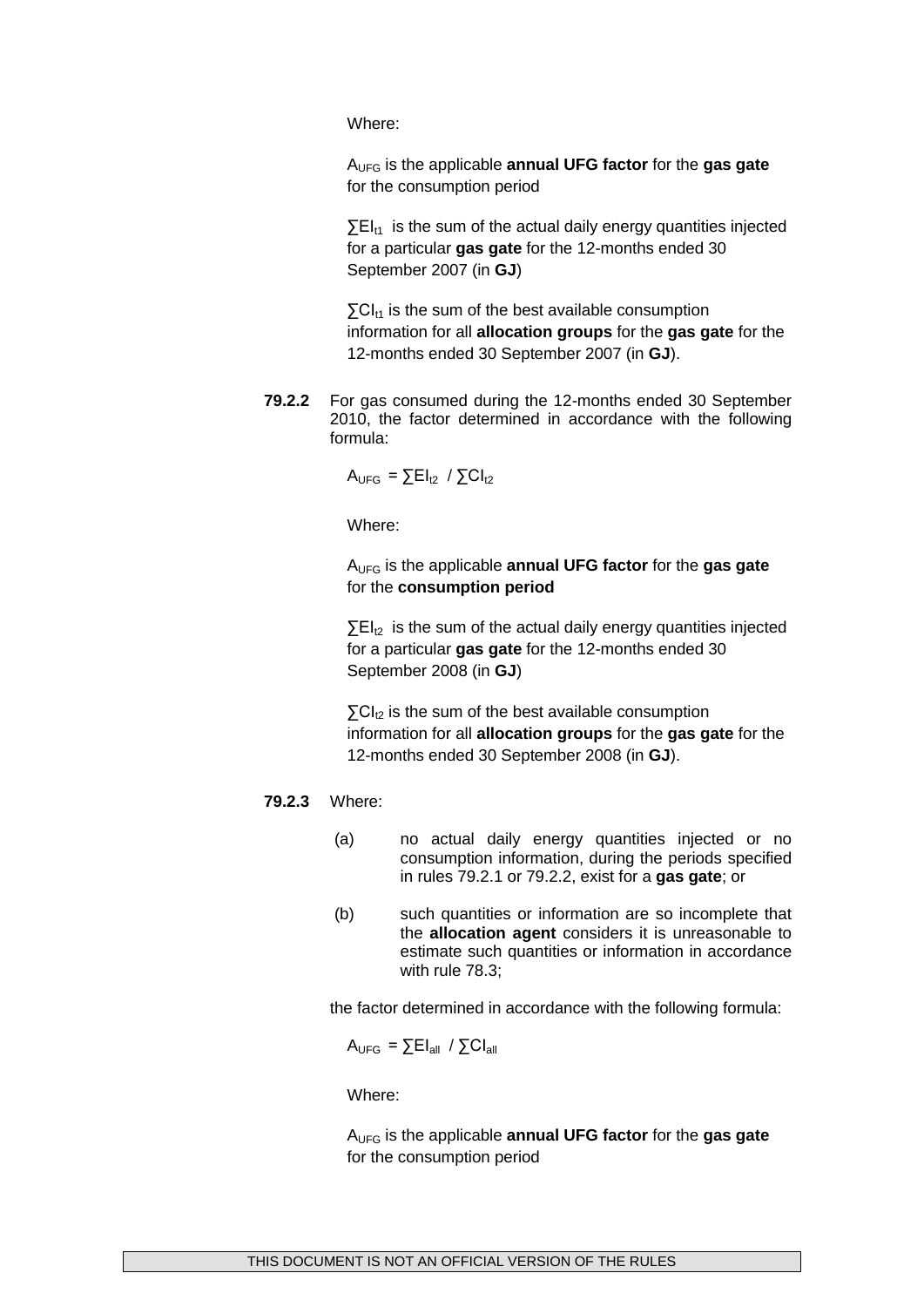∑EI<sub>all</sub> is the sum of the actual daily energy quantities injected for all **gas gates** (as calculated under rules 79.2.1 or 79.2.2) for the 12-months ended 30 September 2007 or 2008, as applicable (in **GJ**)

 $\sum C I_{all}$  is the sum of the best available consumption information for all **allocation groups** for all **gas gates** (as calculated under rules 79.2.1 or 79.2.2) for the 12-months ended 30 September 2007 or 2008, as applicable (in **GJ**).

- **79.3** Where the **annual UFG factor** calculated in accordance with rule 79.2:
	- **79.3.1** is less than 0.985, the **annual UFG factor** to be applied at that **gas gate** for the purposes of this rule is 0.985; or
	- **79.3.2** exceeds 1.035, the **annual UFG factor** to be applied at that **gas gate** for the purposes of this rule is 1.035.
- **79.4** Despite anything in rule 46.4.2, during the **transitional period**, the **allocation agent** must determine and **publish** the **annual UFG factor** which will apply for gas consumed in the **gas year** beginning on –
	- **79.4.1** 1 October 2008 as soon as practicable after the date this rule comes into force and no later than 10 **business days** before the **go-live date**; and
	- **79.4.2** 1 October 2009 on the 1<sup>st</sup> business day of July 2009.

### **80. Industry body may commission event audit for capped gas gate**

- **80.1** Where the **annual UFG factor** calculated in rule 79.2 for a particular **gas gate** would have been less than 0.985 or exceeded 1.035 but for rule 79.3:
	- **80.1.1** the **allocation agent** must as soon as practicable give notice to the **industry body**; and
	- **80.1.2** the **industry body** may commission an event audit under rule 66 to ascertain the cause or causes of the level of **UFG** at the **gas gate**.
- **80.2** If the **industry body** commissions an event audit under rule 80.1.2, it must give notice of the event audit to all affected **allocation participants** at the **gas gate**.

#### **81. Transitional exemption**

- **81.1** Despite anything in rules 19 and 20 the **industry body** may, in its discretion and upon the terms and conditions (if any) that it thinks fit, exempt any **allocation participant**, class of **allocation participants**, **gas gate** or the **allocation agent** from complying with one or more of these **rules** during the **transitional period**.
- **81.2** A transitional exemption applies for the period set out in the exemption and must set out alternative arrangements for complying with one or more of the **rules**.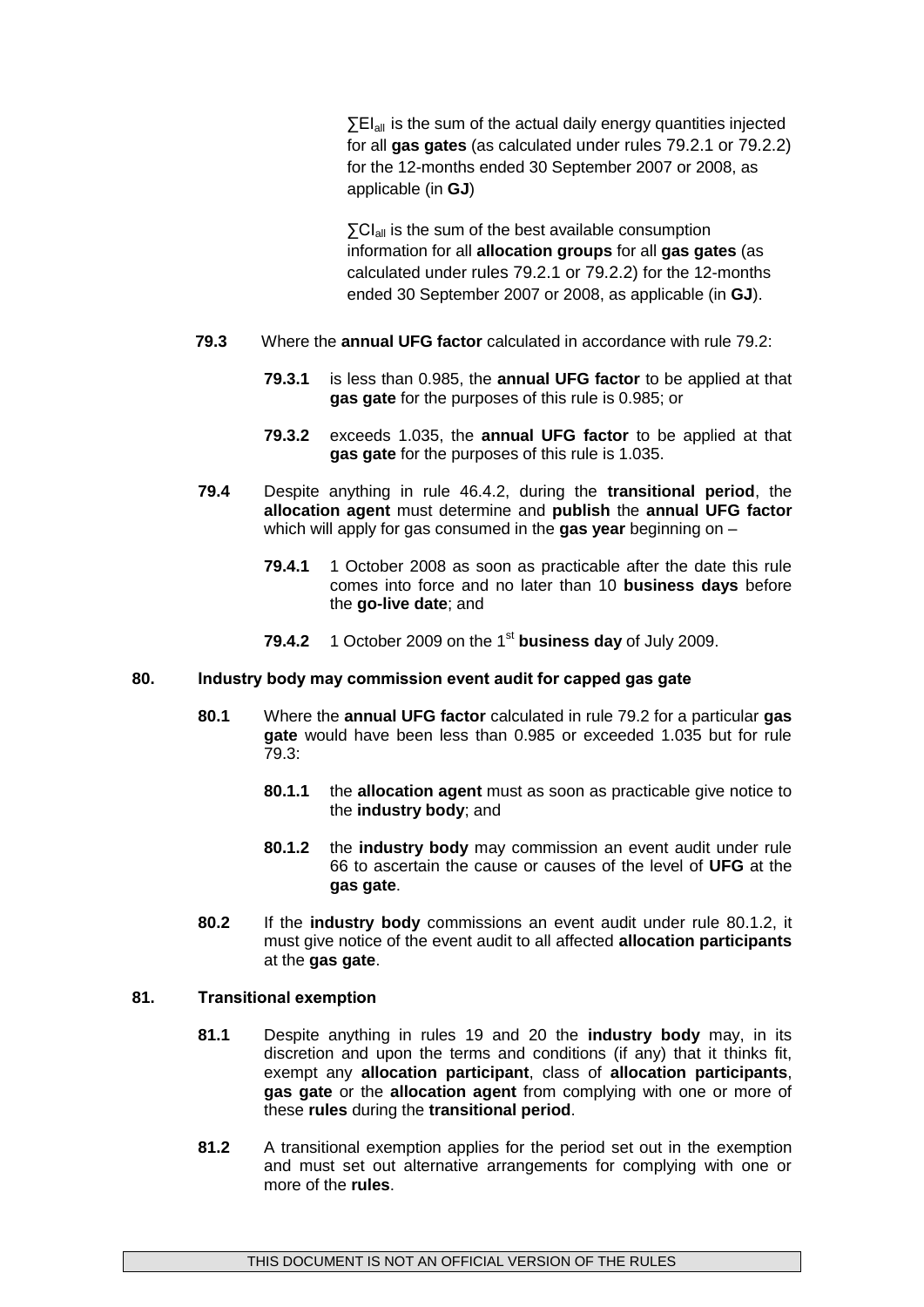- **81.3** The **industry body** may by notice require an **allocation participant** or the **allocation agent** to set out in detail any reasons why an exemption is needed, the period for which the exemption should be in effect, and what alternative arrangements should apply.
- **81.4** If the **industry body** is satisfied that a transitional exemption should be granted, the **industry body** may by notice grant the transitional exemption to the **allocation participant**, class of **allocation participants**, **gas gate** or the **allocation agent** which, in addition to stating the alternative arrangements that will apply, may be subject to such other conditions as the **industry body** thinks fit.
- **81.5** If the **industry body** grants a transitional exemption under rule 81.4. it must give notice of the transitional exemption to the **allocation participants** affected by the exemption and the **allocation agent**.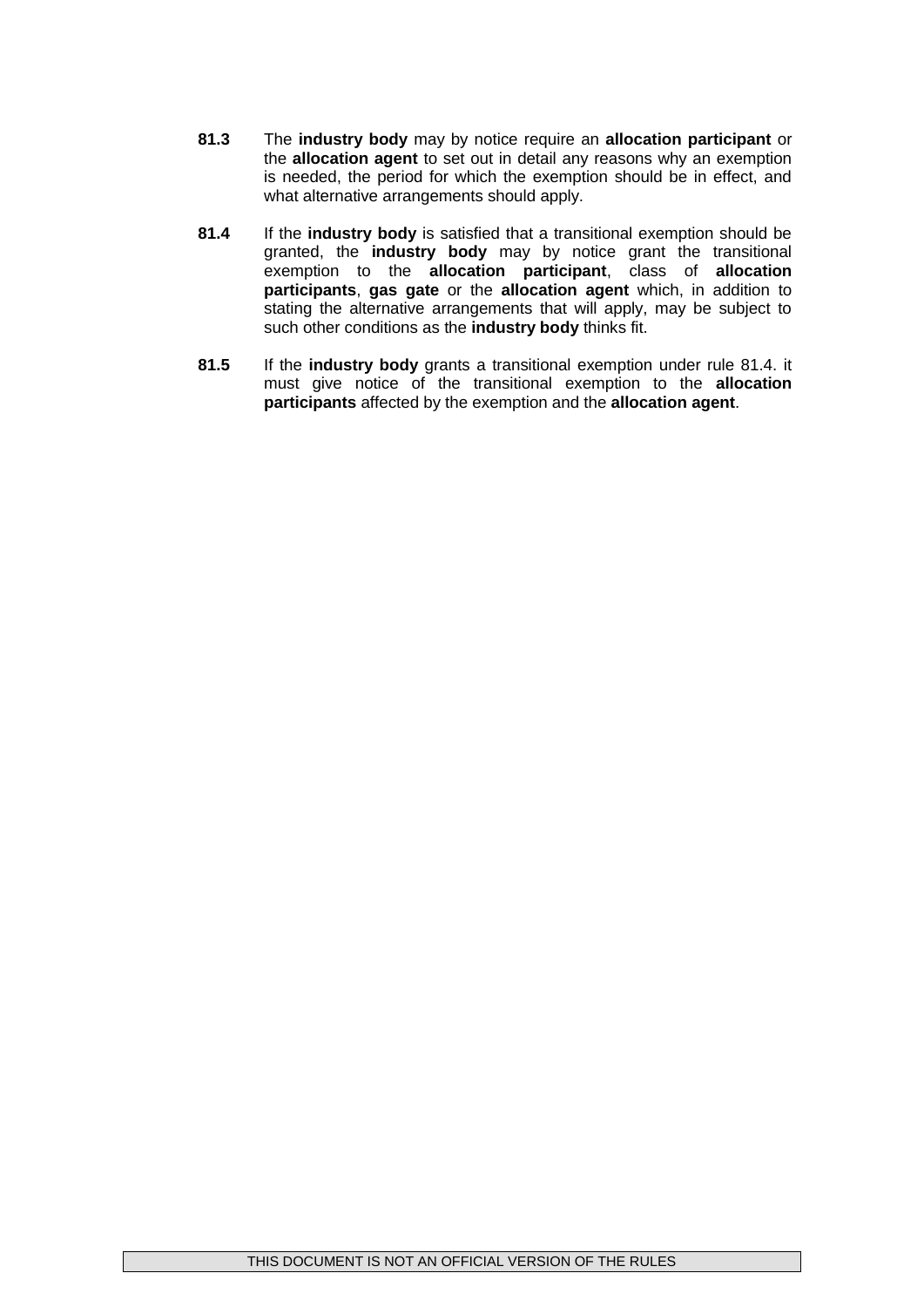# **Schedule 1**

# **Metering errors**

Rule 44.5

| <b>Metering error</b>             | <b>Correction criteria</b>                                                                                                                                                                                                                                                                                                                                                                                                                                                                                                |
|-----------------------------------|---------------------------------------------------------------------------------------------------------------------------------------------------------------------------------------------------------------------------------------------------------------------------------------------------------------------------------------------------------------------------------------------------------------------------------------------------------------------------------------------------------------------------|
| <b>Minimum flow rate</b>          | <b>Meters</b> are to be considered capable of measuring accurately down to<br>the minimum flow rate for accurate measurement specified by the<br>manufacturer, i.e. Qmin. While a meter will generally continue to<br>register flow at flow rates less than Qmin, no corrections to volumes<br>measured may be based on the performance of the meter at flows<br>below Qmin if the meter was known to have been operating below<br>Qmin. Any such corrections may only be applied if other suitable data<br>is available. |
| <b>Meter equipment</b><br>failure | Where metering equipment has failed completely, the methods of<br>calculating delivered volume, in order of preference, are:<br>To use data from check metering;<br>$\bullet$<br>To aggregate data from downstream metering equipment<br>$\bullet$<br>(with due allowance for UFG if applicable);<br>To estimate based on historical consumption data;                                                                                                                                                                    |
|                                   | To estimate based on downstream consumer production<br>figures.                                                                                                                                                                                                                                                                                                                                                                                                                                                           |
| Meter found to be in<br>error     | If during as-found testing any test result is outside the allowable error<br>limits, the meter is to be tagged to show that a correction may be<br>required. The meter must not have its seals broken until such tests,<br>as may be required, are completed.<br>If the in-service operating range of the meter is known (for example,                                                                                                                                                                                    |
|                                   | from TOU data or otherwise), correction is to be based on the error or<br>errors applicable to that range. Generally, a volume-weighted error, or<br>the error-versus-flow relationship established from testing across the<br>range is to be used to determine the correction.                                                                                                                                                                                                                                           |
|                                   | If the in-service operating range of the <b>meter</b> is not known, the<br>correction is to be based on the arithmetic average of the errors found<br>from tests performed as specified above, i.e. at Qmin, 20%, 50% and<br>Qmax.                                                                                                                                                                                                                                                                                        |
| <b>Corrector failure</b>          | Where a corrector has failed completely, the corrected volume will be<br>calculated from the uncorrected volume measured by the meter,                                                                                                                                                                                                                                                                                                                                                                                    |
|                                   | using:<br>An appropriate correction factor from a period when the<br>corrector was functioning properly; or                                                                                                                                                                                                                                                                                                                                                                                                               |
|                                   | Independent corrections for pressure and temperature and<br>other factors (as applicable).                                                                                                                                                                                                                                                                                                                                                                                                                                |
| <b>Corrector found to</b>         | <b>Correctors</b> generally operate within a narrow range in terms of                                                                                                                                                                                                                                                                                                                                                                                                                                                     |
| be in error                       | correction factor, reading or output signal (as the case may be). If<br>during as-found testing such instruments are found to be in error,                                                                                                                                                                                                                                                                                                                                                                                |
|                                   | corrections are to be based on adjustments for the difference between                                                                                                                                                                                                                                                                                                                                                                                                                                                     |
|                                   | the as-found factor, reading or output and the normal or expected<br>value of such factor, reading or output.                                                                                                                                                                                                                                                                                                                                                                                                             |
| <b>TOU device or data</b>         | Where a datalogger associated with a TOU meter fails, and daily                                                                                                                                                                                                                                                                                                                                                                                                                                                           |
| logger failure                    | quantity data is not available, the methods of determining a correction,                                                                                                                                                                                                                                                                                                                                                                                                                                                  |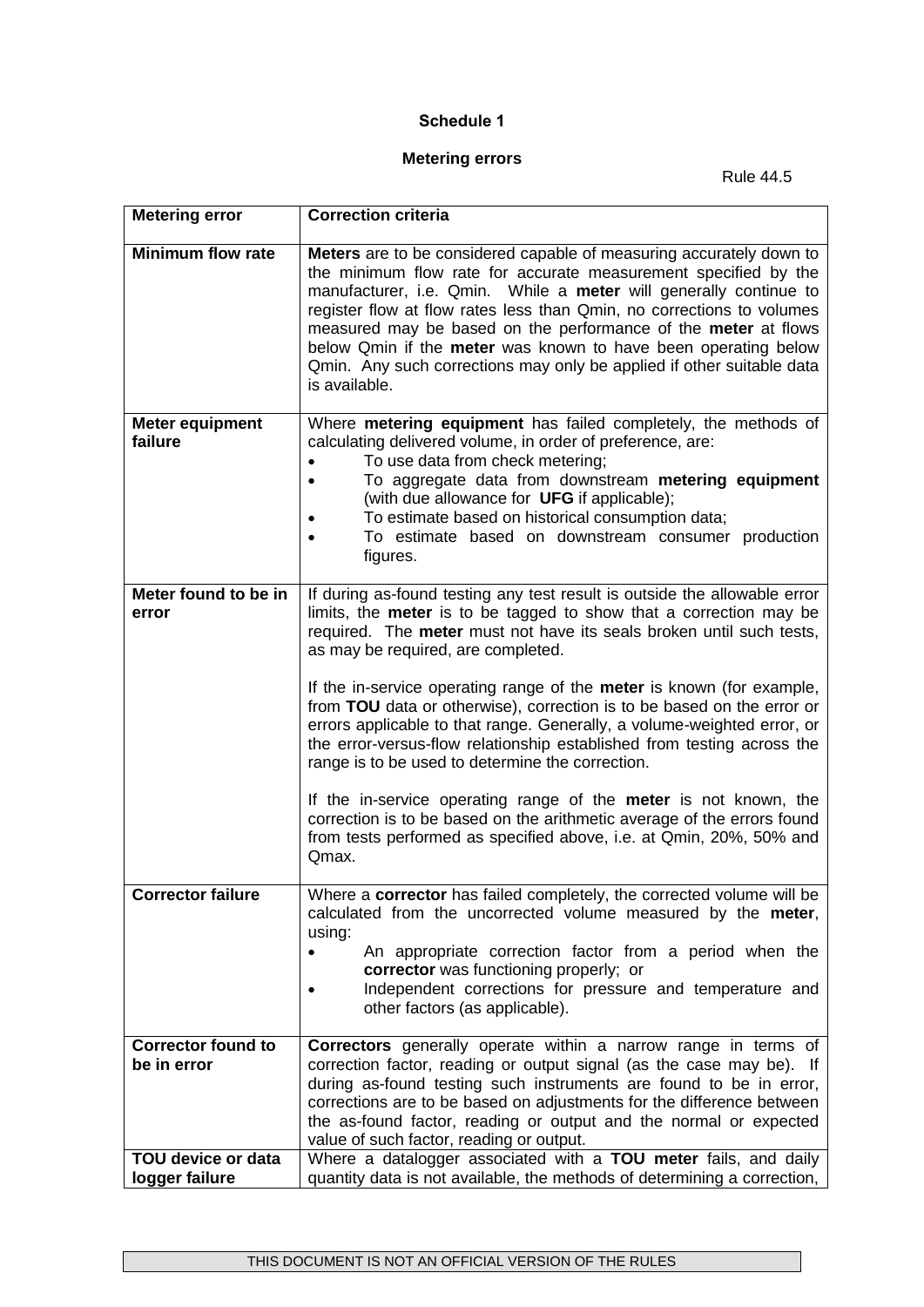| in order of preference, are:                                                                                                                         |
|------------------------------------------------------------------------------------------------------------------------------------------------------|
| To distribute the total volume for the period over the days in<br>the period by applying a typical profile from a corresponding<br>prior period; and |
| To use data from check metering where available.                                                                                                     |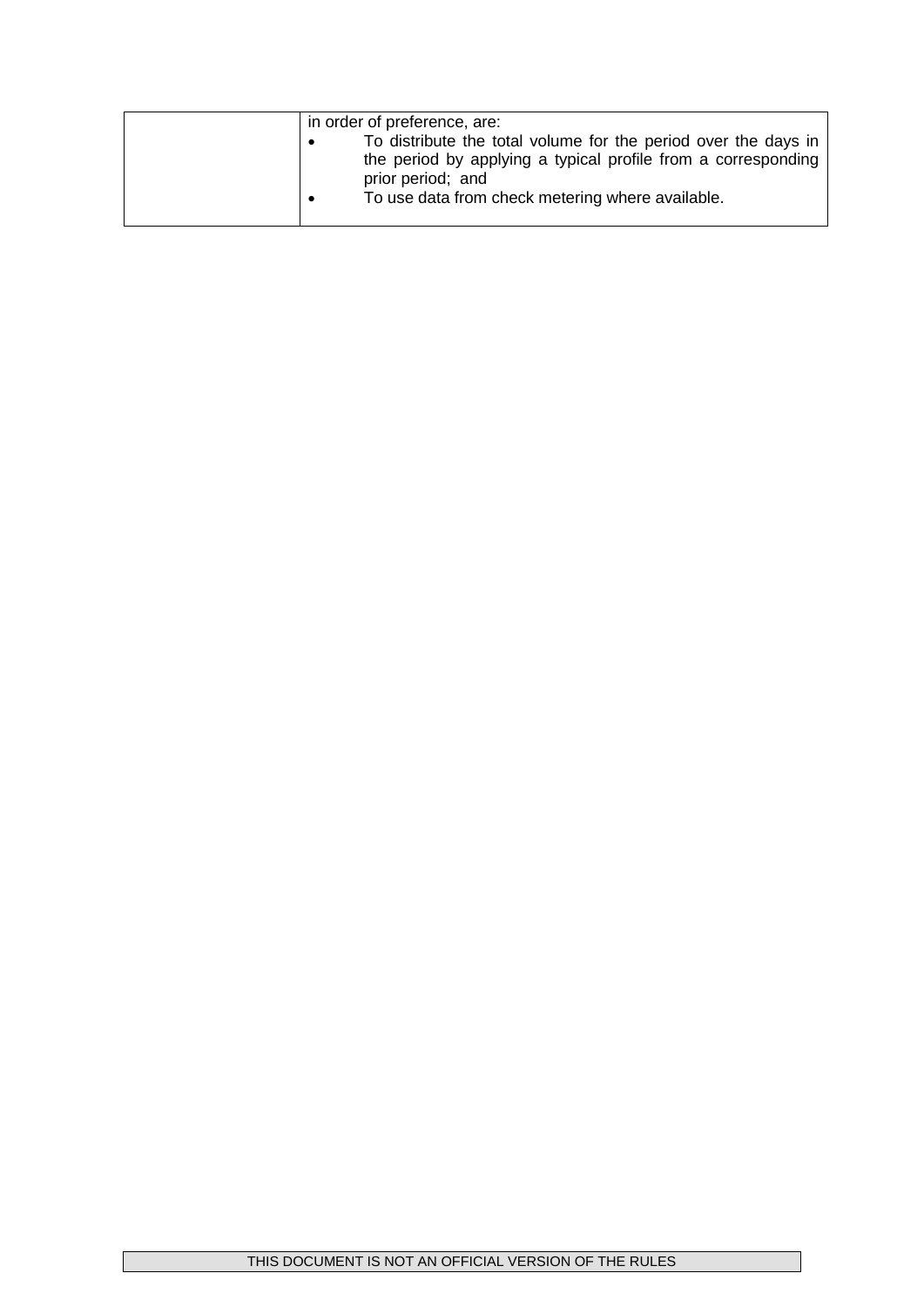### **Schedule 2**

#### **Allocation in zero consumption situations**

Rule 45.2.7

Where rule 45.2.7(c) applies, the allocated quantities are to be calculated in accordance with the following formulae:

**1.** If the **retailers** supplying gas to **consumer installations** at the **gas gate** during the **consumption period** being allocated are the same **retailers** who supplied gas to **consumer installations** at the **gas gate** during the previous **consumption period**:

$$
AQ_{1-6} = El_{d} \times (PAQ_{1-6} / \sum PAQ_{1-6})
$$

Where:

AQ1-6 is the quantity of gas in **GJ** to be allocated to **allocation group** 1, 2, 3, 4, 5 or 6 for the day

EI<sup>d</sup> is the actual daily energy injection quantity in **GJ** provided by **transmission system owners** under rule 41 for the day

PAQ1-6 is that **retailer's** average daily allocated quantity in **GJ** for the previous **consumption period** for that **allocation group** 1, 2, 3, 4, 5 or 6 for the day as calculated in accordance with rule 45 and reported under rule 48, 49, 50 or 51 (as applicable)

∑PAQ<sub>1-6</sub> is the sum of all **retailers'** daily allocated quantities in **GJ** for the previous **consumption period** for **allocation groups** 1, 2, 3, 4, 5 and 6 for the day as calculated in accordance with rule 45 and reported under rule 48, 49, 50 or 51 (as applicable); or

**2.** If:

- (a) one or more **retailers** commence supplying gas to a **consumer installation** at the **gas gate** (which it did not supply gas to during the previous **consumption period**) or one or more **retailers** cease supplying gas to any **consumer installation** at the **gas gate** during the **consumption period** being allocated; or
- (b) the sum of all **retailers'** daily allocated quantities for the previous **consumption period** for **allocation groups** 1, 2, 3, 4, 5 and 6 for the day  $($  $\overline{\smash{\bigtriangledown}}$ PAQ<sub>1-6</sub> $\smash{\bigtriangledown}}$  is zero;

 $AQ_{1-6} = El_{d} / (N_{R} \times N_{AG})$ 

Where:

AQ1-6 is the quantity of gas in **GJ** to be allocated to **allocation group** 1, 2, 3, 4, 5 or 6 for the day

 $EI<sub>d</sub>$  is the actual daily energy injection quantity in  $GJ$  provided by **transmission system owners** under rule 41 for the day

N<sup>R</sup> is the number of **retailers** supplying gas to **consumer installations** at the **gas gate** for the **consumption period** being allocated, as determined by the gas gate trading notices that have been provided to the **allocation agent** under rule 39

NAG is the number of **allocation groups** for which the **retailer** has provided consumption information at the **gas gate** for the **consumption period** being allocated; and